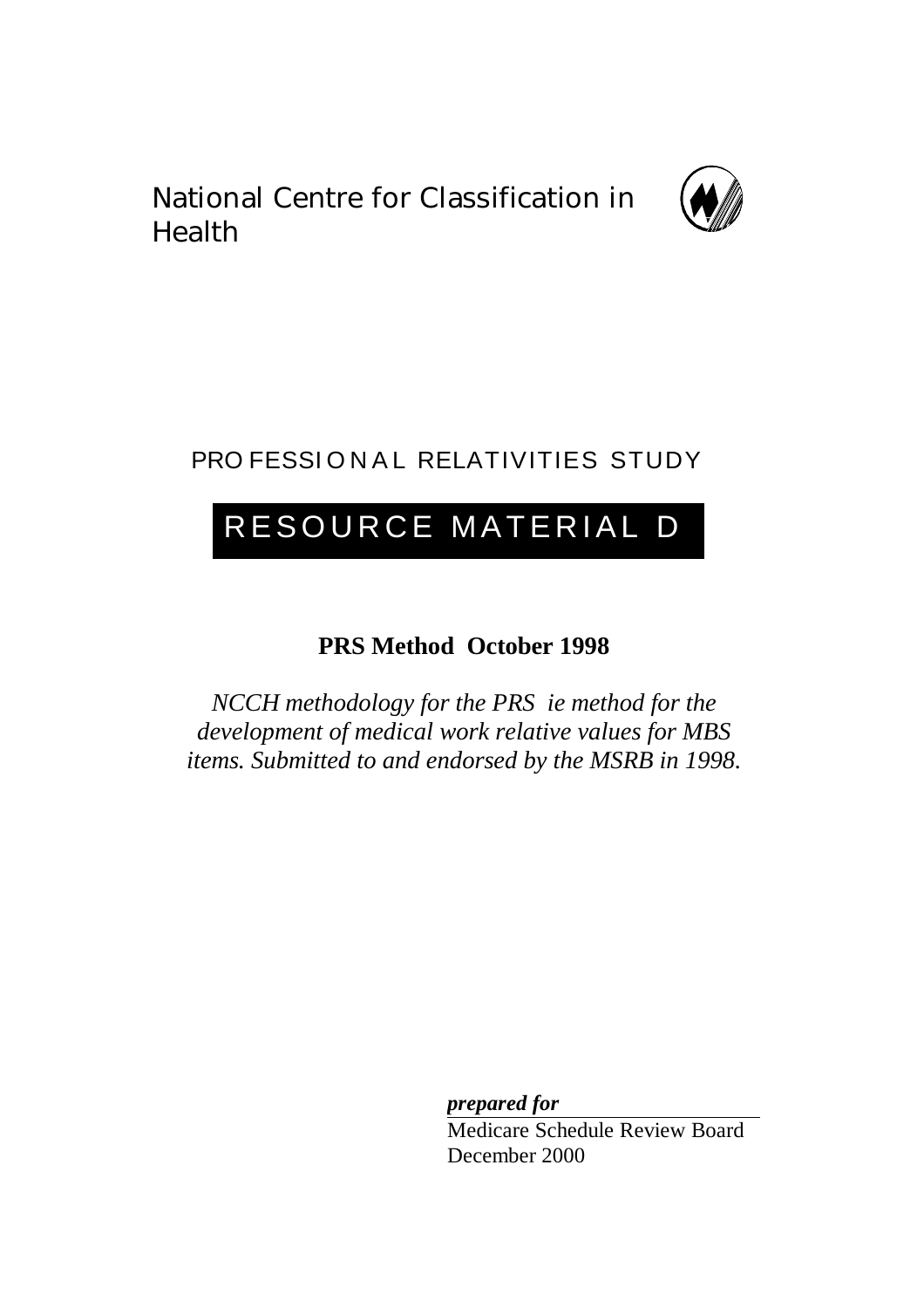National Centre for Classification in



## PROFESSIONAL RELATIVITIE S

STUD Y

## METHOD

*prepared for*

Medicare Schedule Review Board Relative Value Study – Stage 2 October 1998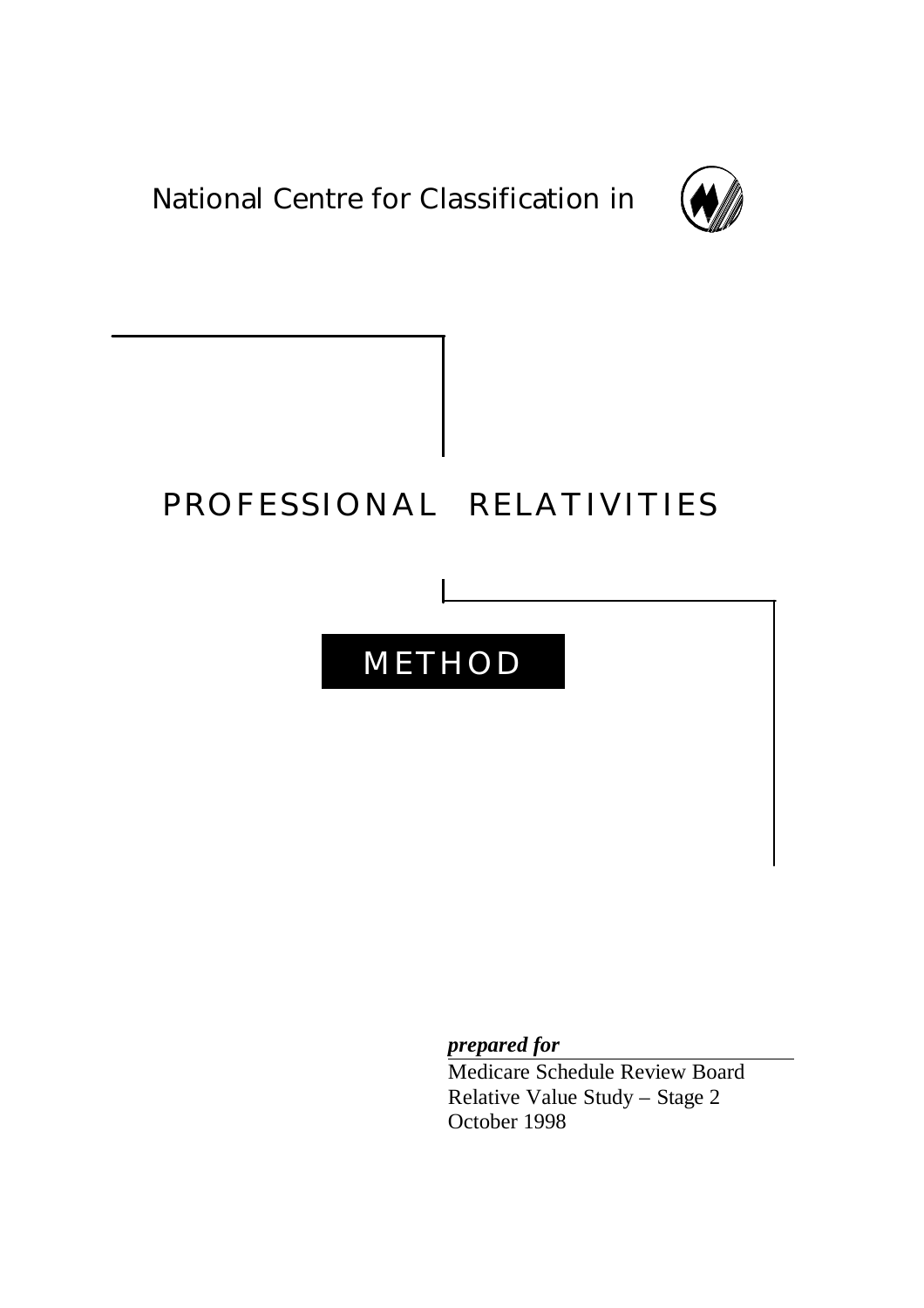## PROFESSIONAL RELATIVITIES STUDY

## METHO D

## **Contents**

| Stage 9 Determine formula and test application A16 |                                                                                                                                                                       |
|----------------------------------------------------|-----------------------------------------------------------------------------------------------------------------------------------------------------------------------|
|                                                    |                                                                                                                                                                       |
|                                                    |                                                                                                                                                                       |
|                                                    |                                                                                                                                                                       |
|                                                    |                                                                                                                                                                       |
|                                                    | Glossary<br>Appendices<br>A Stages of PRS Method<br>B Overview of Relative Value Study Stage 2<br>C Time Estimates - Method for Validation<br>D Anaesthetic MBS Items |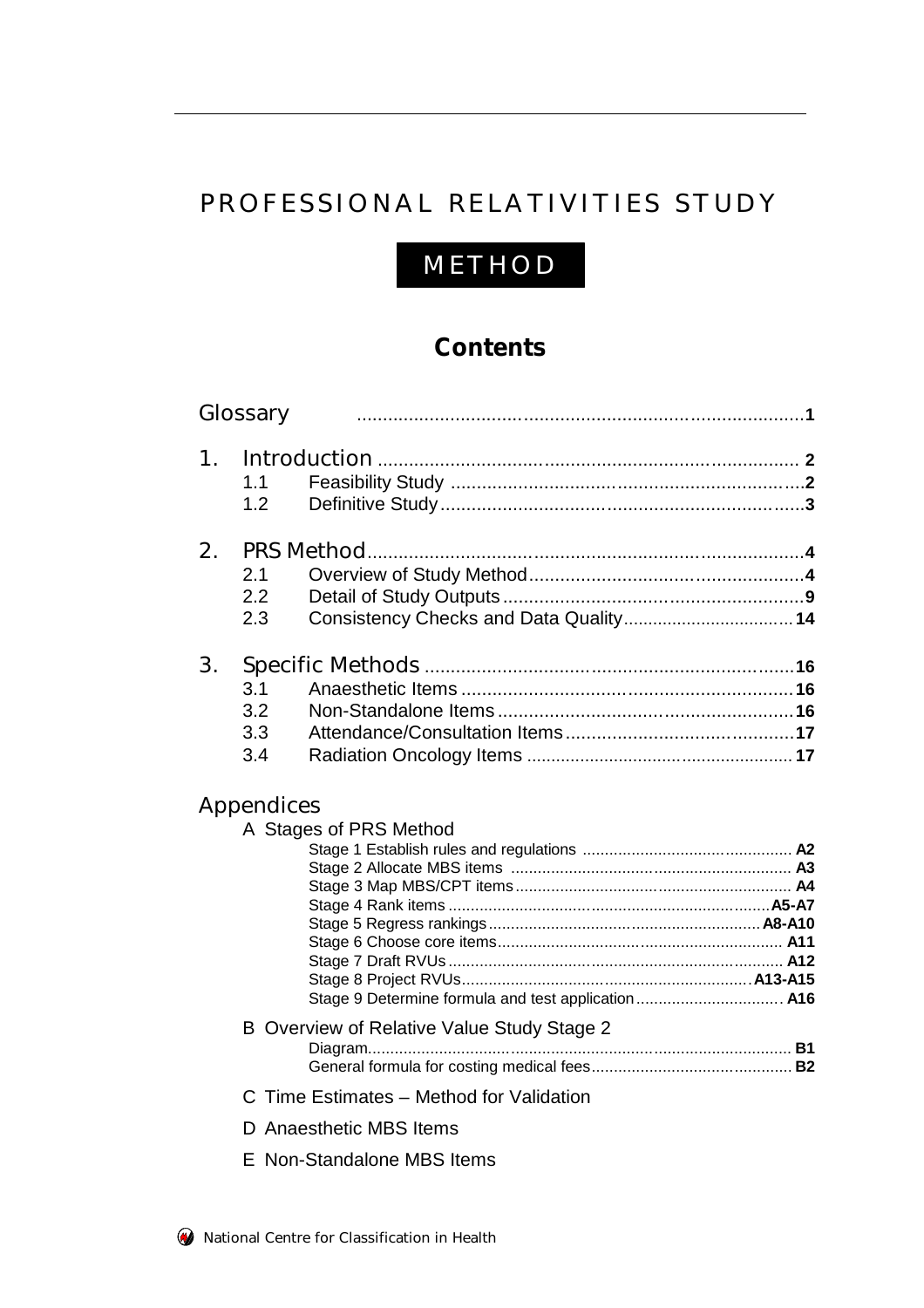## **Glossar y**

| <b>APPRMS</b> | Advisory Panel on Professional Relativities in Medical Services |
|---------------|-----------------------------------------------------------------|
| <b>CCs</b>    | <b>Clinician Consultants</b>                                    |
| <b>CGs</b>    | <b>Consensus Groups</b>                                         |
| <b>CGAI</b>   | Consensus Group on Attendance Items                             |
| <b>CGPI</b>   | Consensus Groups on Procedural Items                            |
| <b>CPT</b>    | Current Procedural Terminology (American Medical Association)   |
| <b>DHFS</b>   | Department of Health and Family Services                        |
| <b>MBS</b>    | <b>Medicare Benefits Schedule</b>                               |
| <b>MSRB</b>   | Medicare Schedule Review Board                                  |
| <b>MSRTF</b>  | Medicare Schedule Review Task Force                             |
| <b>NCCH</b>   | National Centre for Classification in Health                    |
| <b>PRS</b>    | <b>Professional Relativities Study</b>                          |
| <b>PRTC</b>   | <b>Professional Relativities Technical Committee</b>            |
| <b>RBRV</b>   | <b>Resource Based Relative Value</b>                            |
| <b>RBRVS</b>  | <b>Resource Based Relative Value Scale</b>                      |
| <b>RVU</b>    | Relative Value Unit                                             |

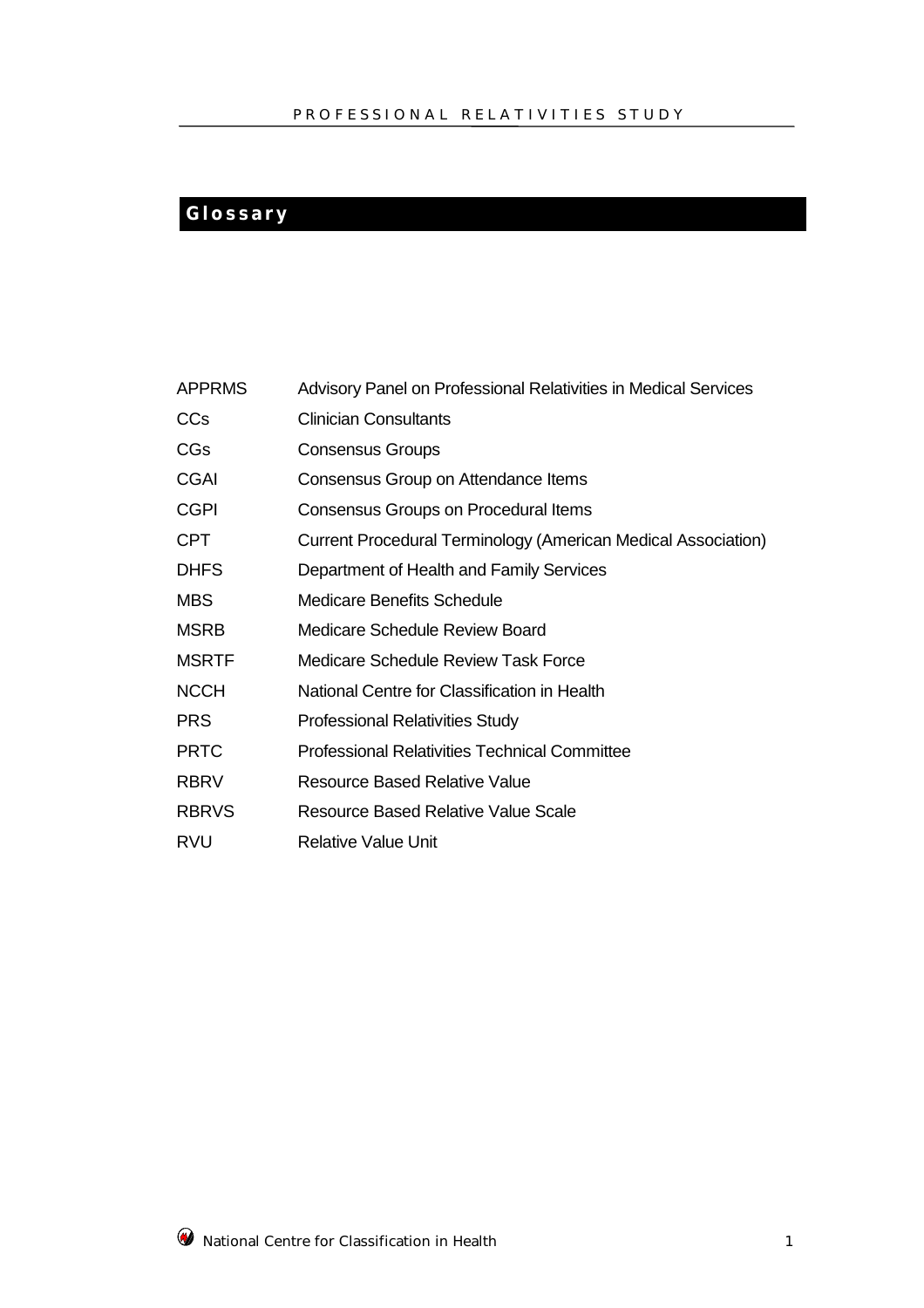## **1 . INTRODUCTIO N**

The purpose of this paper is to inform all those involved in the Professional Relativities Study of the principles underlying the determination of relative values for items in the Medicare Benefits Schedule.

The Professional Relativities Study is being conducted by the National Centre for Classification in Health for the Medicare Schedule Review Board (the Board) to develop a set of relative value units (for professional work) for items in the Medicare Benefits Schedule (MBS).

The study is one of three projects being conducted as part of the Relative Value Study under the direction of the Board and the Medicare Schedule Review Task Force (the Task Force). The other two projects, Remuneration Rates Study and Practice Costs Study, are being undertaken as separate consultancies. The outcome of the studies will be a set of resource based relative values for medical services in the MBS. An overview of the Relative Value Study<sup>1</sup> is provided in *Appendix B1*.

### **1.1 Feasibility Study**

The professional relativities definitive study follows on from a feasibility study carried out in 1996 and early 1997 by the National Centre for Classification in Health for the Board to examine the potential for mapping the professional components of services described in overseas schedules to the MBS.

The overall aim of testing the mapping between the MBS and the American Medical Association's Current Procedural Terminology (CPT) was to see if the work related resource based relative value units developed in the United States during the 1980s and applied to the American CPT (US RVUs) could also be applied to mapped MBS items. Only the Therapeutic Procedures in Category 3 of the MBS were in scope for the feasibility study. That study demonstrated that it is possible to map between MBS and CPT and to gain consensus from expert clinicians on relative intraservice work (time and intensity) for items in the MBS. However, the maps are not sufficiently robust on their own to determine the relative values of the mapped MBS items. As a result a definitive study was designed to use appropriate maps for certain items (core items) to inform about relative value units (RVUs) for all items.

<sup>&</sup>lt;sup>1</sup> Relative Value Study – this is the second stage of the Medicare Schedule Review which commenced in 1995 to review medical services and fee relativities in the MBS.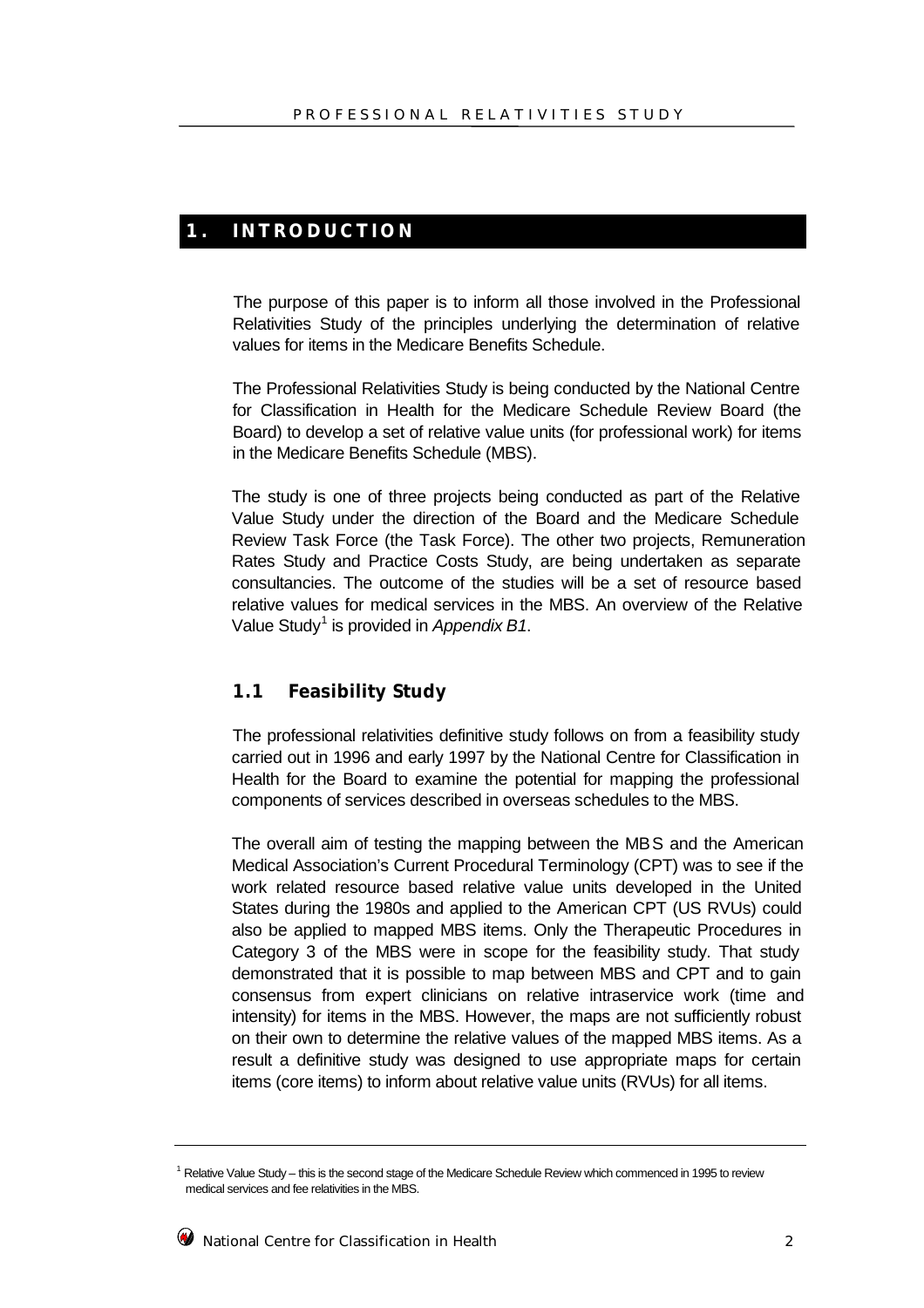#### **1.2 Definitive Study**

The Professional Relativities Study requires Australian clinician input to develop professional work content relative values for all specialties. Data to be used include maps between MBS and CPT and clinicians estimates of time and ratings of intensity. The relative value units determined for core items will be used to establish relative values for all items within a specialty. Work related relative values were developed in the United States for CPT codes. These relative values for the relevant CPT codes<sup>2</sup> will be assumed to apply to the corresponding core MBS items.

The definitive study uses concepts drawn from the work of William C. Hsiao and colleagues (1988)<sup>3</sup> and develops definitions and methods for MBS and the Australian clinical context. The study covers over 32 craft groups (see *Appendix A - Stage 2*) and the following categories within the MBS:

Category 1 - Professional Attendances Category 2 - Diagnostic Procedures and Investigations Category 3 - Therapeutic Procedures Category 4 - Oral and Maxillofacial Services

New attendance items developed under Phase 1 of the Relative Value Study will be adopted. These items will replace most of the current items in Category 1 – Professional Attendances of the MBS.

The study requires a complex organisational effort to bring together specialty groups of clinicians and technical advisers in a series of meetings which are interrelated and which will result in advice and reporting to the Board at regular intervals. The roles of the clinical groups involved in the study are presented in *Appendix A - Stage 1*.

The three projects which make up the Relative Value Study are integrated by a formula developed by the Board and the Task Force (see *Appendix B2*). The mechanism to convert professional work relative values to dollars is via the constants Ep<sup>4</sup> in the formula. In this context it should be emphasised that the development of item specific relative values for professional work is independent of total specialty remuneration.

 $^2$  It is important to note that there is no intention to adopt CPT codes or descriptors in the MBS as these are copyright to the American Medical Association.

<sup>3</sup> Hsiao WC, Yntema DB, Braun P et al: Measurement and Analysis of Intraservice Work: *JAMA* 1988;260:2361-2370.

 $^4$  Ep = standard or base earning rate per relative value unit for that specialty or class of practitioner taking into account the human capital investment that is relevant to that specialty or class.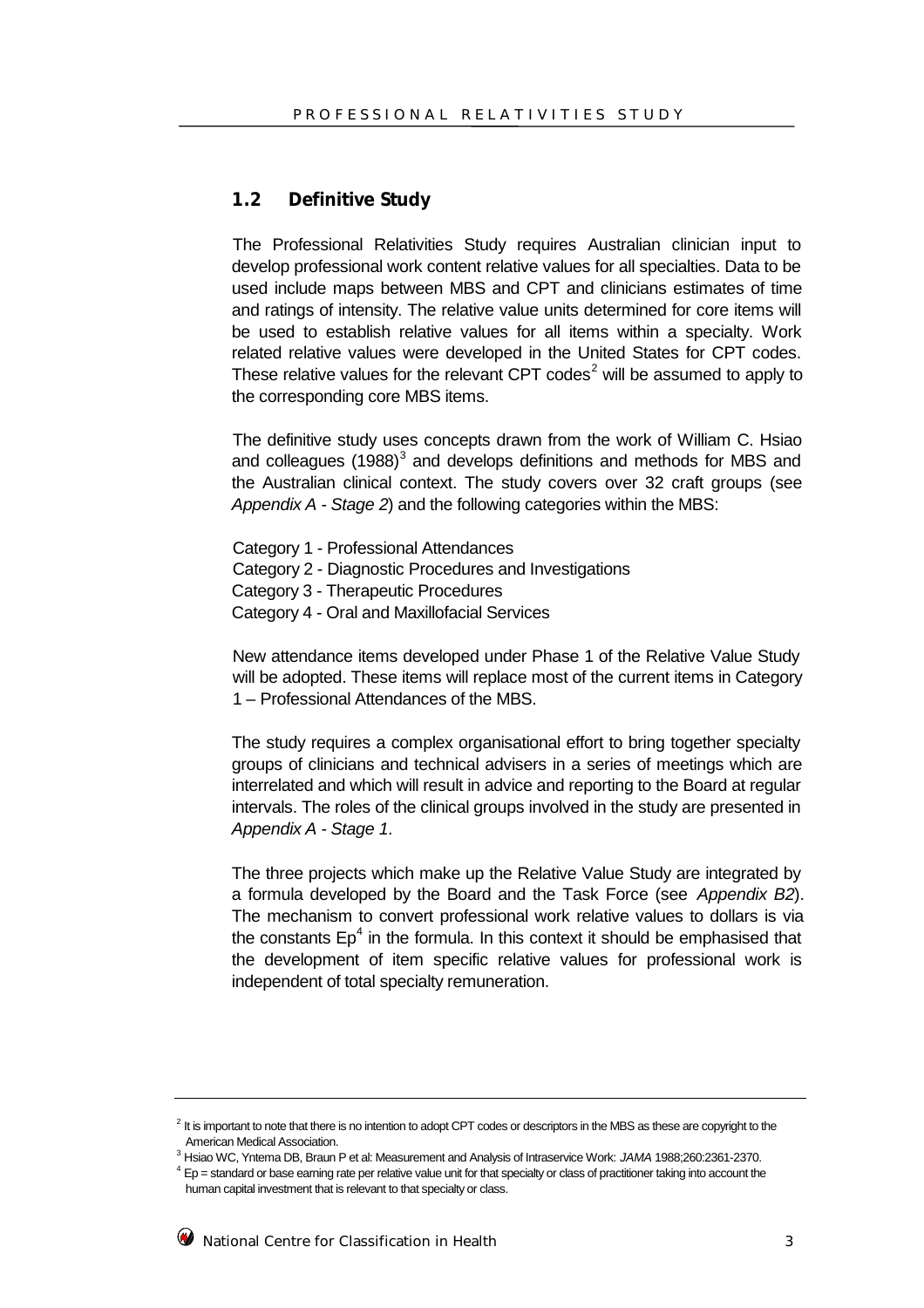## **2 . PRS METHO D**

#### **2.1 Overview of Study Method**

The ultimate outcome of the PRS project is a set of professional work related Relative Value Units (RVUs) for each item in Categories 1-4 of the MBS (June 1997). RVUs will be formula based to:

- (a) make explicit the basis for the Resource Based Relative Value Scale (RBRVS)
- (b) maximise acceptance by the medical community, and
- (c) facilitate future updates

The method is described in detail in Appendix A. It comprises nine stages which are outlined below with references to the relevant pages of Appendix A.

## STAGES of the PRS

- **STAGE 1** Establish rules and regulations for study (A2)
- **STAGE 2** Allocate MBS items to specialties for RVU development (A3)
- **STAGE 3** Map MBS/CPT items (A4)
- **STAGE 4** Rank items based on total work value, estimate times and rate intensities for all items (A5-A7)
- **STAGE 5** Regress rankings against times and intensity ratings. Develop formulae. Estimate efficacy of formulae and their consistency with rankings (A8-A10)
- **STAGE 6** Choose core items based on good maps, MBS item ranks and frequencies (A11)
- **STAGE 7** Draft RVUs for core items based on the US RVUs from good maps and information on times and intensity ratings (A12)
- **STAGE 8** Project RVUs to remaining items using rankings and results from core items (A13-A15)
- **STAGE 9** Determine formula and test application to RVUs for all items (A16)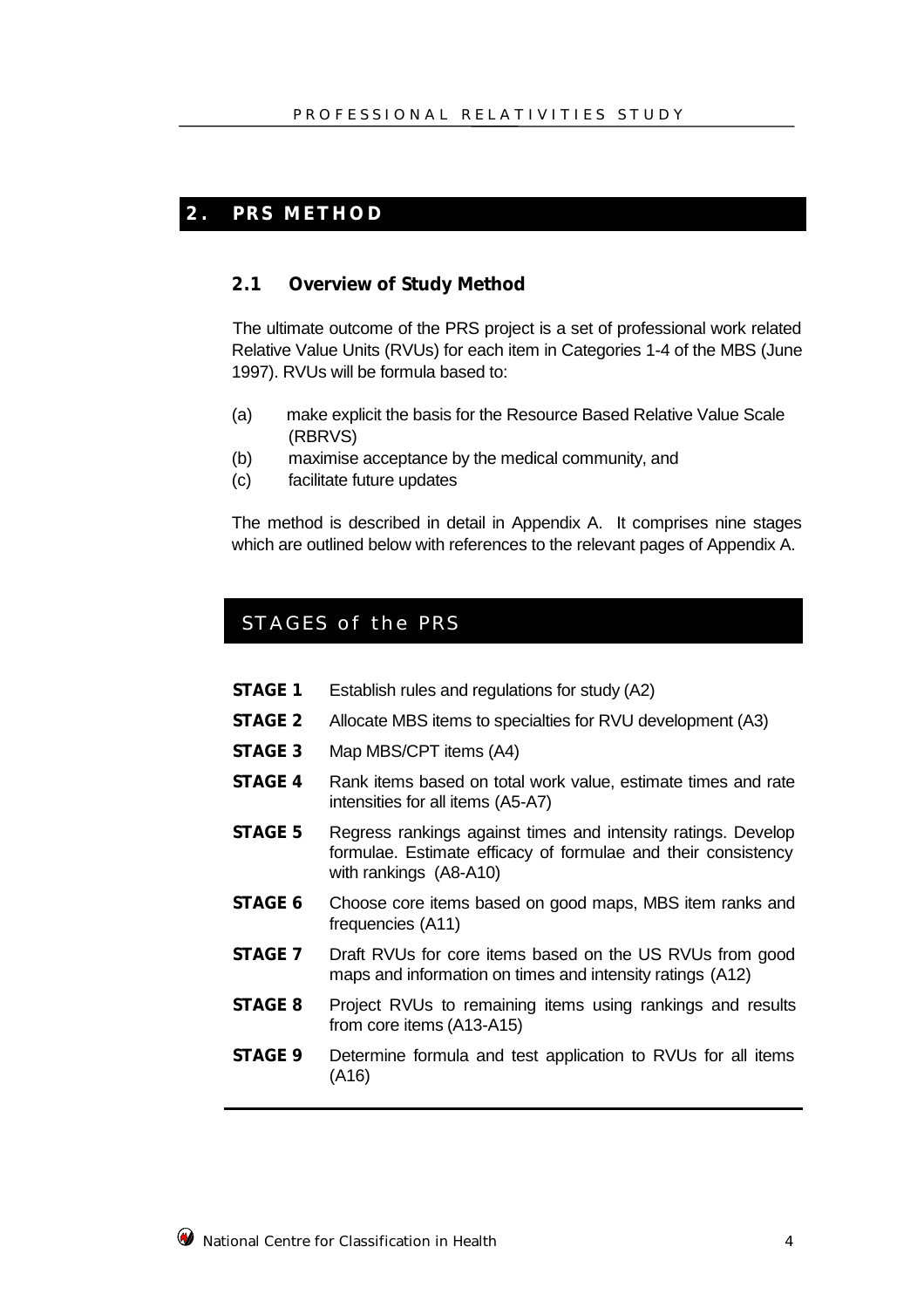#### **STAGE 1 Establish rules and regulations for study**

A Professional Relativities Technical Committee has been established. It is responsible for recommending definitions, rules and criteria for application throughout the study. The Committee comprises representatives from across the profession including general practitioners, surgeons, physicians and an anaesthetist.

#### **STAGE 2 Allocate MBS items to specialties for RVU development**

Information received from the Medicare Benefits Branch of the Department of Health and Family Services (ie frequencies of services provided by MBS item numbers for specialty groups) was analysed in order to allocate items to specialties. The most important consideration was that the specialty groups to be allocated the items, were the groups who were doing the work (ie providing the services).

Specialty groups were allocated items on the basis that the specialty provided most services for the item in proportion to the total number of services provided by that specialty or that the specialty group provided the highest number of services for the item.

In many cases where items were performed by several specialists, items were allocated to more than one specialty; preferably a maximum of two specialty groups per item. These will become the **link items** between specialties.

A list of Specialty Groups approved by the Board is provided in Appendix A - Stage 4B.<sup>5</sup> Item allocation will be checked by clinician consultants $^6$  and consensus groups<sup>7</sup>.

The new attendance items (refer p. 2) will be submitted to all specialty groups for review. Attendance items for patients seen on a non referred basis will be submitted to the general practice specialty; items for referred patients will be submitted to all other specialty groups.

<sup>&</sup>lt;sup>5</sup> Initially, 32 specialty groups were allocated items. For the consensus group process, several specialties have been merged with other specialties to ensure that a sufficient number of procedural items are reviewed by each group (refer Appendix A – Stage 4B). Where specialties were combined, a selection of MBS items was manually allocated to extra specialties within the group to act as link items in the merging process.

 $^6$  Clinician Consultants - the role of clinician consultants involves preliminary technical work (ie ranking and rating of items and review of maps) to assist the NCCH in presenting information to consensus groups. Clinician Consultant groups comprised 1 or 2 clinicians from each specialty and worked directly with the NCCH.

 $^7$  Consensus Groups - all specialty groups undertaking procedural work have been asked to nominate members to participate in consensus groups on procedural items. CG members were nominated by specialist colleges , societies and associations. A single consensus group on attendance items has been formed with broader representation across major specialty categories. The consensus groups will determine relativities for items in the MBS and refer these results to the Advisory Panel on Professional Relativities in Medical Services for confirmation and final recommendations to the Board.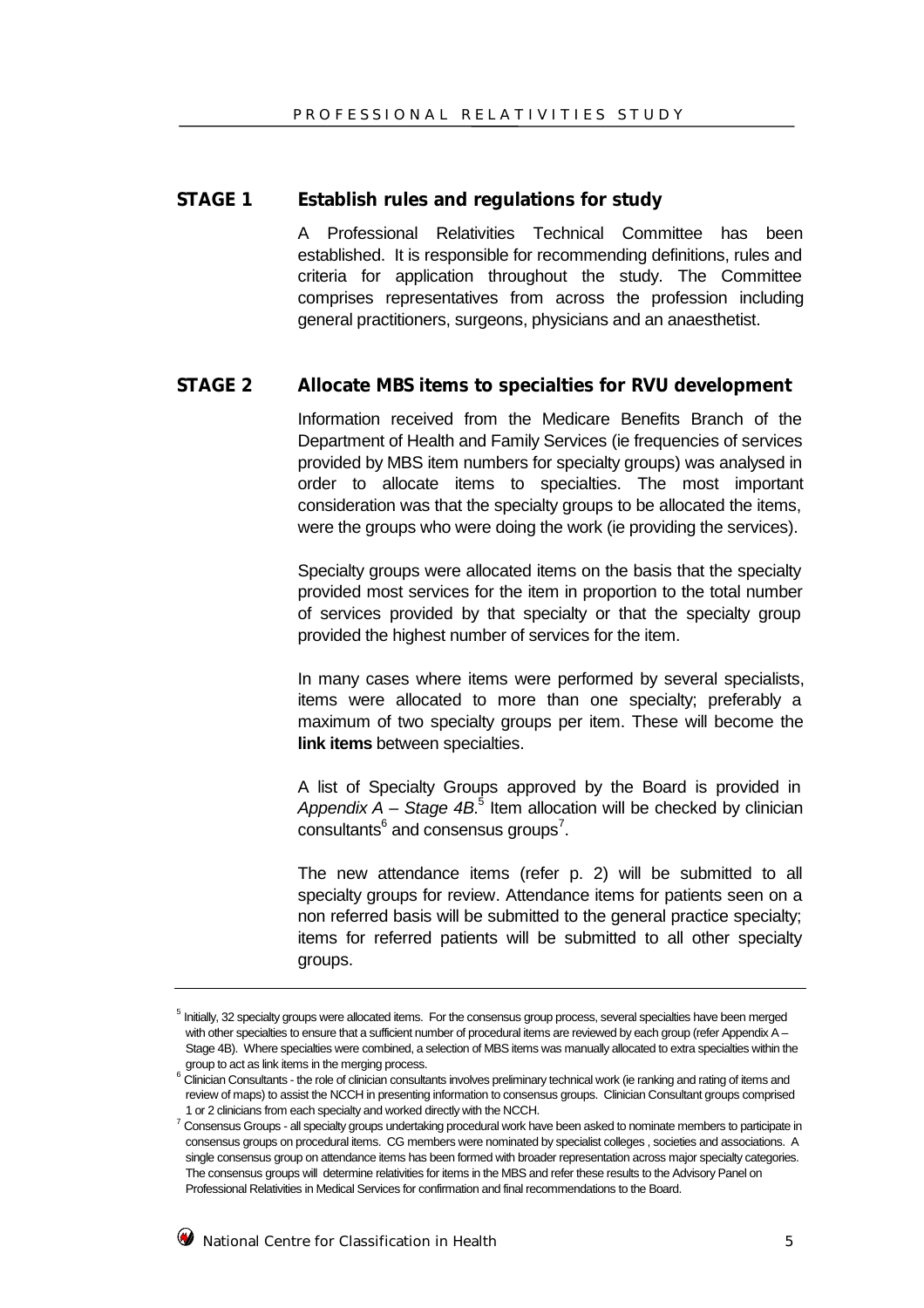#### **STAGE 3 Map MBS/CPT items**

The MBS items are being mapped to CPT codes to indicate appropriate US RVUs for use in the Study<sup>8</sup>. Mapping is being undertaken from MBS items to CPT codes (forward maps) and from CPT codes to MBS items (backward maps). The 'goodness' of the map (ie items which map well between the schedules) will be used as one of the criteria for the selection of **core items** for which the initial RVUs will be obtained.

Good maps will be determined from the map ratio and rating and consistency of terminology between MBS items and CPT codes. Maps will be reviewed by clinician consultants and confirmed by consensus groups.

### **STAGE 4 Rank items based on total work value, estimate times and rate intensities for all items.**

In order to choose core items, test formulae and ensure the ability to replicate RVUs for MBS items, it is necessary to rank the items within each specialty in terms of their **total work value.** Ranking<sup>9</sup> is necessary to enable the relative value determinations for the core items to be projected to the remaining items. It will also serve as the focal point in the development of the final formula. Three time estimates are sought: pre service time, intra service time and post service time. Ratings of intensity<sup>10</sup> are being sought on a 0-10 scale for: cognitive skill, clinical judgement and communication skills; technical skill and physical effort; and stress due to risk. Detailed definitions of the individual times and intensity components are contained in Appendix A Stage 1.

Initial rankings were completed by clinician consultants and then referred to the consensus groups for review. Validity checks on estimated times will be undertaken using sources such as theatre times from Australian hospitals and studies of Australian hospital operating theatres for clinical costing purposes<sup>11</sup>.

<sup>&</sup>lt;sup>8</sup> US RVUs - Medicare RBRVS: The Physicians' Guide, American Medical Association, 1997.<br><sup>9</sup> Penking means the exdering of items from 1 Nurbors 1 in the item of mesturike to the exercis

Ranking means the ordering of items from 1-N where 1 is the item of most value to the specialty and N is the total number of MBS items for the specialty.

<sup>&</sup>lt;sup>10</sup> Rating means giving a score on a predetermined scale. In the PRS, ratings should be spread across the range of 0-10 (decimals can be used which gives up to 100 rating points).

<sup>&</sup>lt;sup>11</sup> Details of the time estimation validation method are set out in Appendix C.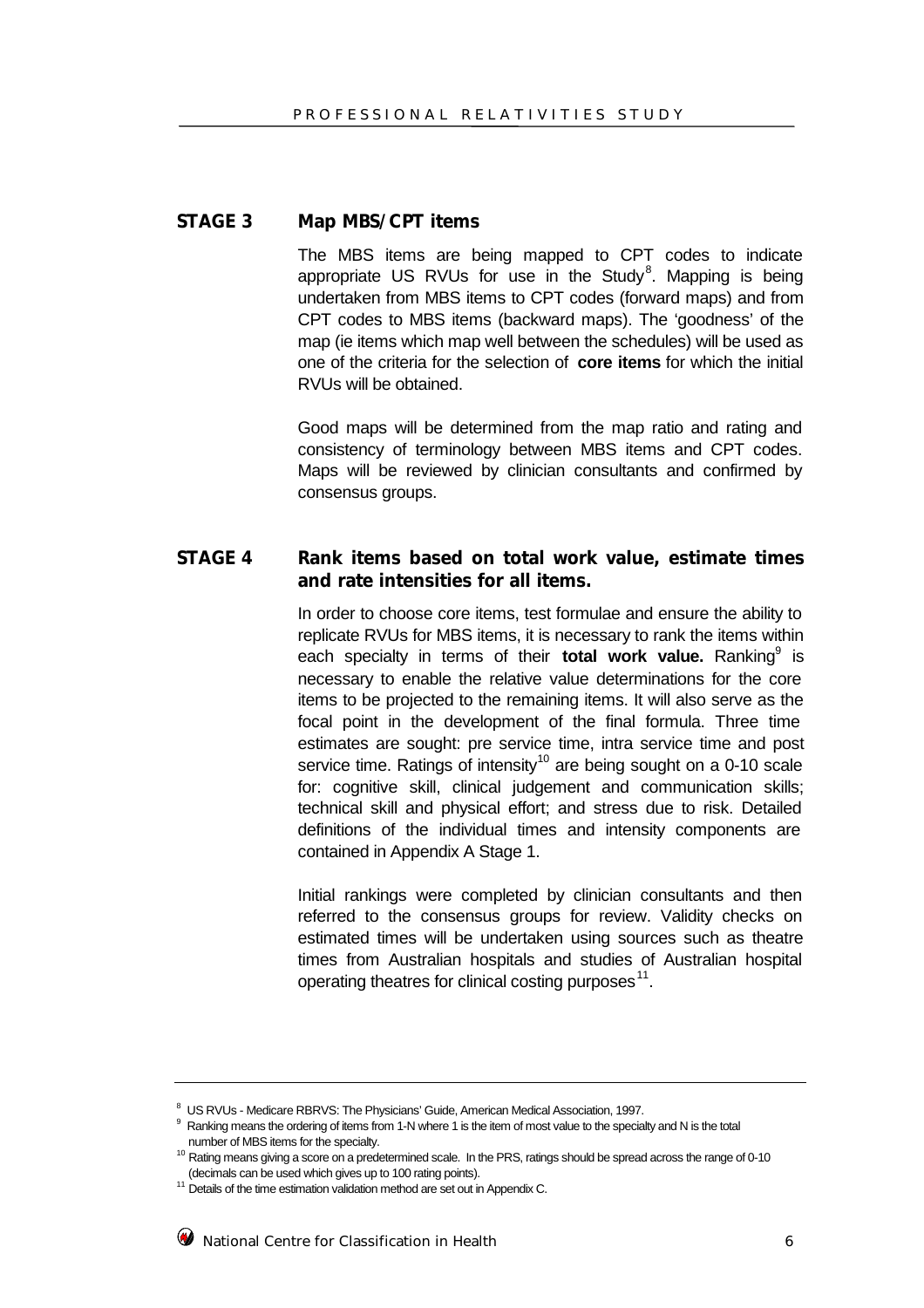## **STAGE 5 Regress rankings against times and intensity ratings. Develop formulae. Estimate efficacy of formulae and their consistency with rankings.**

Regression analysis<sup>12</sup> will be used within specialty to explain the ranking of total work value in terms of times and intensity. This will have two purposes: firstly to test possible formulae and secondly to provide feedback to the clinical groups about their rankings and ratings. It is also necessary at this stage to ensure that link items (ie MBS items reviewed by more than one group) are ranked in the same order by different specialties. RVUs cannot be developed if link items are misaligned across specialties. Information about rankings and ratings will be referred to the appropriate clinical group for review.

### **STAGE 6 Choose core items based on good maps, MBS item ranks and frequencies.**

Core item selection will be based on the rankings provided by the clinical groups and the mapping and frequency data. Core items should ideally be high frequency items, which have good maps and are evenly distributed throughout each group's rankings. Core items will be confirmed by consensus groups. Core items will be used to ascertain US RVUs; link items will be used to align items across specialties. There may be situations where a core item is also a link item.

### **STAGE 7 Draft RVUs for core items based on the US RVUs and the time and intensity ratings data.**

US RVUs for CPT codes mapped to core items will be provided to the clinical groups to review, using time estimates, intensity ratings and other information. While the ranking of items and the estimation of times and the ratings of effort, skill and stress are significant data for the estimation of a final formula; **they do not link this final formula to a fiscally viable relative value<sup>13</sup> .** This step is accomplished by the RVU estimation for the core items. In this light the estimation of RVUs for the core items can be viewed as a calibration. All US RVUs on core items which do not align with the specialty rankings will be referred to the Medicare Schedule Review

 $12$  Regression Analysis – Determination of the relationship between a dependent variable and a number of other variables (independent variables) by statistical means

<sup>13</sup> In this context a fiscally viable relative value means one that can be scaled to provide an absolute value of professional work content.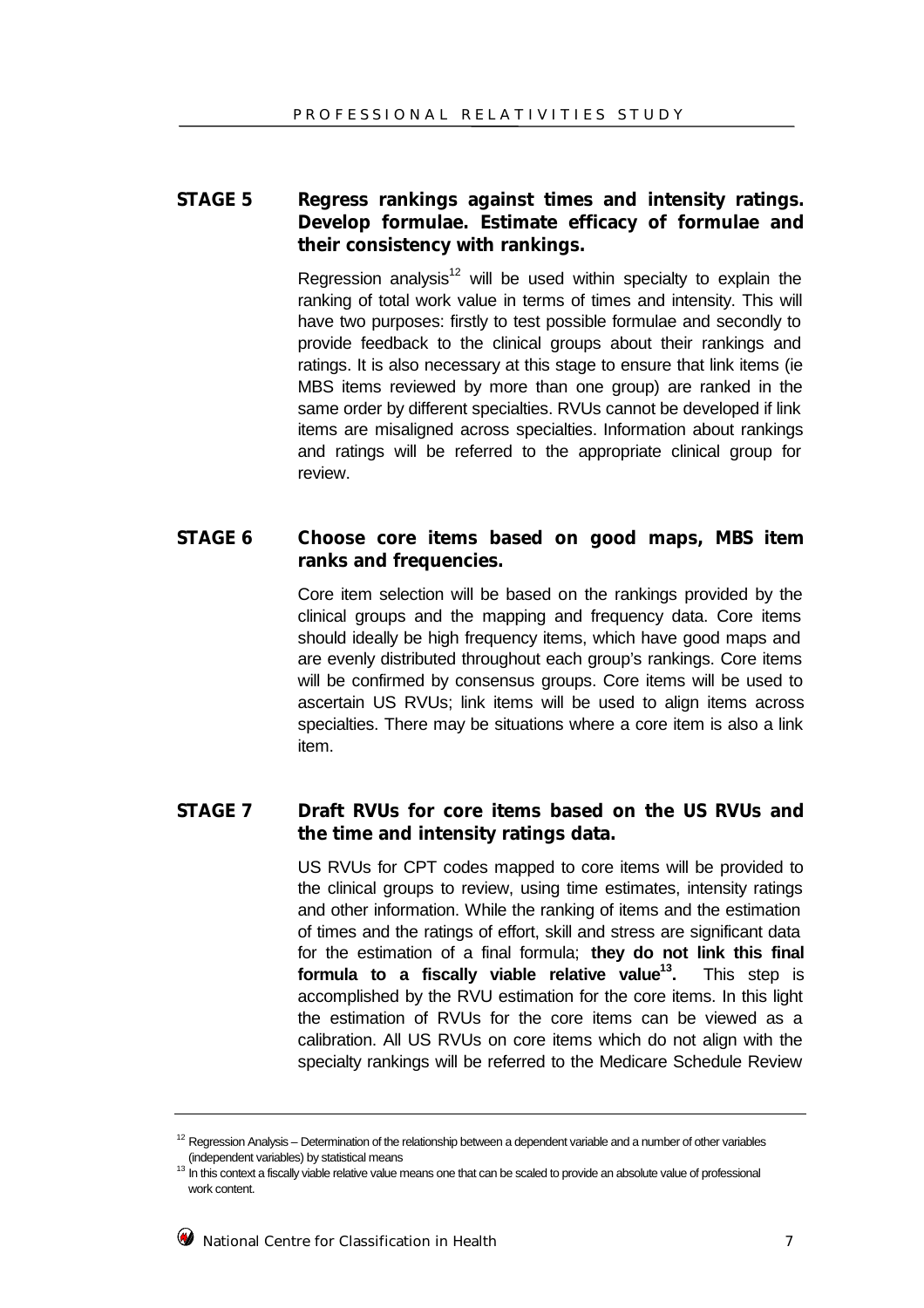Board. Otherwise they will be accepted as accurate and will form the basis of our relative value determination.

#### **STAGE 8 Project RVUs to remaining items using rankings and results from core items.**

This will initially be accomplished via interpolation using the rankings and later revised on the basis of time estimates and ratings of intensity. These results will be referred to the consensus groups and the Advisory Panel on Professional Relativities in Medical Services for confirmation.

## **STAGE 9 Determine formula and test application to RVUs for all items**

The regression analysis of Stage 5 will be repeated using the full data and the interpolation of non-core RVUs will be refined accordingly. The results will be referred to the Advisory Panel on Professional Relativities in Medical Services for confirmation.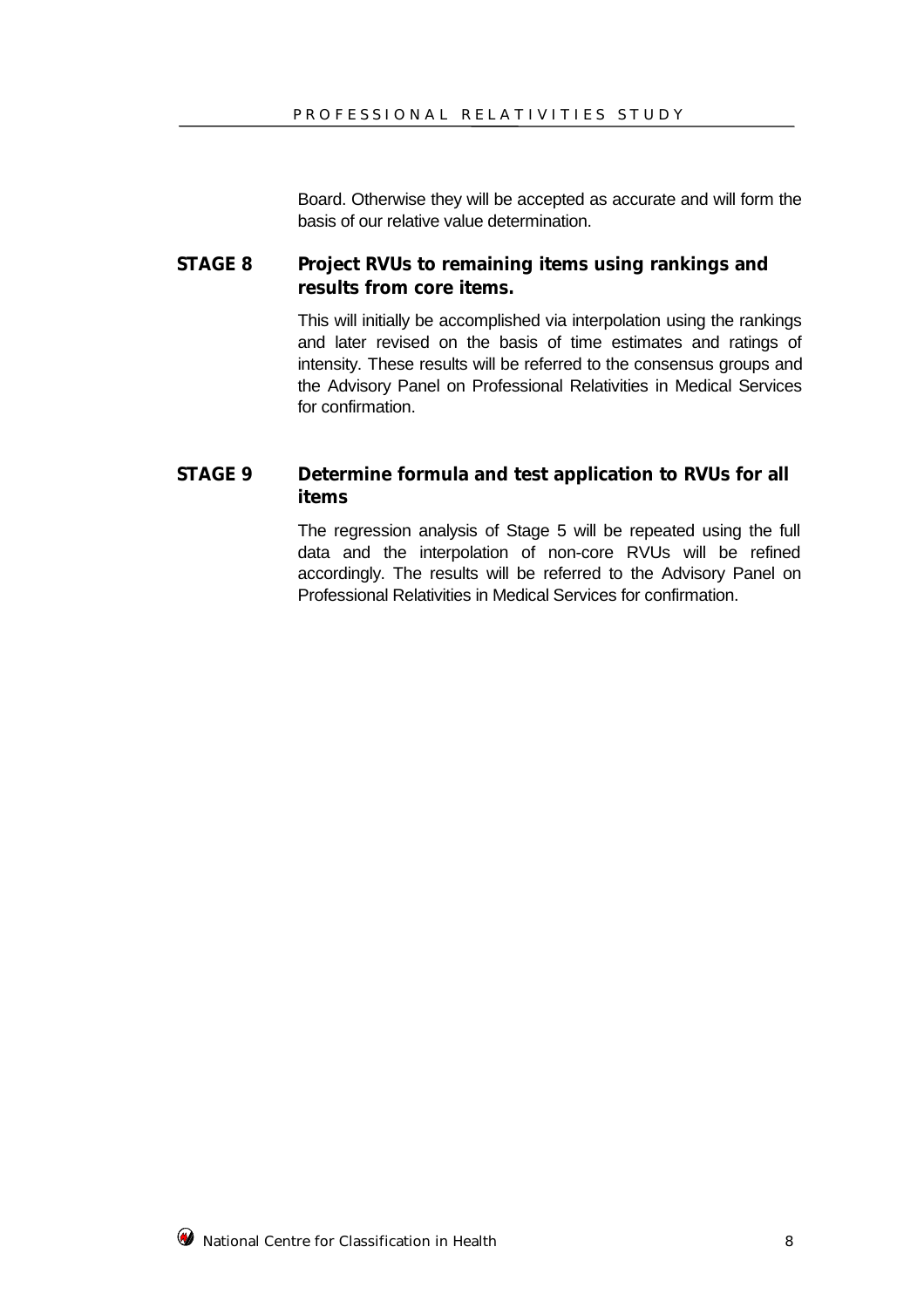#### **2.2 Detail of Study Outputs**

Because Stages 8 and 9 define the outputs of the study and an understanding of them is important, they are described in more detail below. For completeness they are also included in Appendix A together with the full details of Stages 1 to 7. The critical role of core and link items is also explained.

Figure 1 shows the US RVU scale together with the rankings of three specialties. Also shown are eight core items A-H. (viz. specialty 1 items ranked 5, 14; specialty 2 items ranked 3, 9, 22, 33; and specialty 3 items ranked 4, 9). These core items anchor the particular points on the ranking scales to the US RVU scale. However, between these anchor points and outside their range we are not able to assign RVUs with any degree of precision. The accuracy might be acceptable between E and F for specialty 2 but there could be gross errors above A for specialty 1. Additional information is therefore needed to assist with interpolation and extrapolation. This is provided through use of the link items.



*Figure 1*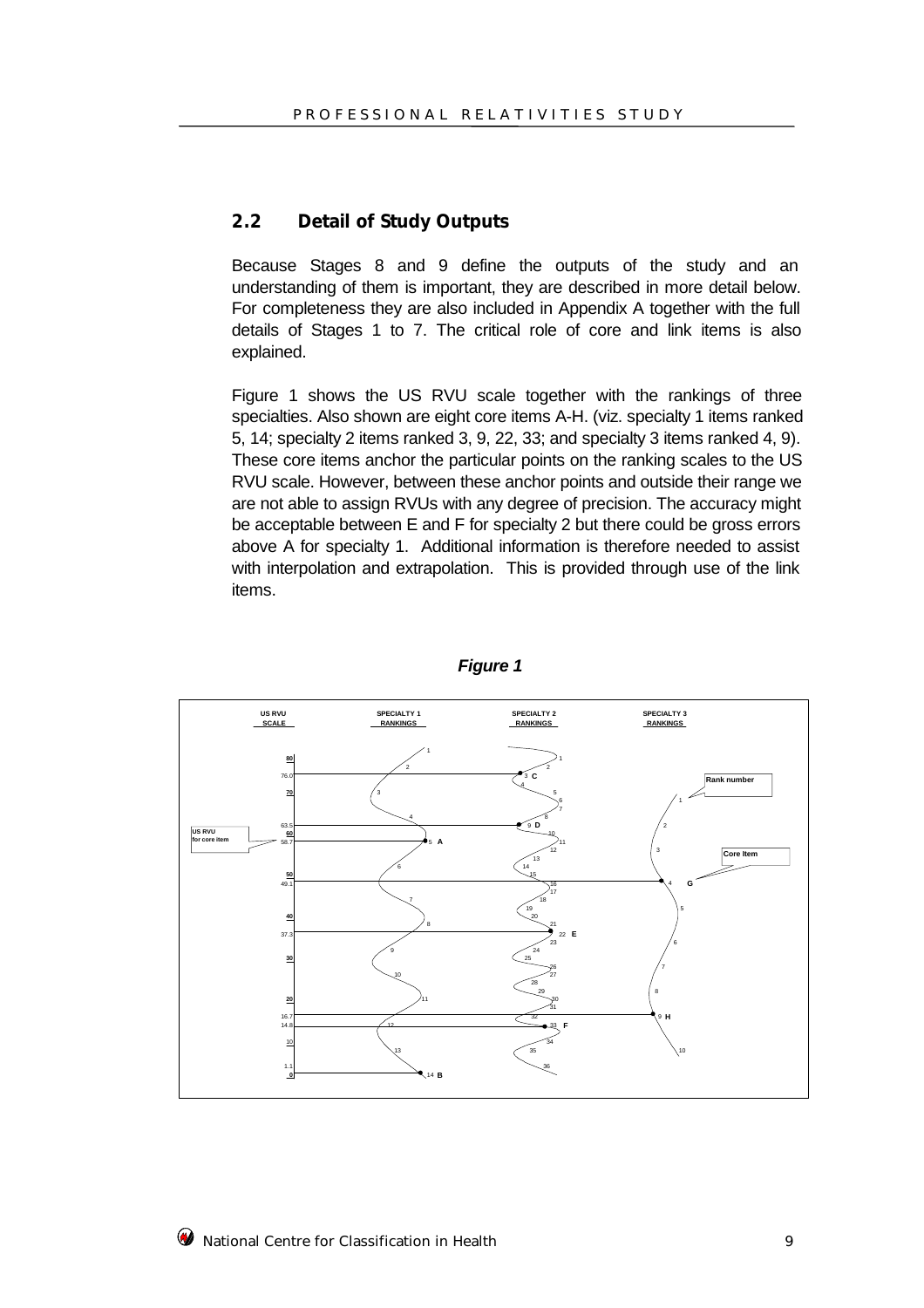Let us suppose that:

| Specialty 1 item ranked 2  | is the same as | specialty 2 item ranked 10;     |
|----------------------------|----------------|---------------------------------|
| Specialty 1 item ranked 8  | is the same as | specialty 3 item ranked 5;      |
| Specialty 1 item ranked 10 | is the same as | specialty 2 item ranked 21; and |
| Specialty 2 item ranked 4  | is the same as | specialty 3 item ranked 3.      |

These links are shown as broken lines on Figure 2 below.





A little reflection now tells us that the link items are providing us with a lot of information. Clearly Figure 2 needs to be redrawn with the link lines parallel to the core anchor lines. Furthermore:

Specialty 1 item 2 needs to be lowered to a US RVU below 63.5; Specialty 1 item 10 needs to be raised to a US RVU above 37.3; and Specialty 3 item 3 needs to be raised to a US RVU above 63.5.

Figure 3 over page is the result of the redraw of Figure 2. We still cannot be sure of the precise RVUs for the non core items, but there is far less scope for measurement error.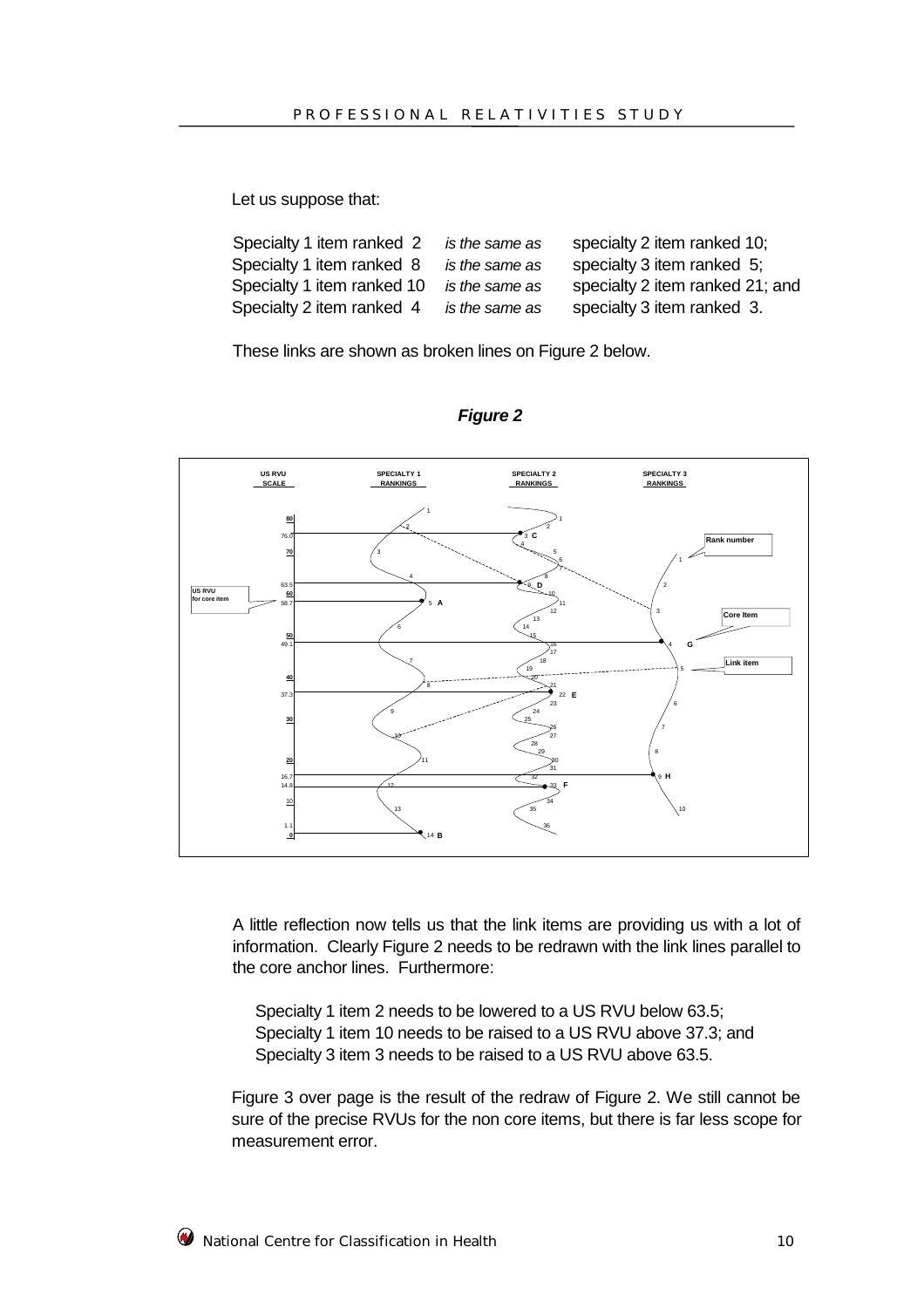

*Figure 3*

The above considerations indicate the degree of precision achievable using rankings alone with 4 link items and 8 core items. In the PRS, counting attendance items, we already have over 400 link items and are aiming for over 450 core items. Thus, using rankings alone, we should be able to achieve a very high degree of precision for all groups with a moderate number of items (eg >30) for all but the very highest ranked items (assuming that these are not core items). Groups with fewer items will result in far greater uncertainty, which was part of the rationale in reducing the number of groups from 32 to 23.

Once items are aligned onto the RVU scale using the core items as anchor points, RVUs will be interpolated or extrapolated to the remaining items (*refer Figure 4 over page*). For example in the case of Specialty 2, items ranked between C and D, D and E, E and F will be interpolated. Items above core item C and below core item F will be extrapolated. It is important to note that the ranking order for each specialty will not change.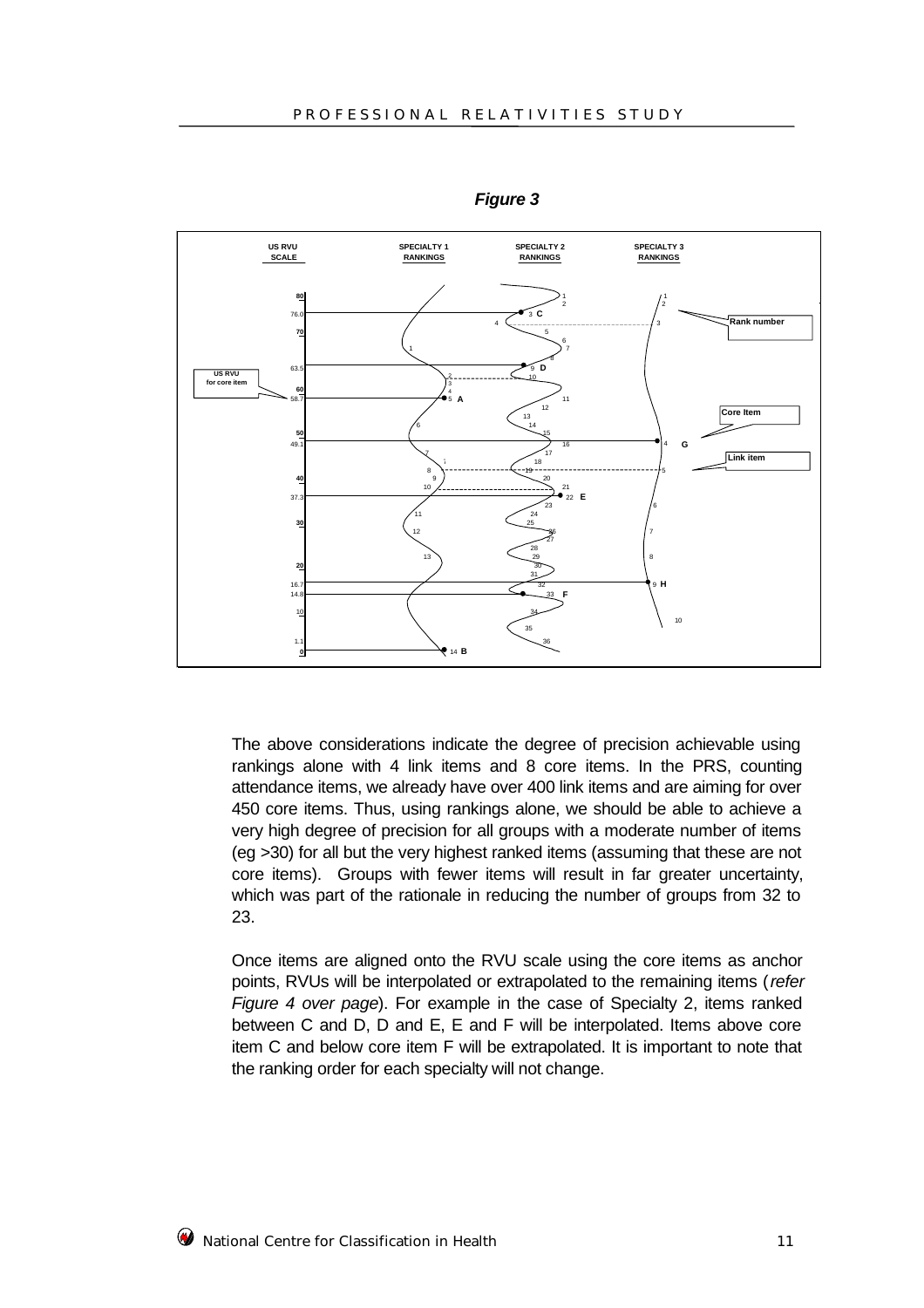In the final stage of the project, a formula will be derived to calculate RVUs from times and intensity ratings, this time using the core item and interpolated RVUs as the dependent variable rather than the rankings. This formula will predict both the core item RVUs and the interpolated RVUs as closely as possible. During this process, any differences between the specialty specific intensity rating scales will be examined and the development of common scales will be attempted $^{14}$ .

The process is illustrated in the table contained in Figure 4. This contains an indication of how the final stage should provide the ultimate RVUs for Specialty 1.

#### *Figure 4*

Specialty 1 US RVUs Time estimates Intensity ratings Formula Items ranked (core & interpolated  $\lambda$ Pre Intra Post C T S generated RVUs 1 65.5 25 320 10 8 7 7 74.1 2 (link item) 62.3 20 235 15 8 9 9 62.4 3 61.2 16 335 15 5 5 6 61.2 4 60.1 9 330 15 6 5 5 59.9 5 (core item) 58.7 15 235 20 8 9 7 58.6 6 53.6 30 310 10 6 3 5 52.2 7 46.8 15 300 15 5 4 4 47.7 8 (link item) 43.5 70 150 30 9 8 9 43.7 9 40.3 19 180 25 4 8 8 40.0 10 (link item) 37.9 25 170 15 8 5 7 37.7 11 32.0 15 210 10 5 5 5 37.0 12 28.4 21 65 10 7 9 9 17.8 13 21.7 10 90 16 6 4 5 16.6 14 (core item) 1.1 3 10 2 2 1 1 1.1

Formula generated estimates of US RVUs based on the results of the regression analysis: Example: Item ranked 4: MBS RVU = 0.008x330x(6+5+5)+0.05x(9+330+15)= 59.9 **FINAL FORMULA** Final formula to produce MBS RVUs based on regression using core item and interpolated US RVUs, times and ratings. A formula would not be accepted unless its concordance with US RVUs was greater than 99.5%. For this example: MBS  $RVU = 0.008$  x intra time x  $(C+T+S) + 0.05$  x total time

 $14$  Differences in times will be addressed during the review of link item times (refer Appendix C).

**REGRESSION ANALYSIS** As for Stage 5A but using core item and interpolated US RVUs in lieu of rankings. Specialties can be shown either separately or together.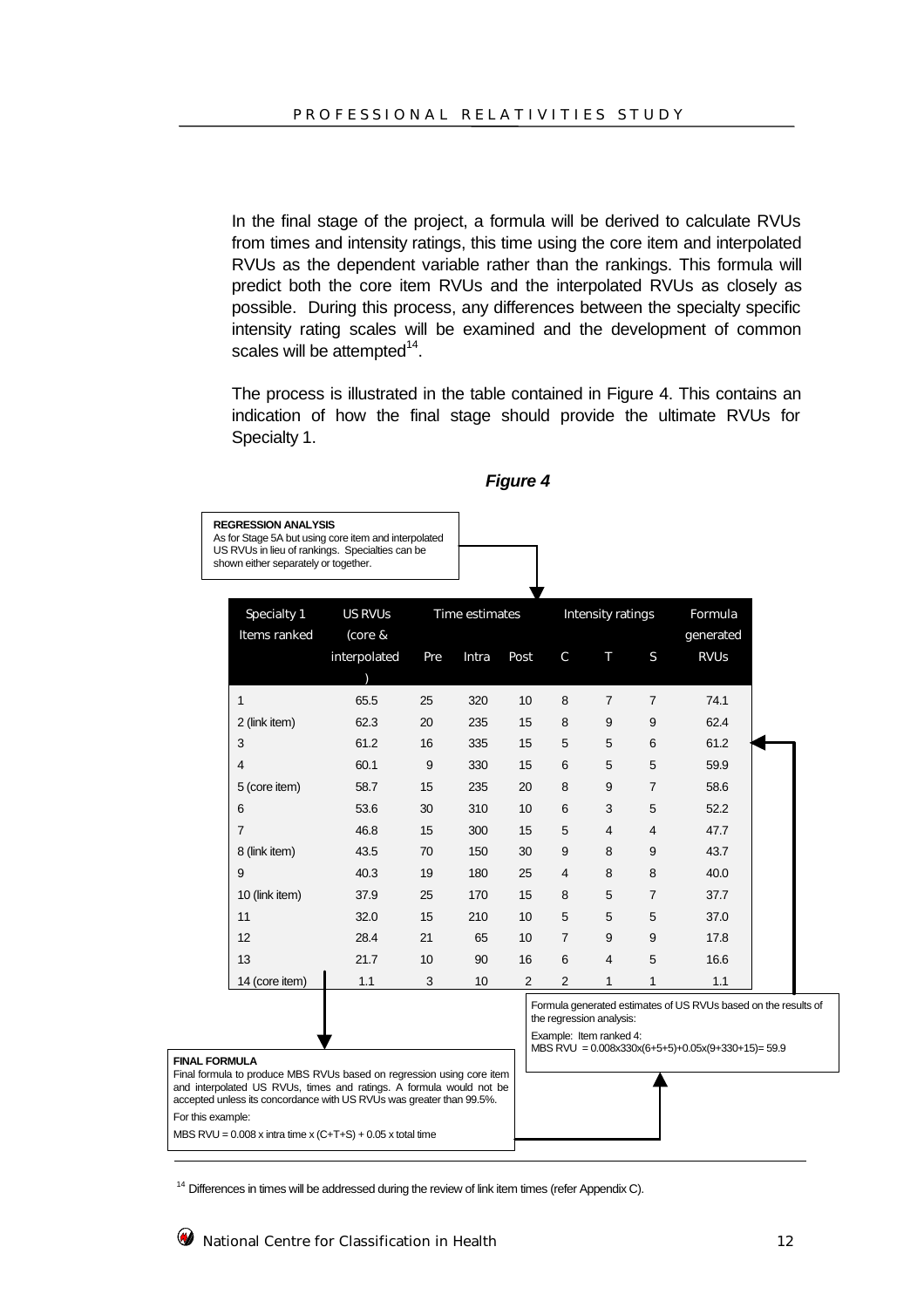The first column in the table shows the Specialty 1 item rankings. The second column shows the US RVUs as they could have been read off the chart in Figure 3 (ie core item RVUs plus interpolated/extrapolated item RVUs). The next six columns give the time estimates and intensity ratings. These six variables, together with the times and intensities for all other specialties form the base data (ie independent variables) for the regression analysis.

The aim of this analysis is to determine a formula which predicts both the core item RVUs and the interpolated RVUs as closely as possible using the time estimates and intensity ratings provided by the relevant specialties.

For the illustrative example, the following formula was derived:

 $RV = 0.008$  x intra time x  $(C + T + S) + 0.05$  x total time

This formula was then used to generate a new set of RVUs for comparison with the original core item and interpolated values. For example, for the first ranked item

 $RV = 0.008 \times 320 \times (8 + 7 + 7) + 0.05 \times (25 + 320 + 10) = 74.1$ 

The new formula generated RVUs are shown in the last column of the table. As could have been anticipated, the formula values are closest to the US RVUs for the core items (ranks 5 and 14), link items (ranks 2, 8 and 10)<sup>15</sup> and for the items tightly constrained by the core and link items (ranks 3, 4 and 9). The formula values are least accurate for the items not tightly constrained (ranks 1, 6, 7, 9, 11, 12, 13).

While formula generated RVUs could never match US RVUs precisely, they will be extremely concordant (>99.5%) with the ranks. They will also remove the residual uncertainty from interpolation and the considerable uncertainty from extrapolation. More importantly, the formula can be used to provide an explicit basis for Australia's future MBS Relative Value System: a system which can be readily updated and will not be dependent on US RVUs.

 $15$  Link item formula generated RVUs will be close to the US RVUs because the regression process takes into account all the information (rankings, times and intensities) provided by all the specialties ranking the link items.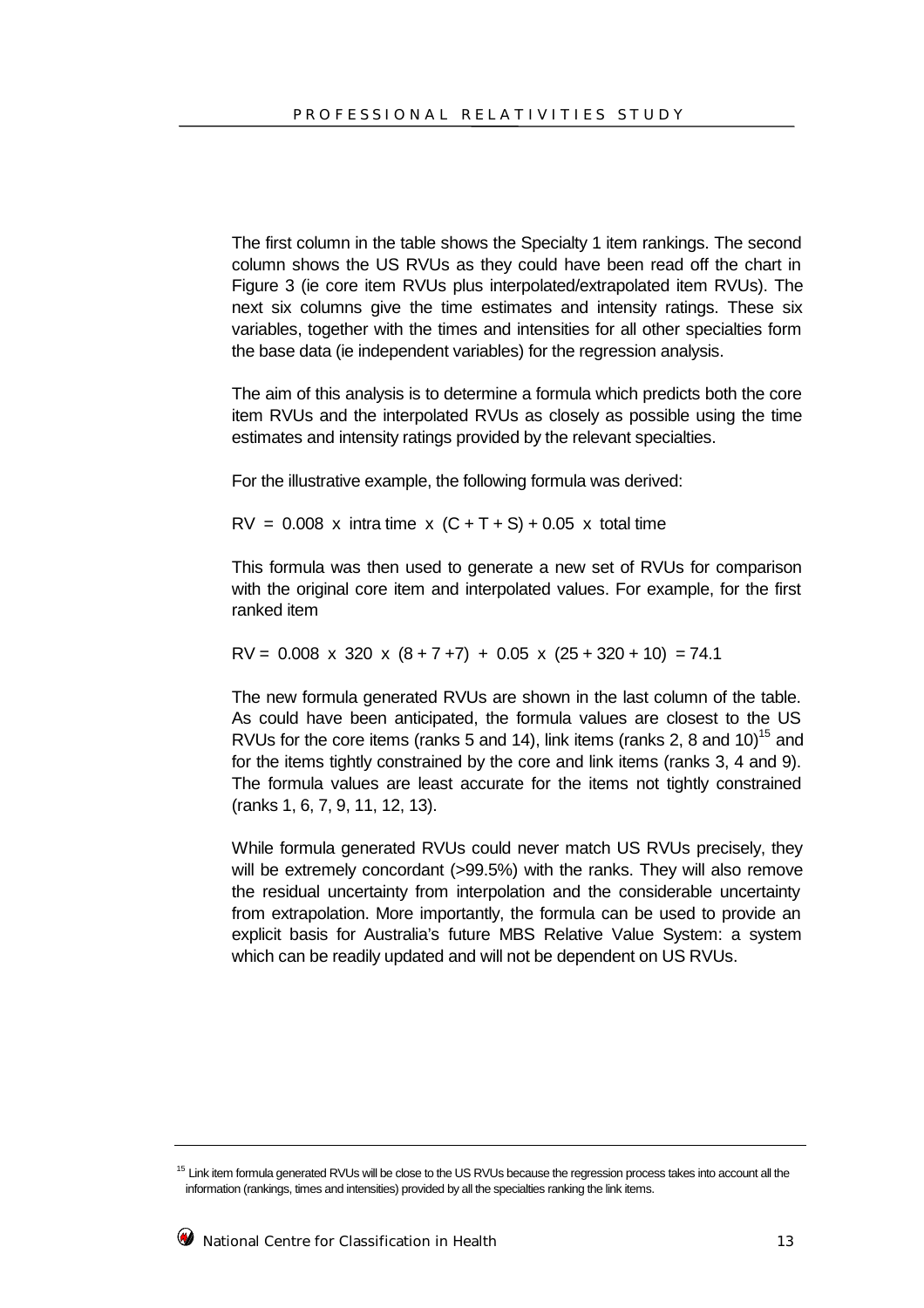#### **2.3 Consistency Checks and Data Quality**

Throughout the nine stages of the PRS a great deal of checking will be undertaken, particularly with regard to the ranking and rating of data by specialties. The final outputs of the study cannot be achieved unless the data are consistent both within and between specialty groups. There are four levels of consistency checks which are outlined below:

- **Level 1 check** This ensures that where one item is ranked above another at least one component of time or intensity must be greater;
- **Level 2 check** This ensures that differences in times and intensities are applied consistently in determining rankings. Level 2 inconsistencies are inconsistencies which apply when formula application is attempted. In the example below, there are no level 1 inconsistencies (between the four items which are ranked) because each of the first three ranked items has an intensity rating higher than the corresponding rating of all lower ranked items. However, the logic of rating item D below items A, B and C must be questioned because item D has 5 times/ratings well above each of the corresponding times and ratings of items A, B and C. This is almost certainly a level 2 inconsistency:

| <b>Item</b> | Rank | <b>Pre</b> | <b>Intra</b> | <b>Post</b> |  |   |
|-------------|------|------------|--------------|-------------|--|---|
|             |      | 25         | 100          | 10          |  |   |
| В           | 2    | 25         | 90           | 10          |  | 3 |
|             | 3    | 20         | 90           | 10          |  |   |
|             | 4    | 30         | 120          | 15          |  |   |

- **Level 3 check** This ensures that link items are ranked in the same order by different specialties. So that if specialty A ranks item 7 above item 8, then specialty B cannot rank item 8 above item 7; and
- **Level 4 check** This ensures that the ranking of core items is consistent with their US RVUs. So that if core item 9 is ranked above core item 10, then the US RVU for core item 9 must exceed that for core item 10. All level 4 inconsistencies will be referred to the Medicare Schedule Review Board.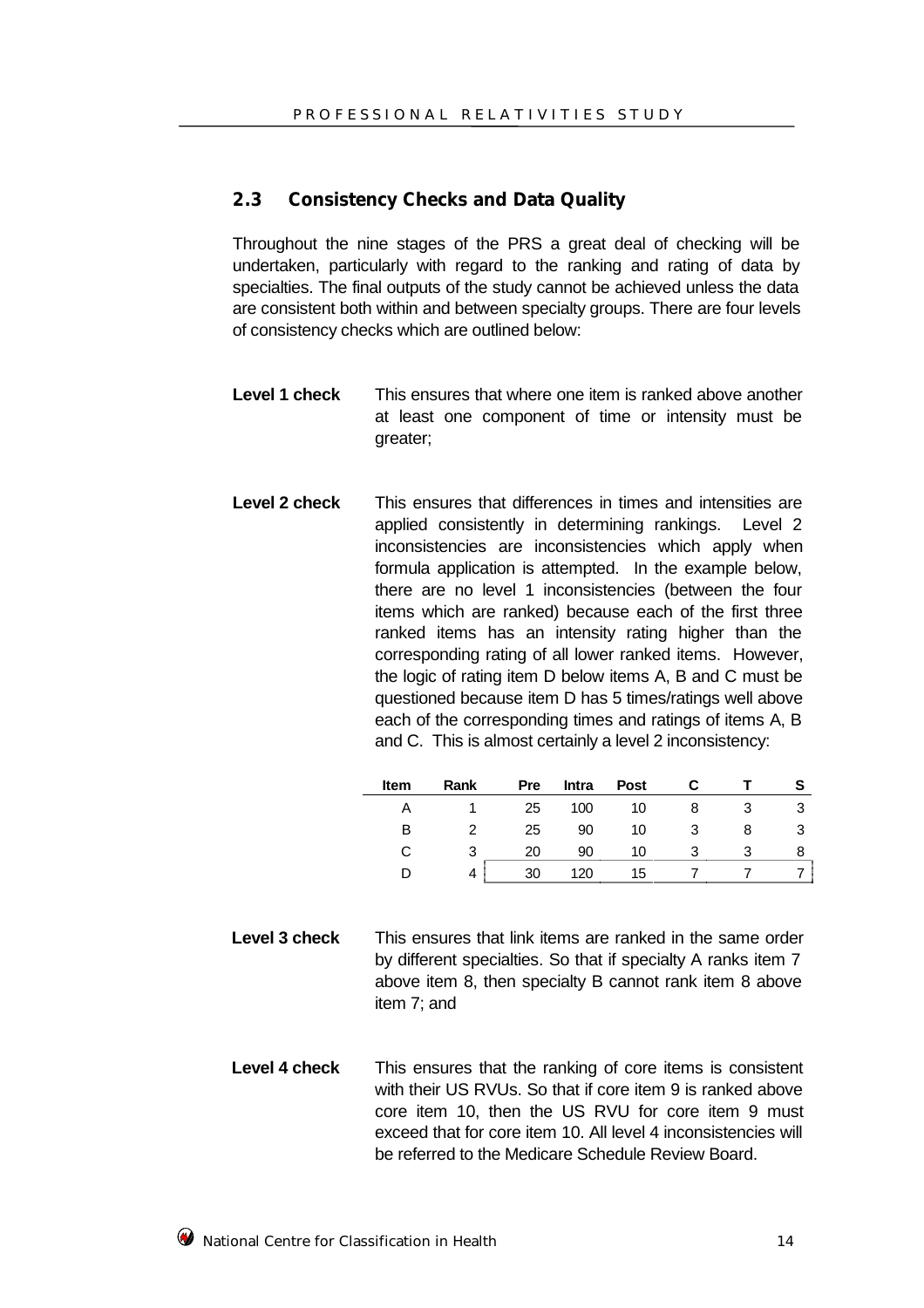Level 1 and level 2 checks are within specialty checks while level 3 checks are between specialty checks and will be reconciled by representatives from each specialty group. Level 4 checks are independent of specialty. All four checks are highlighted in the appropriate stages of the PRS set out in Appendix A.

In addition to the above data consistency checks, times estimated by clinicians will be reviewed against actual theatre times from Australian hospitals and studies of Australian hospital operating theatres for clinical costing. Full details of these procedures are set out in Appendix C. Ranking and rating data will be reviewed by several clinicians working within each specialty craft area.

The study process of including so many clinical groups to examine the data (eg Clinician Consultants, Consensus Groups and the Advisory Panel) will ensure that input to the PRS process is received from a broad range of medical professionals.

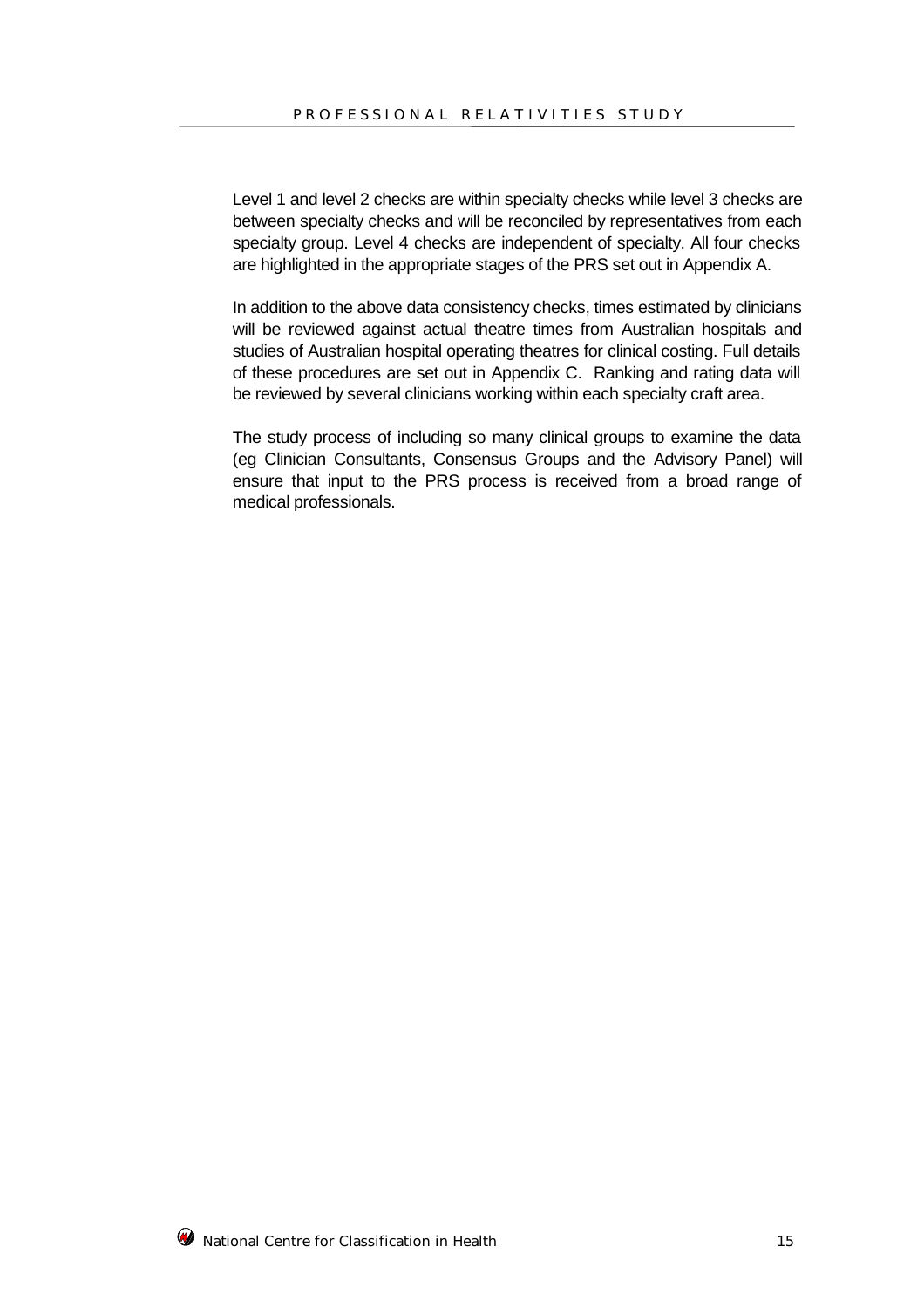#### **3 . SPECIFIC METHOD S**

In principle, the study method will be consistently applied for the development of relativities, however, some modifications have been necessary. These apply in particular to the development of relativities for anaesthetic items and to items in the Schedule that are always undertaken in conjunction with another item (referred to as non-standalone items). These modifications are described briefly below and in more detail in Appendices C and D. Brief explanations of the incorporation of attendance items and of the special issues associated with radiation oncology items are also described in this section.

## **3.1 Anaesthetic Items**

The development and evaluation of RVUs for Anaesthetic MBS items 17701 to 17799 requires some modification to the PRS method so that the process for developing and assessing RVUs across specialties is meaningful. These are items reflecting anaesthetic administration by the anaesthetist as distinct from the range of surgical procedures and interventions covered in other items. They are separate from other items in the schedule performed by the anaesthetist (eg nerve blocks). Further, due to the lack of US RVUs for anaesthetic items and the uniqueness of anaesthetic items, link items will need to be established with other specialty groups. This may be done in a different way from other cross specialty item allocation and comparison.

A method has been designed to accommodate the development of RVUs for items 17701 to 17799 (*refer to Appendix D*). It does not deviate in principle from the overall method outlined in this paper.

#### **3.2 Non-Standalone Items**

The development of RVUs for MBS items that are always performed in conjunction with other items needs to avoid bias through double counting. A method for overcoming the difficulties has been developed. Again it does not deviate in principle from the PRS method outlined in this paper. Refer to *Appendix E* for a brief outline.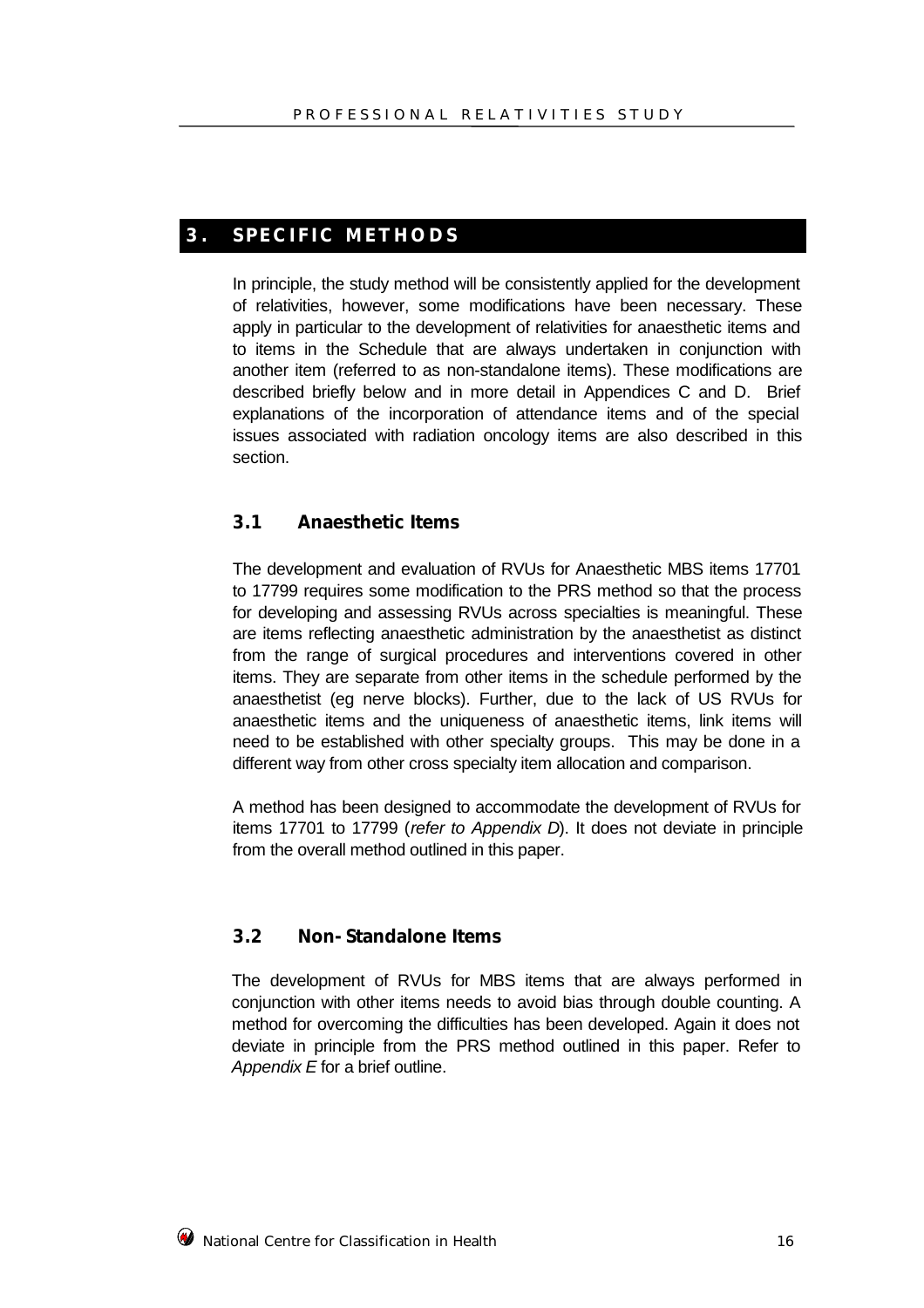#### **3.3 Attendance/Consultation Items**

The new attendance items developed under Phase 1 of the Relative Value Study will be incorporated into the PRS process. These items will be ranked and rated with the procedural items being reviewed by each specialty group. This process will take place once the rankings and ratings of procedural items are completed by the Consensus Groups (refer to *Appendix A – Stage 5B*).

The process of ranking and rating the attendance items with procedural items is important. There are no good maps between the new attendance items and the CPT. The NCCH is reliant on the interpolation of relative values from the procedure core items to ascertain attendance item RVUs.

At this stage the new attendance items will be submitted to all specialty groups; non-referred items will be allocated to the GP specialty group, and referred items will be allocated to all other specialty groups. Consequently the majority of the new attendance items will be link items between specialties (ie more than one specialty will review the item).

The appropriate specialty groups will also review current attendance/consultation items not covered by the new attendance items. All attendance items will be incorporated with the rankings and ratings of procedural items already completed by the Consensus Groups (*refer Appendix A - Stage 5B*).

#### **3.4 Radiation Oncology Items**

Issues have arisen in applying the PRS methodology to the current radiation oncology MBS items whose scope and complexity do not reflect current practice and use of technology. There are difficulties in mapping to the CPT and ranking and rating the items. As a result there are currently no core or link items.

A method for mapping the CPT items to the MBS to accommodate the development of RVUs for radiation oncology items is being explored with the Faculty of Radiation Oncology (Royal Australasian College of Radiologists) and the Australian Association of Private Radiation Oncology Practices. This will be incorporated in the process of ranking and rating items.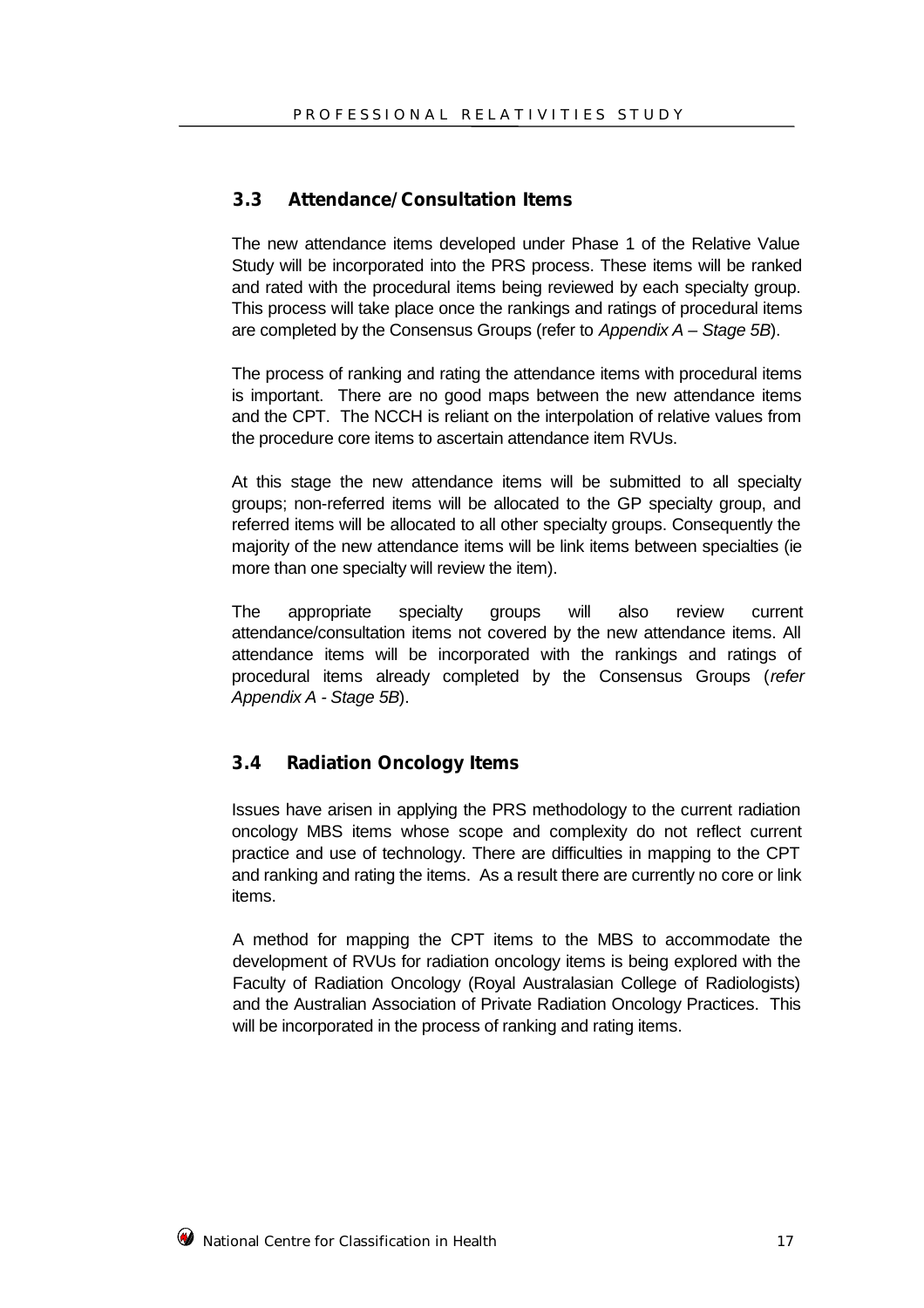# APPENDIX A

# Stages of PRS Method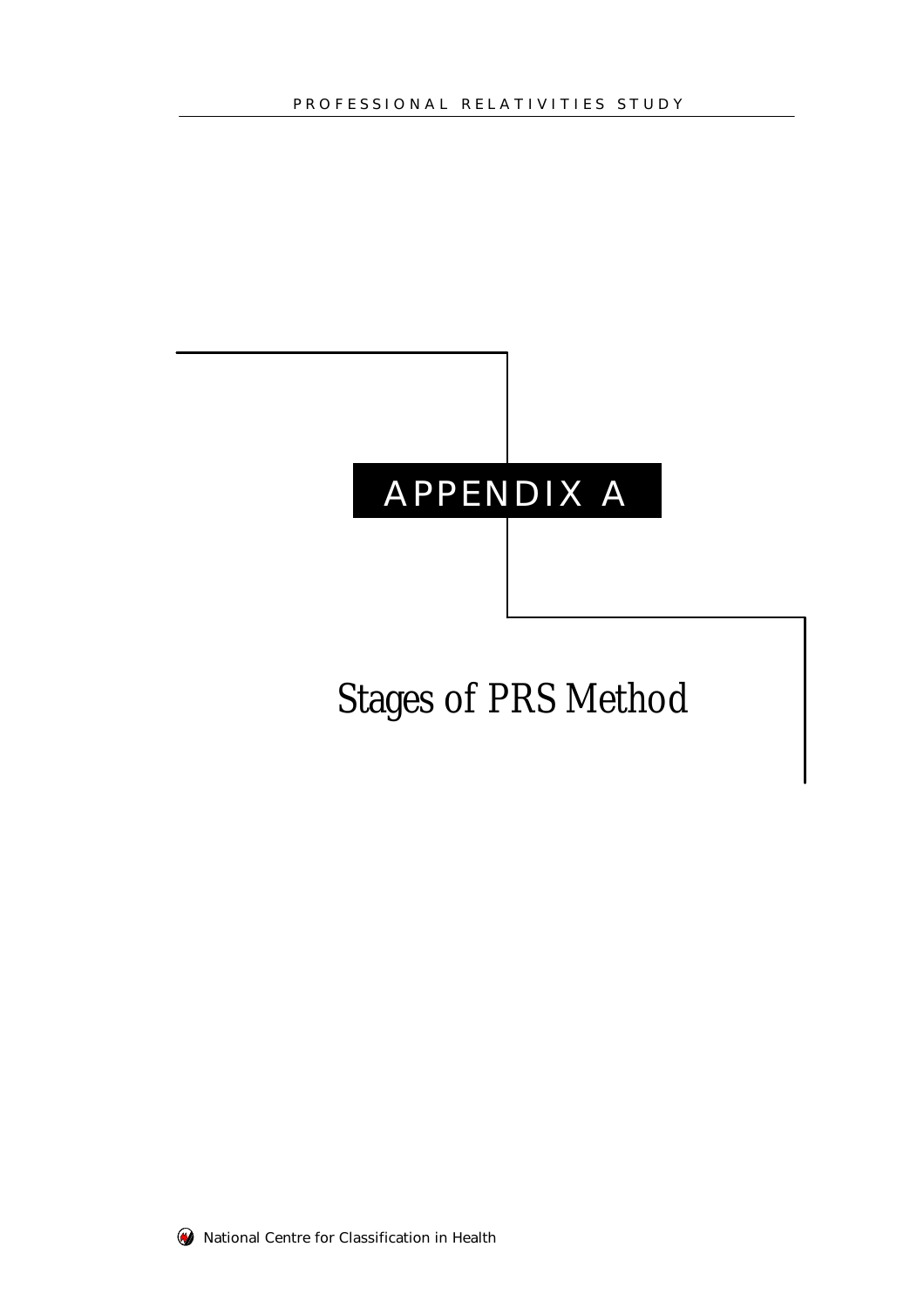## **PROFESSIONAL RELATIVITIES STUDY PROFESSIONAL RELATIVITIES STUDY Outline of Clinical Involvement Outline of Clinical Involvement**

MEDICARE SCHEDULE REVIEW BOARD

MEDICARE SCHEDULE REVIEW TASK FORCE NCCH CONSULTANCY

**Establish rules and regulations for the study. Allocate MBS items to specialties for RVU development. Map MBS/ CPT items Rank items based on total work value, estimate times and rate intensities for all items. Merge 32 Specialty Groups to 23 Groups Merge ranking and rating data. Regress rankings against time/intensity ratings. Develop formulae. Estimate efficacy of formulae. Incorporate attendance items with procedural Items. Consistency check on link item ranking across specialty groups. Refer to CCs/CGs. STAGE 1 STAGE 2 STAGE 3 STAGE 4A STAGE 4B STAGE 4C STAGE 5A STAGE 5B STAGE 5C** PRTC **CCS** CGS **Choose core items based on MBS item ranks, good maps, and frequencies. Draft RVUs for core items based on the US RVUs and the time and intensity ratings data. Project RVUs to remaining items using rankings. Line up core items and RVUs. Line up link items between specialties. Realign ranks using link and core items Determine Formula and test application to RVUs for all items. STAGE 6 STAGE 7 STAGE 8A STAGE 8B STAGE 8C STAGE 9** APPRMS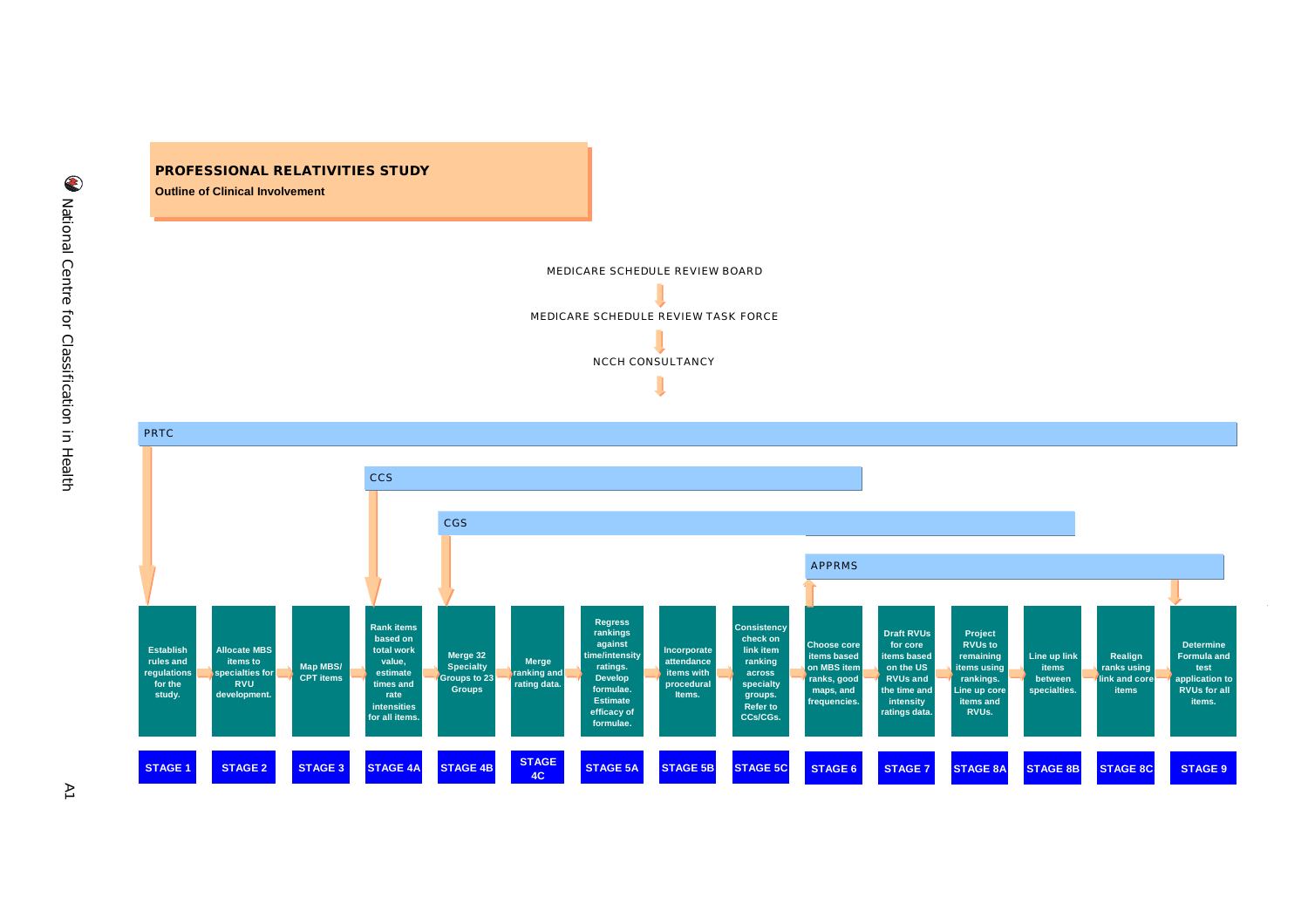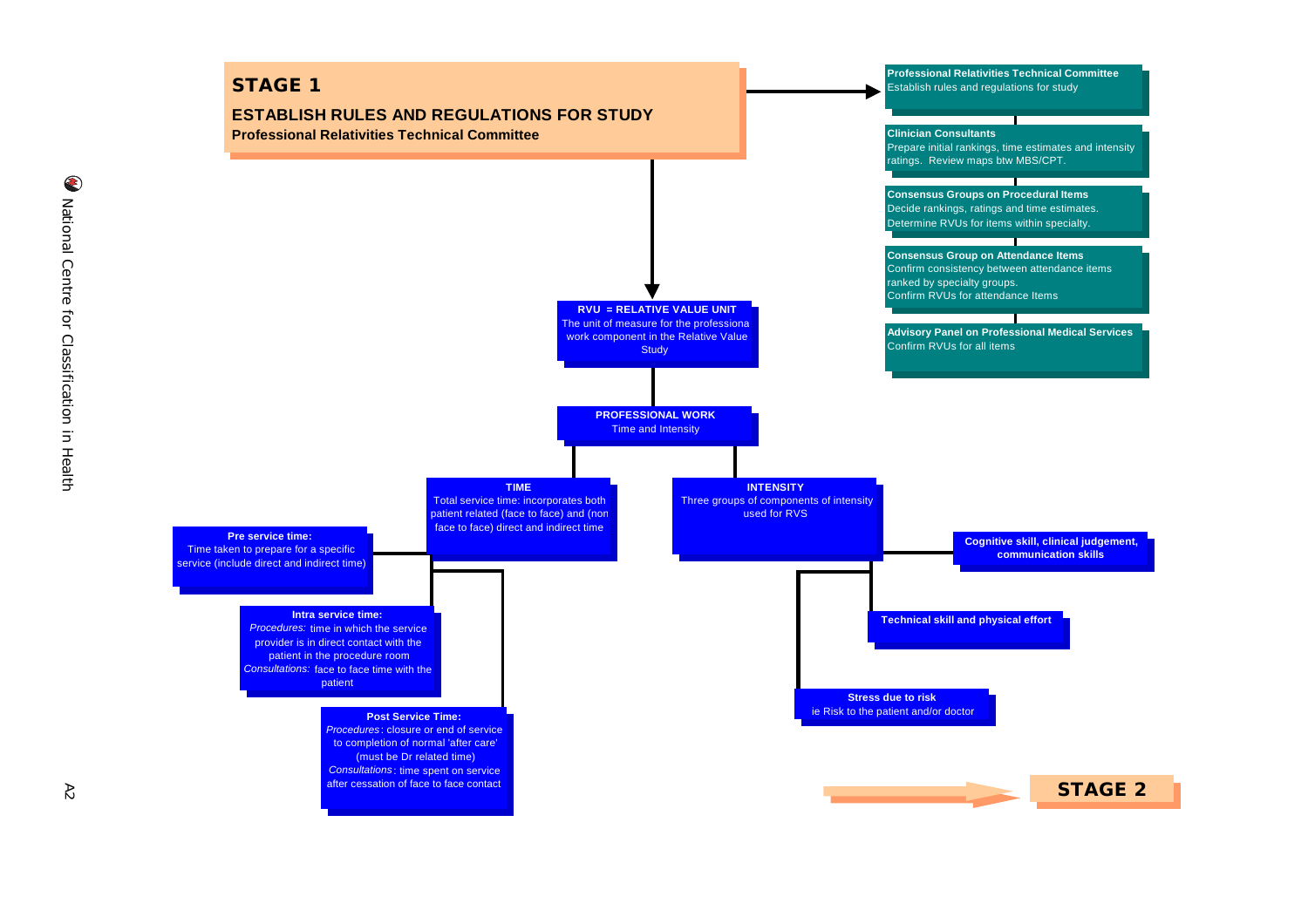### STAGE 2

#### **ALLOCATE MBS PROCEDURAL ITEMS**

• 32 Specialty Groups

- Allocation using HIC claims data (1996/97) for Categories 2-4
- Items allocated ideally to a maximum of 2 specialty groups
- Groups merged if specialty not identified on HIC and/or items not allocated to specialty using criteria
- Link items = where 2 groups allocated item

#### STATISTICAL CRITERIA

#### **Criterion 1** % of specialty

Provided the specialty had performed >3 and >12.5% of the total services, MBS items first allocated to the specialty which provided most services for the item in proportion to the total number of services provided by that specialty.

#### **Criterion 2** % of total item frequency

Items allocated to a second specialty if the item constituted more than 0.1% of the specialty's workload, the specialty provided more than 25% of the total services for the item, no other eligibl specialty provided more services and the item had not already been allocated to the specialty under Criterion 1.

#### **Criterion 3** % of specialty

Items allocated if the specialty performed the second most services (these being >3, >12.5% of total services and >0.1% of the services provided by the specialty) for the item in proportion to the total number of services provided by the specialty, and the item was not already allocated under Criterion 2.

#### **Additional Criteria Applied**

- \* 487 items were manually allocated as there were insufficient claims data to make an initial allocation according to these three rules.
- \* An exception report was used to allocate items to major specialty providers (ie specialties which provided >50% of item) who missed out on allocation according to the above criteria

\* Where specialty groups were to be combined (Stage 4B) a selection of MBS items were manually allocated to additional specialties in the combined groups to serve as common items for when they merge.

#### **SPECIALTY GROUPS**

- <sup>1</sup> General Practice, Emergency Medicine 2 Facio-max surg
	-
- 3 Obstetrics/Gynaecology
	- Breast surgery, Colorectal surgery, General surgery, Upper GI surgery
- 5 Cardio-thoracic surgery
- 6 Neurosurgery

 $\overline{A}$ 

- 7 Orthopaedic surgery, Hand surgery
- 8 Paediatric surgery
- 9 Plastic surgery, Hand surgery, Burns
- 10 Urology
- 11 Vascular surgery
- 12 Ophthalmology
- 13 ENT
- 14 Anaesthesia, Hyperbaric medicine
- 15 Dermatology
- 16 IVF
- <sup>17</sup> Endocrinology, General medicine, Geriatric medicine, Infectious diseases
- 18 Cardiology
- 19 Renal medicine
- 20 Gastroenterology
- 21 Neurology
- 22 Paediatric medicine
- 23 Rehabilitation medicine
- 24 Rheumatology
- 25 Thoracic medicine
- 26 Psychiatry
- 27 Radiation oncology
- 28 Clinical haematology
- 29 Medical oncology
- 30 Intensive care
- 31 Nuclear medicine
- 32 Immunology

| LINK ITEMS (example only) |                   |                                  |  |  |  |  |  |  |  |  |
|---------------------------|-------------------|----------------------------------|--|--|--|--|--|--|--|--|
| <b>Item</b>               | <b>Allocate 1</b> | <b>Allocate 2</b>                |  |  |  |  |  |  |  |  |
| A                         | 10: Urology       | 3:O&G                            |  |  |  |  |  |  |  |  |
| D                         | 9: Plastic        | 7:Orthopaedic                    |  |  |  |  |  |  |  |  |
| G                         | 13:ENT            | 9: Plastic                       |  |  |  |  |  |  |  |  |
| L                         |                   | 21: Neurology 22: Paediatric Med |  |  |  |  |  |  |  |  |
| Q                         |                   | 15: Dermatology 12: Opthalmology |  |  |  |  |  |  |  |  |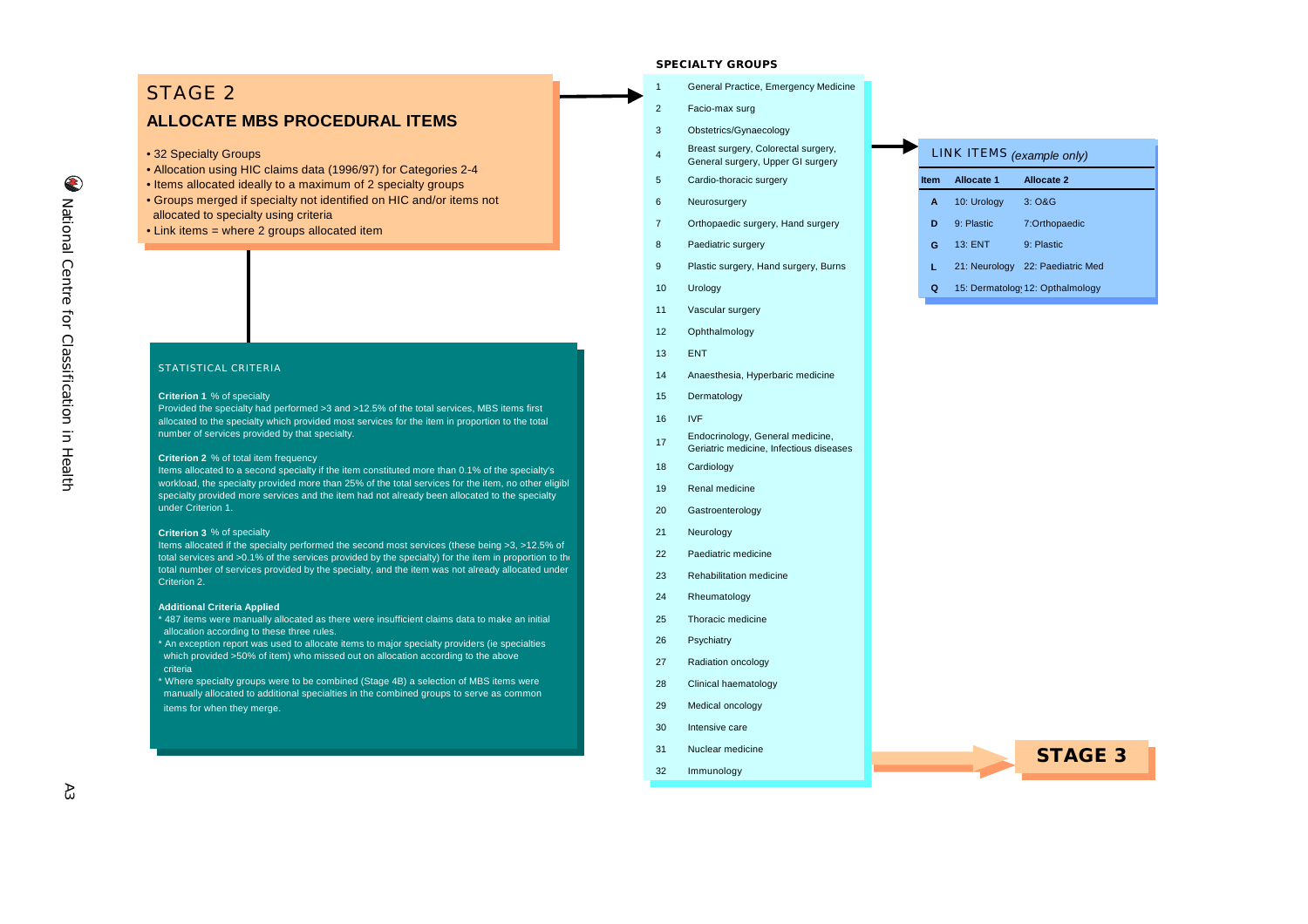

 $\bigcirc$ 

- alternative single CPT codes; indicating that the relationships between them are all 'or')
- $1 = 1$ :>1 map (i.e. elements of one MBS item may be described by more than one set of CPT codes, so there will be a combination of 'and' and 'or' relationships)
- $0 =$  no match (i.e. it is impossible to locate CPT code(s) that describe the item number at all)

**STAGE 4**<u> The Common State of the Common State of the Common State of the Common State of the Common State of the Common State of the Common State of the Common State of the Common State of the Common State of the Common State of </u>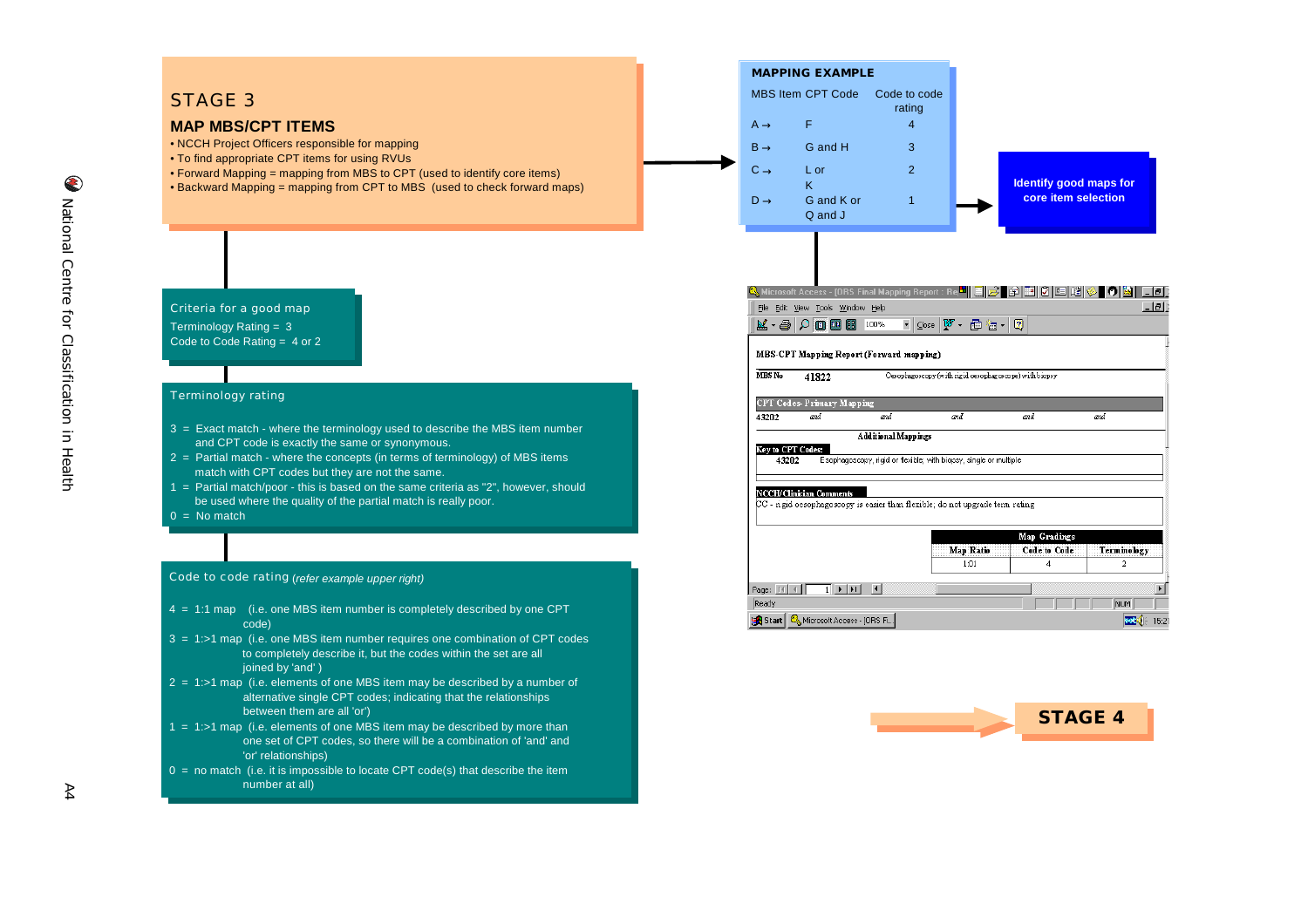#### ALL SPECIALTY GROUPS (x 32) TO RANK ITEMS, ESTIMATE TIME & RATE INTENSITY

#### STAGE 4A

#### **RANK, ESTIMATE TIMES AND RATE INTENSITIES FOR MBS PROCEDURAL ITEMS** (allocated to 32 Specialty Groups)

- Clinician Consultants working directly with NCCH
- Time Estimates and ratings of Intensity = Professional Work Components
- Ranking of items undertaken for core item selection and testing of formulae
- Check for consistency of data Level 1

#### Professional Work Components = Intensity Rating and Time **Estimates**

Rating of intensity and estimates of time are equivalent to all components of professional work content.

#### Ranking MBS Items

Placing items in order - enables the selection of core items for RVU development and testing validity of formulae. Rankings are justified in terms of times and intensity and will be used to calibrate against CPT RVUs - they car therefore be considered an essential part of method to develop the final formula which will obviate the need for rankings in future updates.

#### Intensity Ratings

Ratings to be spread across range of 0 -10 (decimals applicable) Needed to justify rankings and for final formula development

#### Time Estimates

Estimated by clinical groups Validated against actual theatre times Needed to justify rankings and for final formula development

| ltem           | <b>Rank</b>    | <b>Intensity Rating</b><br><b>Time estimate</b> |       |      |                |                |                |  |
|----------------|----------------|-------------------------------------------------|-------|------|----------------|----------------|----------------|--|
|                |                | Pre                                             | Intra | Post | С              | т              | s              |  |
| $\overline{A}$ | $\mathbf{1}$   | 55                                              | 465   | 55   | 10             | 9              | 9              |  |
| B              | $\overline{2}$ | 55                                              | 465   | 55   | 9              | 8              | 9              |  |
| C              | 3              | 55                                              | 465   | 55   | 9              | 9              | 9              |  |
| D              | $\overline{4}$ | 50                                              | 390   | 55   | 9              | 8              | 9              |  |
| E              | 5              | 50                                              | 405   | 55   | 7.5            | 8              | 8              |  |
|                |                |                                                 |       |      |                |                |                |  |
| AAA            | 250            | 20                                              | 45    | 25   | 3              | 2.5            | 3              |  |
| <b>BBB</b>     | 251            | 20                                              | 30    | 20   | $\overline{4}$ | 3.5            | 2.5            |  |
| CCC            | 252            | 20                                              | 35    | 30   | $\overline{4}$ | 2.5            | 2.5            |  |
| <b>DDD</b>     | 253            | 20                                              | 50    | 25   | 3              | $\overline{2}$ | $\overline{2}$ |  |
| EEE            | 254            | 25                                              | 35    | 30   | 3              | 2.5            | 2.5            |  |
|                |                |                                                 |       |      |                |                |                |  |

ALL SPECIALTY GROUPS (x 32) TO CHECK CONSISTENCY OF RANKS AND RATINGS

#### LEVEL 1 CONSISTENCY CHECK *Item Rank Time Intensity* **Pre Intra Post C T S** A 1 55 465 55 10 9 9 B 2 55 465 55 9 8 9 C 3 55 465 55 9 9 9 Should be rank 2 as rated greater than item B on technical skill (ie check that where an item is ranked above another that at least one component of time or intensity is greater)

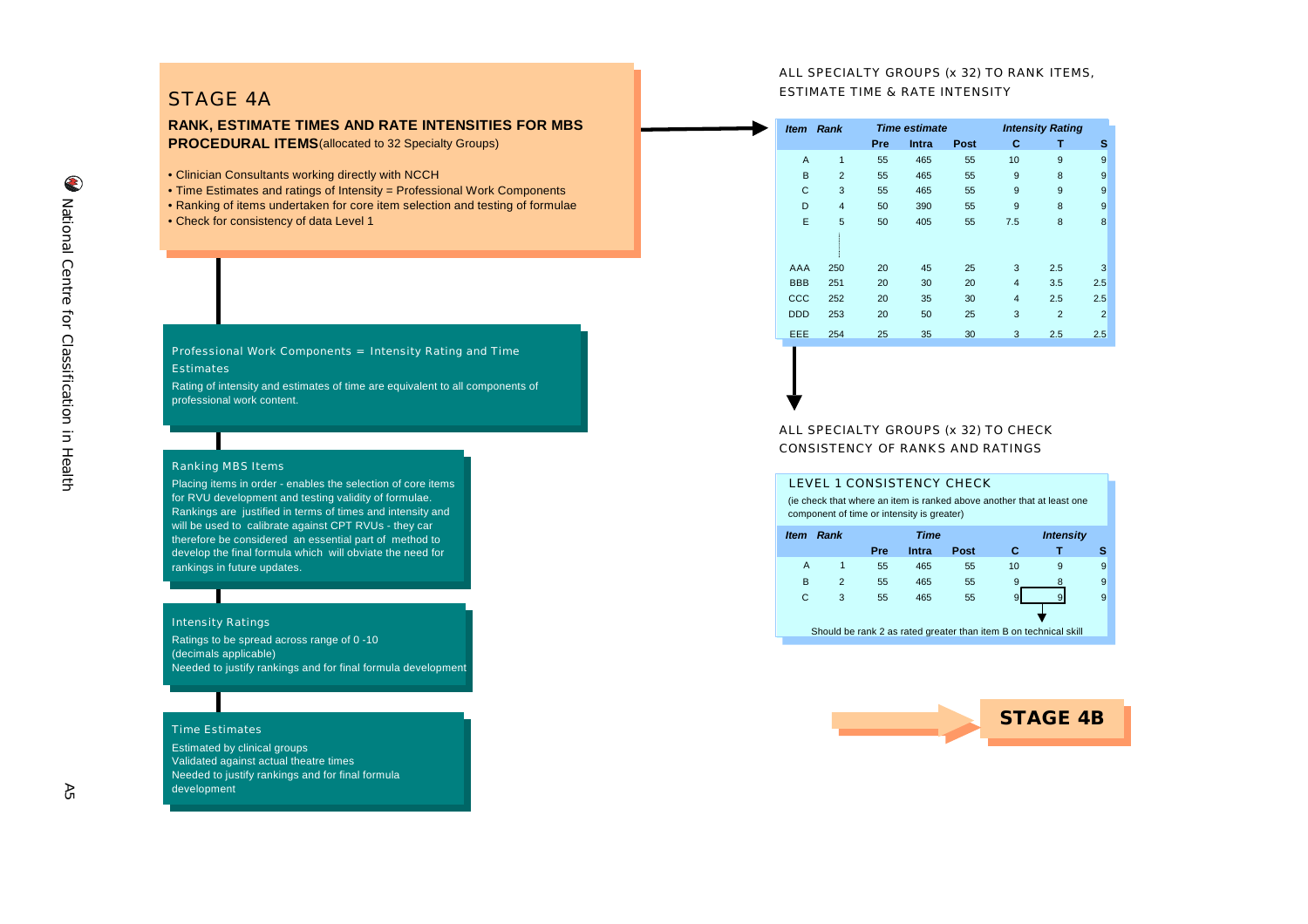#### **MERGE 32 SPECIALTY GROUPS INTO 23 GROUPS**

• To ensure statistical validity and appropriate numbers of items for each specialty group • Consensus groups on procedural Items to merge data if applicable

CLINICAL GROUPS 32 - CLINICIAN CONSULTANT PROCESS

- 1 General Practice, Emergency Medicine
- 2 Facio-max surg 3 Obstetrics & Gynaecology
- 
- 4 Breast surgery, Colorectal surgery, General surgery
- 
- 5 Cardio-thoracic surgery 5 Cardio-thoracic surgery (5)
- 6 Neurosurgery 6 Neurosurgery (6)
- 7 Orthopaedic surgery, Hand surgery
- 8 Paediatric surgery
- 9 Plastic surgery, Hand surgery, Burns
- 10 Urology 10 Urology (10)
- 11 Vascular surgery
- 12 Ophthalmology 12 Ophthalmology (12)
- 14 Anaesthesia, Hyperbaric medicine
- 15 Dermatology
- 
- 17 Endocrinology, General medicine, Geriatric medicine,
- Infectious diseases
- 
- 
- 20 Gastroenterology
- 
- 22 Paediatric medicine
- 23 Rehabilitation medicine
- 24 Rheumatology
- 
- 25 Thoracic medicine
- 26 Psychiatry
- 27 Radiation oncology
- 28 Clinical haematology
- 29 Medical oncology
- 30 Intensive care
- 31 Nuclear medicine
- 32 Immunology
- 

CLINICAL GROUPS 23 - CONSENSUS GROUP PROCESS

| General Practice, Emergency Medicine                     | $\mathbf{1}$   | General Practice (1), Emergency Medicine (1)                     |
|----------------------------------------------------------|----------------|------------------------------------------------------------------|
| Facio-max surg                                           | $\overline{2}$ | Oral and Maxillo-facial surg (2)                                 |
| Obstetrics & Gynaecology<br>3                            | 3              | Obstetrics and Gynaecology (3), IVF (16)                         |
| Breast surgery, Colorectal surgery, General surgery<br>4 | 4              | Breast surgery (4), Colorectal surgery (4), General surgery (4), |
| <b>Upper GI surgery</b>                                  |                | Head & Neck surgery, Laparoscopic, Upper GI surgery (4)          |
| Cardio-thoracic surgery<br>5.                            | 5              | Cardio-thoracic surgery (5)                                      |
| 6<br>Neurosurgery                                        | 6              | Neurosurgery (6)                                                 |
| Orthopaedic surgery, Hand surgery                        | $\overline{7}$ | Orthopaedic surgery (7)                                          |
| Paediatric surgery<br>8.                                 | 8              | Paediatric surgery (8)                                           |
| 9 Plastic surgery, Hand surgery, Burns                   | 9              | Plastic surgery (9), Hand surgery (9), Burns (9)                 |
| 10 Urology                                               | 10             | Urology (10)                                                     |
| 11 Vascular surgery                                      | 11             | Vascular surgery (11)                                            |
| 12 Ophthalmology                                         | 12             | Ophthalmology (12)                                               |
| 13 ENT                                                   | 13             | <b>ENT (13)</b>                                                  |
| 14 Anaesthesia, Hyperbaric medicine                      | 14             | Anaesthesia (14), Hyperbaric medicine (14)                       |
| 15 Dermatology                                           | 15             | Dermatology (15)                                                 |
| <b>16 IVF</b>                                            | 16             | Thoracic medicine (25), Paediatric medicine (22)                 |
| 17 Endocrinology, General medicine, Geriatric medicine,  | 17             | Endocrinology (17), General medicine (17), Geriatrics (17)       |
| Infectious diseases                                      |                | Immunology (32), Infectious diseases (17), Nuclear               |
| 18 Cardiology                                            |                | medicine (31), Rehabilitation medicine (23), Rheumatology (24)   |
| 19 Renal medicine                                        | 18             | Cardiology (18), Intensive care (30), Renal medicine (19),       |
| 20 Gastroenterology                                      | 19             | Radiation oncology (27)                                          |
| 21 Neurology                                             | 20             | Gastroenterology (20)                                            |
| 22 Paediatric medicine                                   | 21             | Neurology (21)                                                   |
| 23 Rehabilitation medicine                               | 22             | Clinical haematology (28), Medical oncology (29)                 |
| 24 Rheumatology                                          | 23             | Psychiatry (26)                                                  |



A6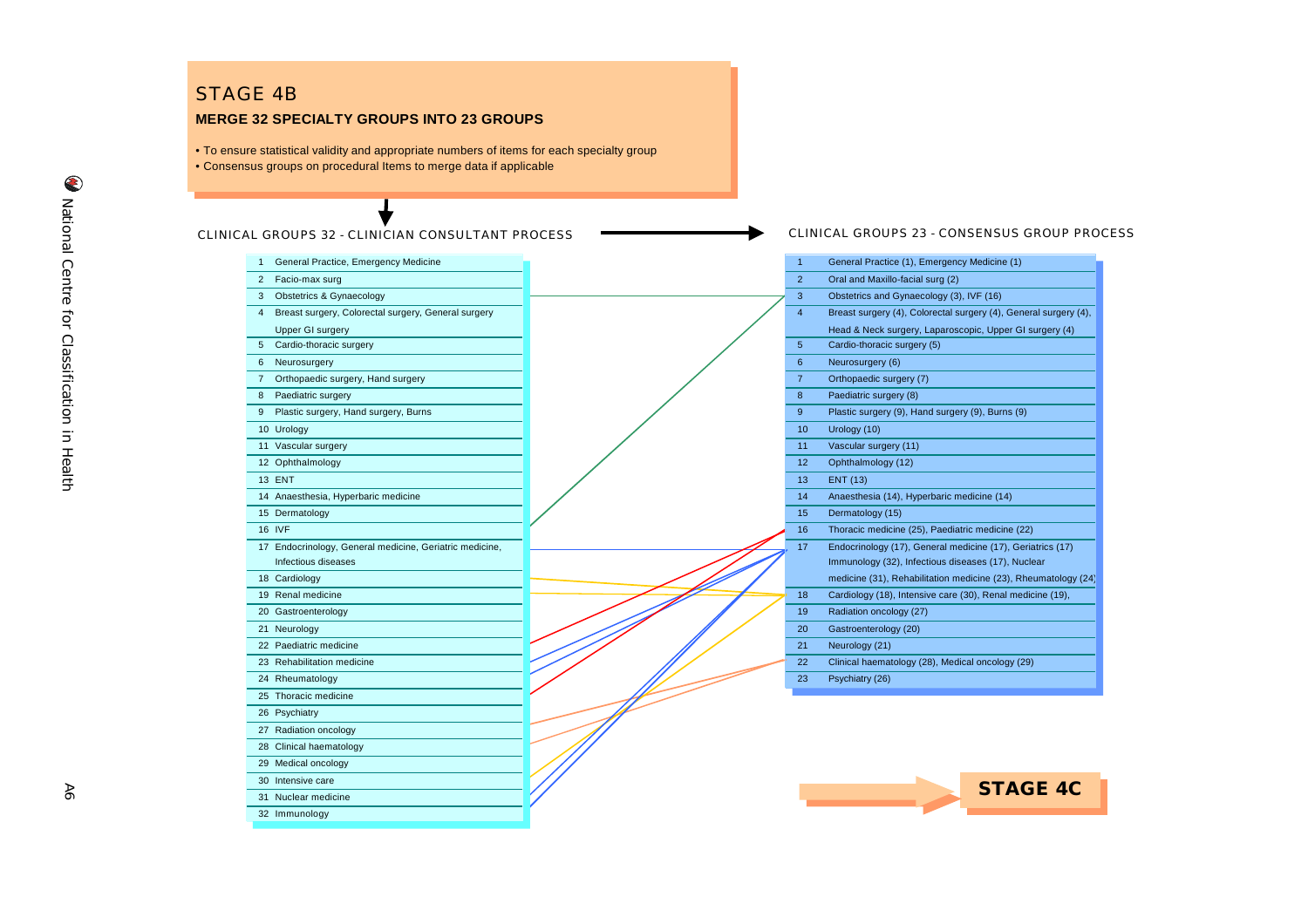## STAGE 4C

#### **REVIEW & MERGE RANKED AND RATED PROCEDURAL ITEM DATA**

- Either from several groups into one group or from several clinicians within a group
- To ensure statistical validity and appropriate numbers of items for each specialty group
- Consensus groups on procedural Items to review data and merge if applicable

#### Specialty X



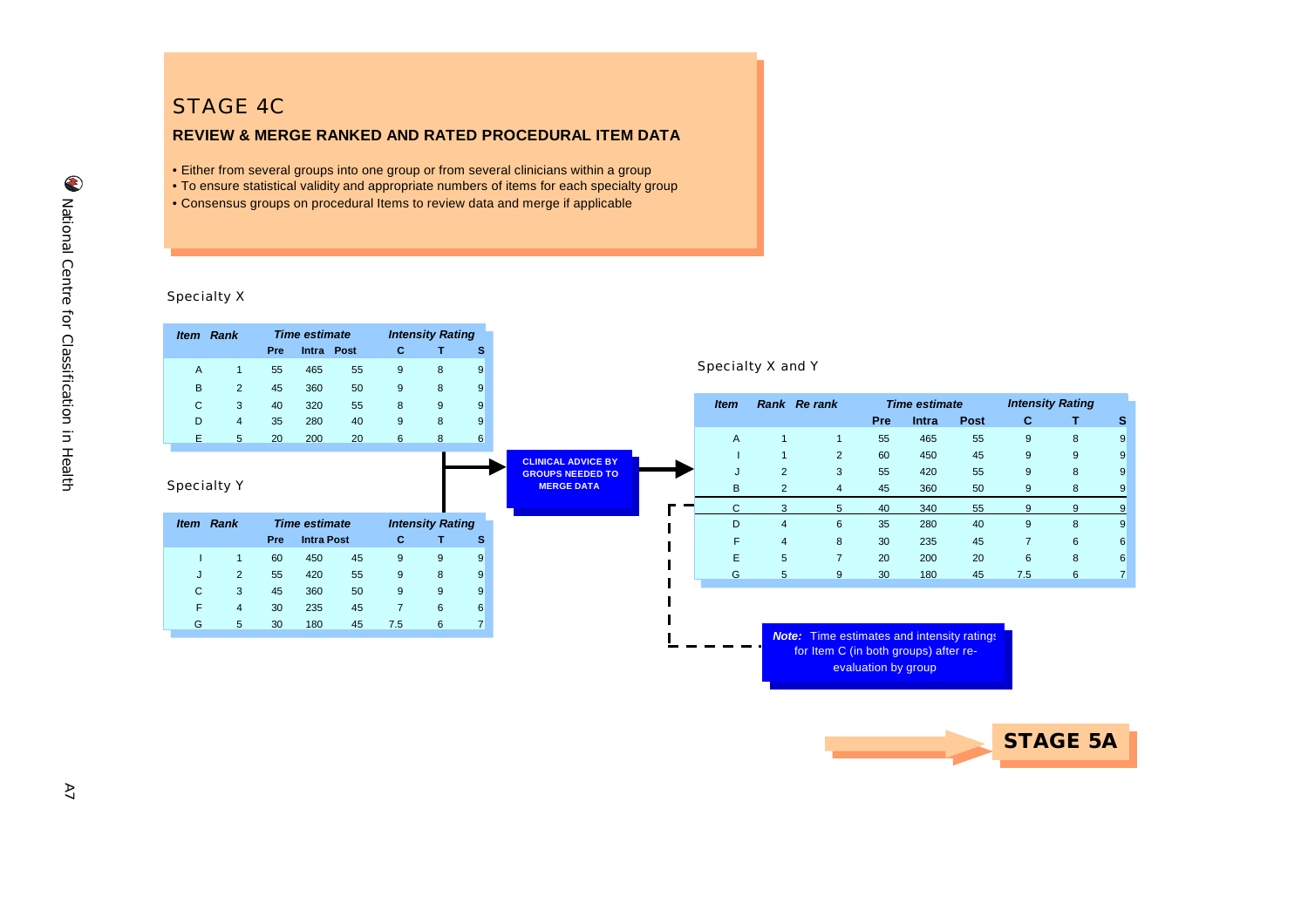#### **REGRESS RANKINGS AGAINST TIMES AND INTENSITY RATINGS**

• Develop formulae to replicate rankings based on intensity ratings and times

#### REGRESSION ANALYSIS

Initially for each specialty on a separate basis Ultimately for all specialties on one scale

|              |                | <b>Item No Rank Formula</b><br>Rank |            | <b>Time estimate</b> |      |                | <b>Intensity Rating</b> |   | <b>Formula</b><br>Value | <b>FORMULA TESTING</b>                                       |
|--------------|----------------|-------------------------------------|------------|----------------------|------|----------------|-------------------------|---|-------------------------|--------------------------------------------------------------|
|              |                |                                     | <b>Pre</b> | Intra                | Post | <b>C</b>       | т                       | s |                         |                                                              |
| $\mathsf{A}$ |                | $\mathbf{2}$                        | 45         | 480                  | 45   | 9              | 8                       | 9 | 33118                   | Initially for each specialty (ie 23 groups)                  |
| B            |                |                                     | 60         | 450                  | 60   | 9              | 9                       | 9 | 33604                   | <b>Example</b>                                               |
| C            |                |                                     | 50         | 510                  | 60   | $\overline{7}$ | 8                       | 8 | 31500                   | Formula = $TOTAL TIME x (2.34 x C SKILL + T SKILL + STRESS)$ |
| D            |                |                                     | 50         | 630                  | 50   | 6              | $\,6\,$                 | 6 | 29593                   | + 1.4 x INTRA TIME x (T SKILL + STRESS)                      |
| E            | 51             |                                     | 45         | 420                  | 60   | 9              | 8                       | 9 | 29978                   |                                                              |
| F            | 6              | 6                                   | 50         | 450                  | 60   | $\overline{7}$ | 8                       | 8 | 28213                   |                                                              |
| G            | $\overline{7}$ | $\overline{7}$                      | 45         | 360                  | 45   | 9              | 8                       | 8 | 24741                   |                                                              |
| H            | 8              | 8                                   | 50         | 330                  | 45   | 9              | 8                       | 9 | 24030                   |                                                              |
|              | 9              | 9                                   | 50         | 450                  | 50   | 6              | 6                       | 6 | 21882                   |                                                              |
| J            | 10             | 10                                  | 50         | 420                  | 50   | 6              | 6                       | 6 | 20597                   |                                                              |
| K            | 11             | 11                                  | 50         | 390                  | 50   | 6              | 6                       | 6 | 19312                   |                                                              |
| L            | 12             | 13                                  | 45         | 360                  | 60   | 6              | 6                       | 6 | 18157                   |                                                              |
| M            | 13             | 12                                  | 40         | 240                  | 90   | 8              | 9                       | 8 | 18928                   |                                                              |
| N            | 14             | 14                                  | 45         | 330                  | 60   | 6              | $\overline{7}$          | 6 | 17768                   |                                                              |
| O            | 15.5           | 15.5                                | 45         | 240                  | 45   | 9              | 8                       | 8 | 17606                   |                                                              |
| P            | 15.5           | 15.5                                | 45         | 240                  | 45   | 9              | 8                       | 8 | 17606                   |                                                              |

#### LEVEL 2 CONSISTENCY CHECK

Check that differences in times and intensities are applied consistently in determining rankings (using formula).

**STAGE 5B**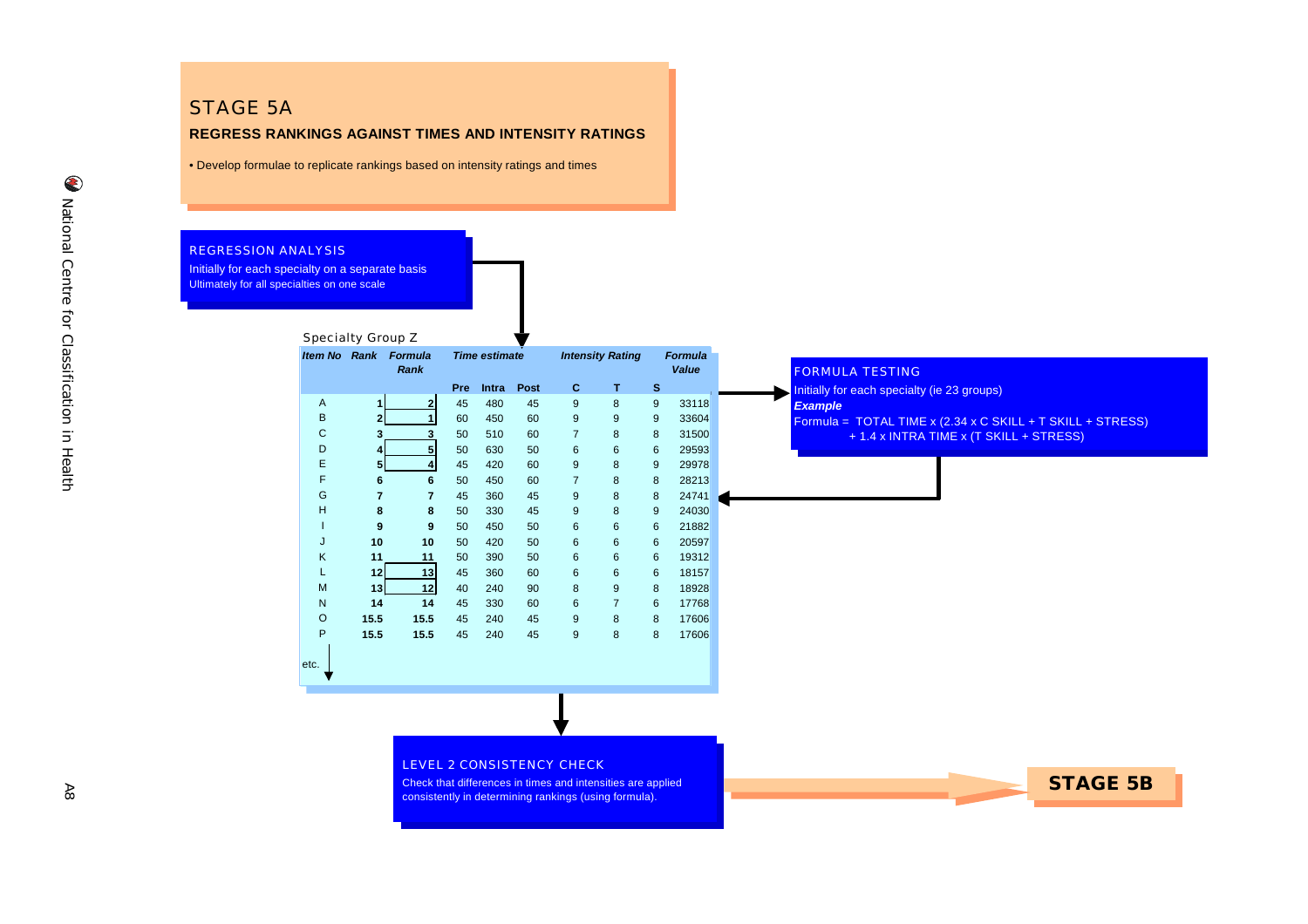## STAGE 5B

#### **INCORPORATE ATTENDANCE ITEMS WITH PROCEDURAL ITEMS**

- Interleave new attendance items with ranked procedural items
- Each specialty group (x23) to rank and rate attendance items
- Check for Level 1 and Level 2 consistency
- CGPIs to complete this stage

RANK ATTENDANCE ITEMS WITH SPECIALTY GROUP

|                                      |                                                        | <b>Item No</b> |                | Rank Re Rank |                 | <b>Time estimate</b> |            |                | <b>Intensity Rating</b> |                 |
|--------------------------------------|--------------------------------------------------------|----------------|----------------|--------------|-----------------|----------------------|------------|----------------|-------------------------|-----------------|
|                                      |                                                        |                |                |              | Pre             | Intra                | Post       | C              | Τ                       | S               |
|                                      |                                                        | A              | 1              |              | 20              | 240                  | 30         | 9              | 9                       | 9               |
|                                      |                                                        | B              | $\overline{2}$ | 2            | 20              | 200                  | 30         | 9              | 9                       | 9               |
|                                      |                                                        | C              | 3              | 3            | 15              | 90                   | 30         | 8.5            | 9.5                     | 9.5             |
|                                      | Consultation in rooms exceeding 75                     | D              | $\overline{4}$ | 4            | 15              | 100                  | 30         | 9              | $9\,$                   | 9.5             |
|                                      | minutes with a new patient seen on a<br>referred basis | 90781          | 4A             | 5            | 10 <sup>1</sup> | 75                   | 25         | 8              | 8                       | 8.5             |
|                                      |                                                        | Е              | 5              | 6            | 15              | 70                   | 30         | 8              | 8                       | 8               |
|                                      |                                                        | F              | 6              |              | 15              | 90                   | 30         | 8              | 8                       | <u>6</u>        |
|                                      | Consultation in rooms of approx. 60                    | 90771          | 6A             | 8            | 10              | 60                   | 20         | $\overline{7}$ | 7.5                     | 8               |
|                                      | minutes with a new patient seen on a<br>referred basis | G              | $\overline{7}$ | 9            | 10              | 50                   | 20         | 7.5            | 7.5                     | 7.5             |
|                                      |                                                        | н              | 8              | 10           | 15              | 50                   | 10         | 8              | 6                       | $\overline{7}$  |
|                                      |                                                        |                | 9              | 11           | 10              | 60                   | 20         | 8              | 7.5                     | 8               |
|                                      | Consultation in rooms of approx. 30                    |                | 10             | 12           | 10              | 45                   | 20         | 8              | $\overline{7}$          |                 |
|                                      | minutes with a new patient seen on a<br>referred basis | 90751          | 10A            | 13           | 10              | 30                   | 10         | $\overline{7}$ | $\overline{7}$          | $\overline{7}$  |
|                                      |                                                        | K              | 11             | 14           | 10              | 25                   | 10         | $6\phantom{1}$ | $\overline{7}$          | $\overline{7}$  |
|                                      |                                                        |                | 12             | 15           | 15              | 35                   | $\sqrt{5}$ | $\overline{7}$ | $\overline{7}$          | 6               |
|                                      |                                                        | etc.           |                |              |                 |                      |            |                |                         |                 |
| <b>Repeat</b><br><b>STAGE 5B for</b> |                                                        |                |                |              |                 |                      |            |                |                         | <b>STAGE 5C</b> |
| <b>Consistency Check</b>             |                                                        |                |                |              |                 |                      |            |                |                         |                 |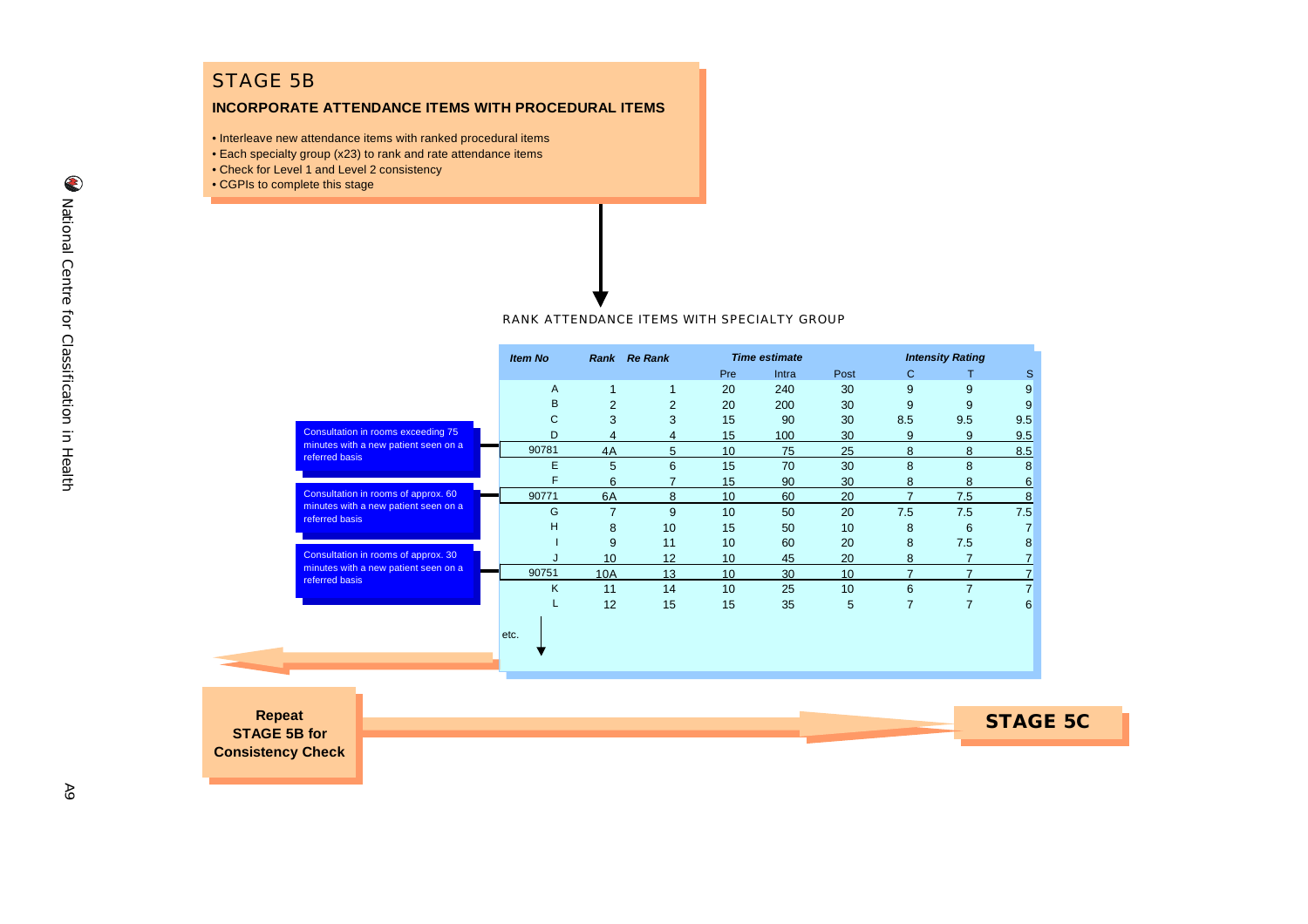#### STAGE 5C

#### **CHECK CONSISTENCY OF LINK ITEM RANK ORDER ACROSS SPECIALTY GROUPS**

• It is also necessary at this stage to ensure that link items are ranked in the same order by different specialties (= Level 3 consistency)

• Link items are items allocated to more than one group. They include attendance items.

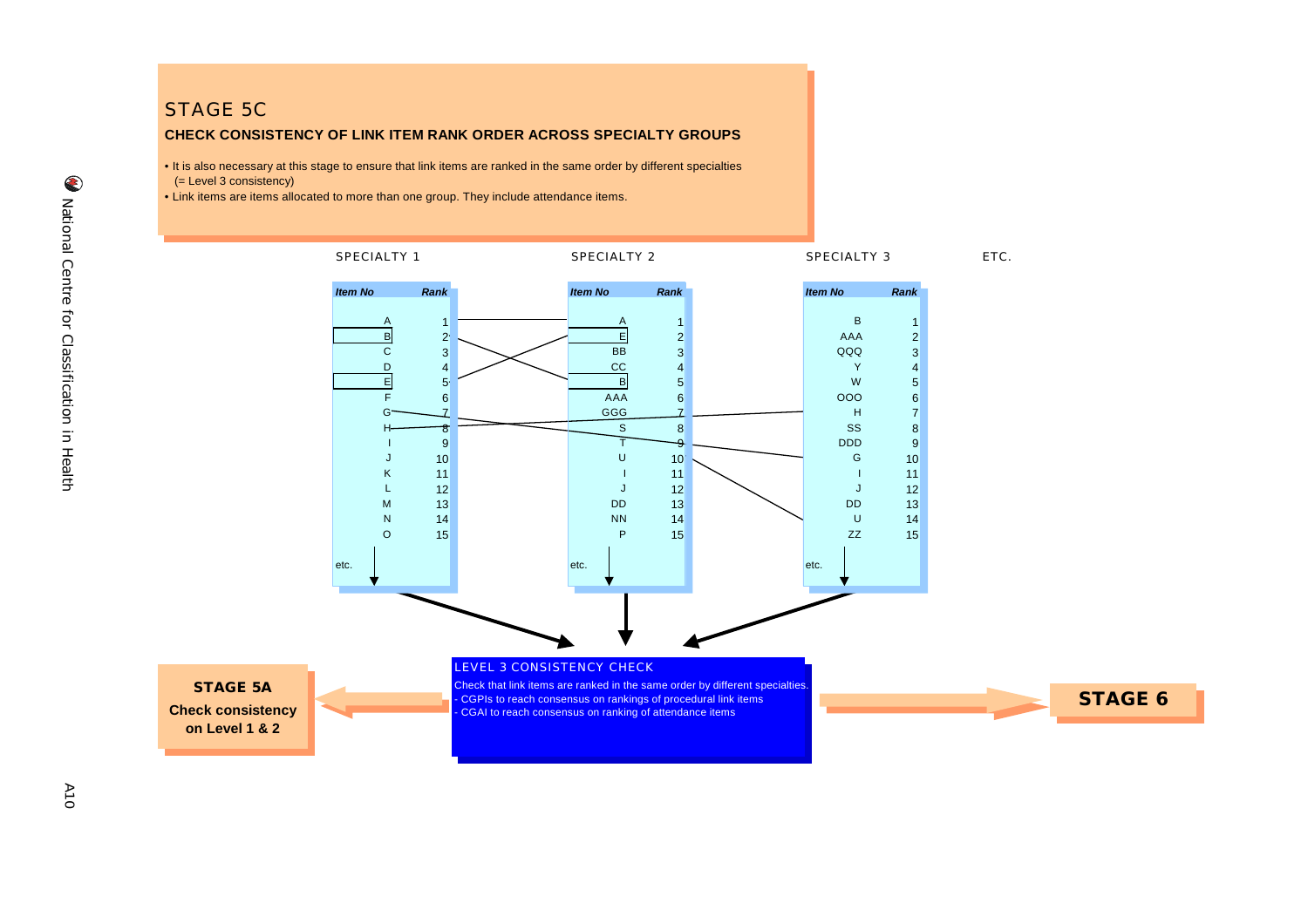### STAGE 6

#### **CHOOSE CORE ITEMS WITHIN EACH SPECIALTY GROUP (i.e. 23 GROUPS)**

• Selection based on good maps, MBS item ranks and frequencies of items

- Link items may or may not be core items
- Consensus Groups to confirm core item selection

Good maps Good spread among rankings Item frequency

SELECTION OF CORE ITEMS

| <b>Item No</b> | Rank           | Frequency      |     | <b>Time estimate</b> | <b>Intensity Rating</b> |                |                |                | Good<br>map  | <b>Item freq</b> | Core<br>items |
|----------------|----------------|----------------|-----|----------------------|-------------------------|----------------|----------------|----------------|--------------|------------------|---------------|
|                |                |                | Pre | Intra                | Post                    | c              | T              | $\mathbf s$    |              |                  |               |
| $\overline{A}$ | $\mathbf{1}$   | 1560           | 20  | 240                  | 30                      | 9              | 9              | 9              |              | ✓                |               |
| $\sf B$        | 2              | 555            | 20  | 200                  | 30                      | 9              | 9              | 9              |              | ✓                |               |
| $\mathbf C$    | 3              | 458            | 15  | 90                   | 30                      | 8.5            | 9.5            | 9.5            | $\checkmark$ | ✓                |               |
| D              | $\overline{4}$ | 270            | 15  | 100                  | 30                      | 9              | 9              | 9.5            |              |                  |               |
| E              | 5              | 1024           | 10  | 75                   | 25                      | 8              | 8              | 8.5            |              |                  |               |
| F              | 6              | 2011           | 15  | 70                   | 30                      | 8              | 8              | 8              | ✓            | ✓                |               |
| G              | $\overline{7}$ | 210            | 15  | 90                   | 30                      | 8              | 8              | $6\phantom{1}$ |              |                  |               |
| H              | 8              | 120            | 10  | 60                   | 20                      | $\overline{7}$ | 7.5            | 8              |              |                  |               |
| T              | 9              | 4500           | 10  | 50                   | 20                      | 7.5            | 7.5            | 7.5            |              |                  |               |
| J              | 10             | 810            | 15  | 50                   | 10                      | $\bf 8$        | $\,6\,$        | 7              |              |                  |               |
| K              | 12             | 978            | 10  | 60                   | 20                      | 8              | 7.5            | 8              | ✓            | ✓                |               |
| L              | 13             | 180            | 10  | 45                   | 20                      | 8              | $\overline{7}$ | $\overline{7}$ |              |                  |               |
| M              | 14             | $\overline{5}$ | 10  | 30                   | 10                      | $\overline{7}$ | $\overline{7}$ | $\overline{7}$ | $\checkmark$ |                  |               |
| $\mathsf{N}$   | 15             | 105            | 10  | 25                   | 10                      | 6              | $\overline{7}$ | $\overline{7}$ |              |                  |               |
| $\circ$        | 16             | 60             | 15  | 35                   | $\sqrt{5}$              | $\overline{7}$ | $\overline{7}$ | 6              | ✓            |                  |               |
| etc.           |                |                |     |                      |                         |                |                |                |              |                  |               |

**STAGE 7**

The number of core items selected will vary according to the number of items allocated to each specialty group. For those groups with a small number of items (eg <30) about 33% of the items could need to be co items. In groups with large numbers of items (eg 500) about 7% of items will need to be core. The maximum number of core items would be determined by the number of good maps.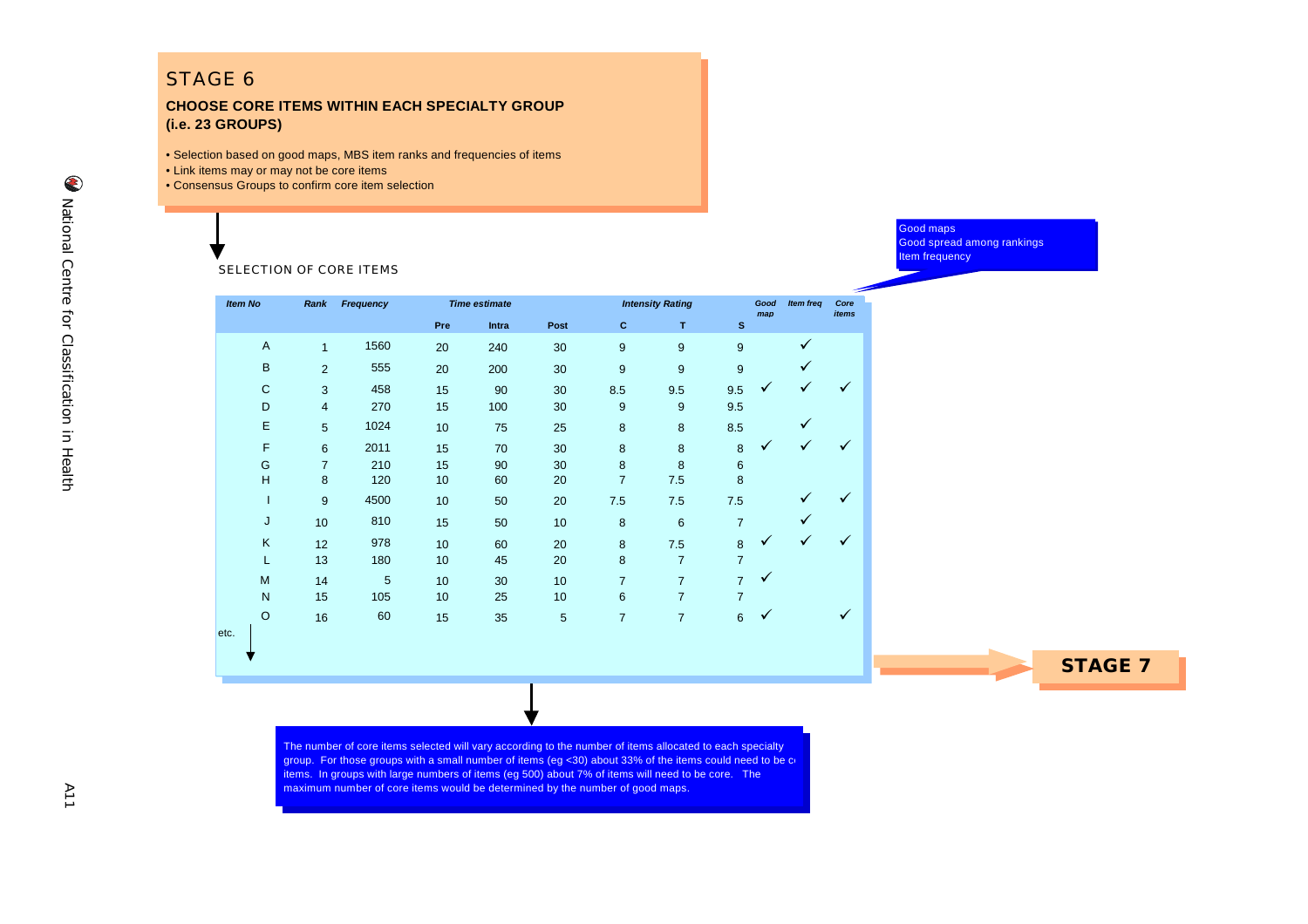## STAGE 7 **DRAFT RVUs FOR ITEMS BASED ON US RVUs**

• US RVUs - Medicare RBRVS: The Physicians' Guide, American Medical Association, 1997.

|                |                |           |     |                      |            |                |                         |                |                      |             | E<br>45.21<br>$\mathsf{A}$                    |
|----------------|----------------|-----------|-----|----------------------|------------|----------------|-------------------------|----------------|----------------------|-------------|-----------------------------------------------|
| <b>Item No</b> | Rank           | Frequency |     | <b>Time estimate</b> |            |                | <b>Intensity Rating</b> |                | Core<br><b>Items</b> | <b>RVUs</b> | H<br>35.2<br>B                                |
|                |                |           | Pre | Intra                | Post       | $\mathbf{C}$   | T                       | $\mathbf{s}$   |                      |             |                                               |
| $\mathsf{A}$   | $\mathbf{1}$   | 1560      | 20  | 240                  | 30         | 9              | 9                       | 9              | $\checkmark$         | 45.21       |                                               |
| B              | $\overline{2}$ | 555       | 20  | 200                  | 30         | 9              | 9                       | 9              | $\checkmark$         | 35.2        |                                               |
| $\mathsf{C}$   | 3              | 458       | 15  | 90                   | 30         | 8.5            | 9.5                     | 9.5            |                      |             |                                               |
| D              | $\overline{4}$ | 270       | 15  | 100                  | 30         | 9              | 9                       | 9.5            |                      |             | LEVEL 4 CONSISTENCY                           |
| E.             | 5              | 1024      | 10  | 75                   | 25         | 8              | 8                       | 8.5            | $\checkmark$         | 15.21       | Check that the ranking of core items is       |
| F.             | 6              | 2011      | 15  | 70                   | 30         | 8              | 8                       | 8              | $\checkmark$         | 16.32       | consistent with their RVUs (refer to Medicare |
| G              | $\overline{7}$ | 210       | 15  | 90                   | 30         | 8              | 8                       | 6              |                      |             | <b>Schedule Review Board).</b>                |
| H              | 8              | 120       | 10  | 60                   | 20         | $\overline{7}$ | 7.5                     | 8              |                      |             |                                               |
|                | 9              | 4500      | 10  | 50                   | 20         | 7.5            | 7.5                     | 7.5            | $\checkmark$         | 12.5        |                                               |
| J              | 10             | 810       | 15  | 50                   | 10         | 8              | 6                       | $\overline{7}$ |                      |             |                                               |
| K              | 12             | 978       | 10  | 60                   | 20         | 8              | 7.5                     | 8              | $\checkmark$         | 10.2        |                                               |
|                | 13             | 180       | 10  | 45                   | 20         | 8              | $\overline{7}$          | $\overline{7}$ |                      |             |                                               |
| M              | 14             | 5         | 10  | 30                   | 10         | $\overline{7}$ | $\overline{7}$          | $\overline{7}$ |                      |             |                                               |
| $\mathsf{N}$   | 15             | 105       | 10  | 25                   | 10         | 6              | $\overline{7}$          | $\overline{7}$ |                      |             |                                               |
| $\circ$        | 16             | 60        | 15  | 35                   | $\sqrt{5}$ | $\overline{7}$ | $\overline{7}$          | $6\phantom{1}$ | $\checkmark$         | 4.5         |                                               |
| etc.           |                |           |     |                      |            |                |                         |                |                      |             |                                               |
|                |                |           |     |                      |            |                |                         |                |                      |             |                                               |



**Example of US RVUs for good maps (ie core items)**

**MBS Item CPT Code US RVU**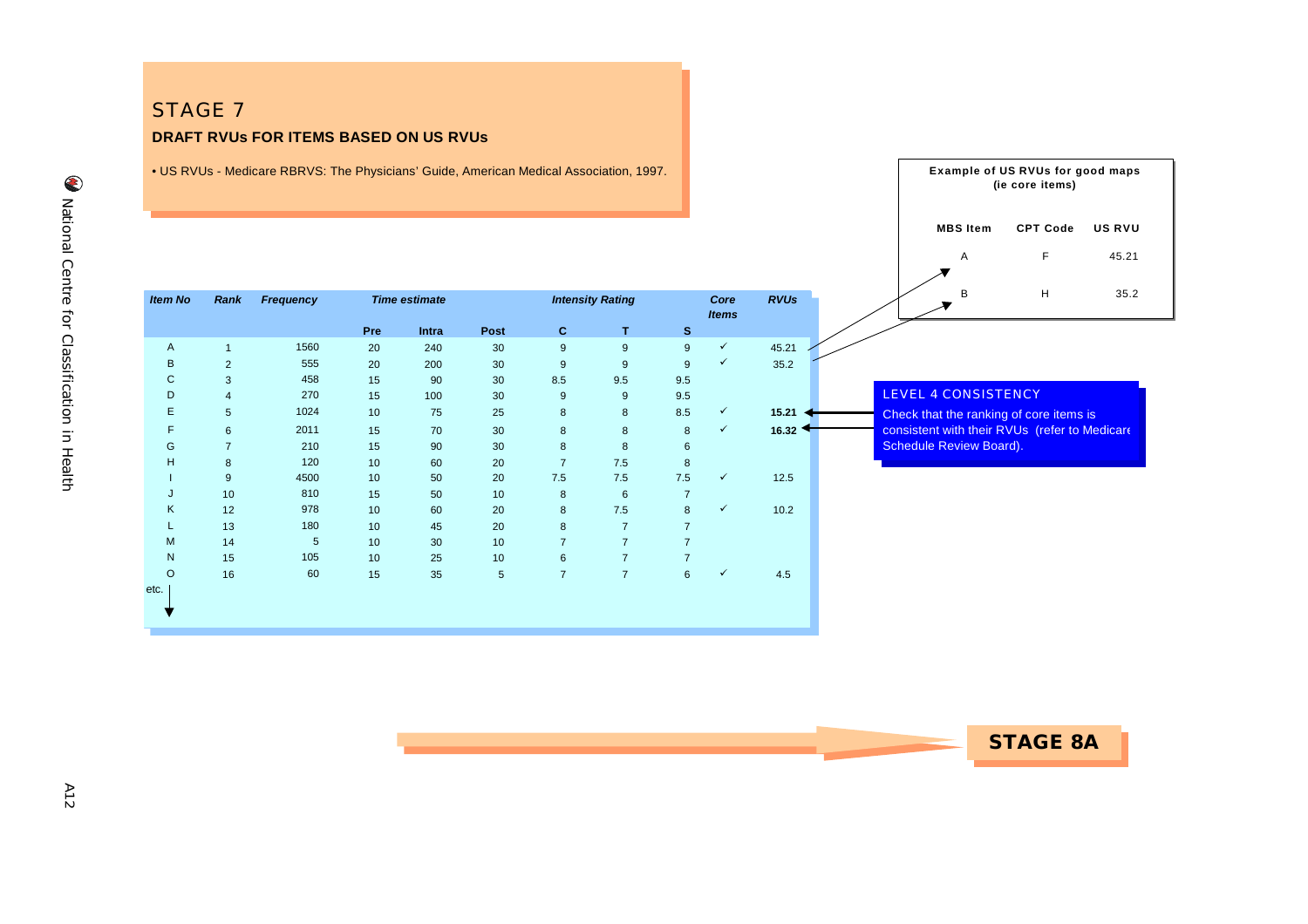## STAGE 8A

#### **PROJECT RVUs TO REMAINING ITEMS USING RANKINGS**

## **STAGE 8B**

• Lining up of core items and RVUs

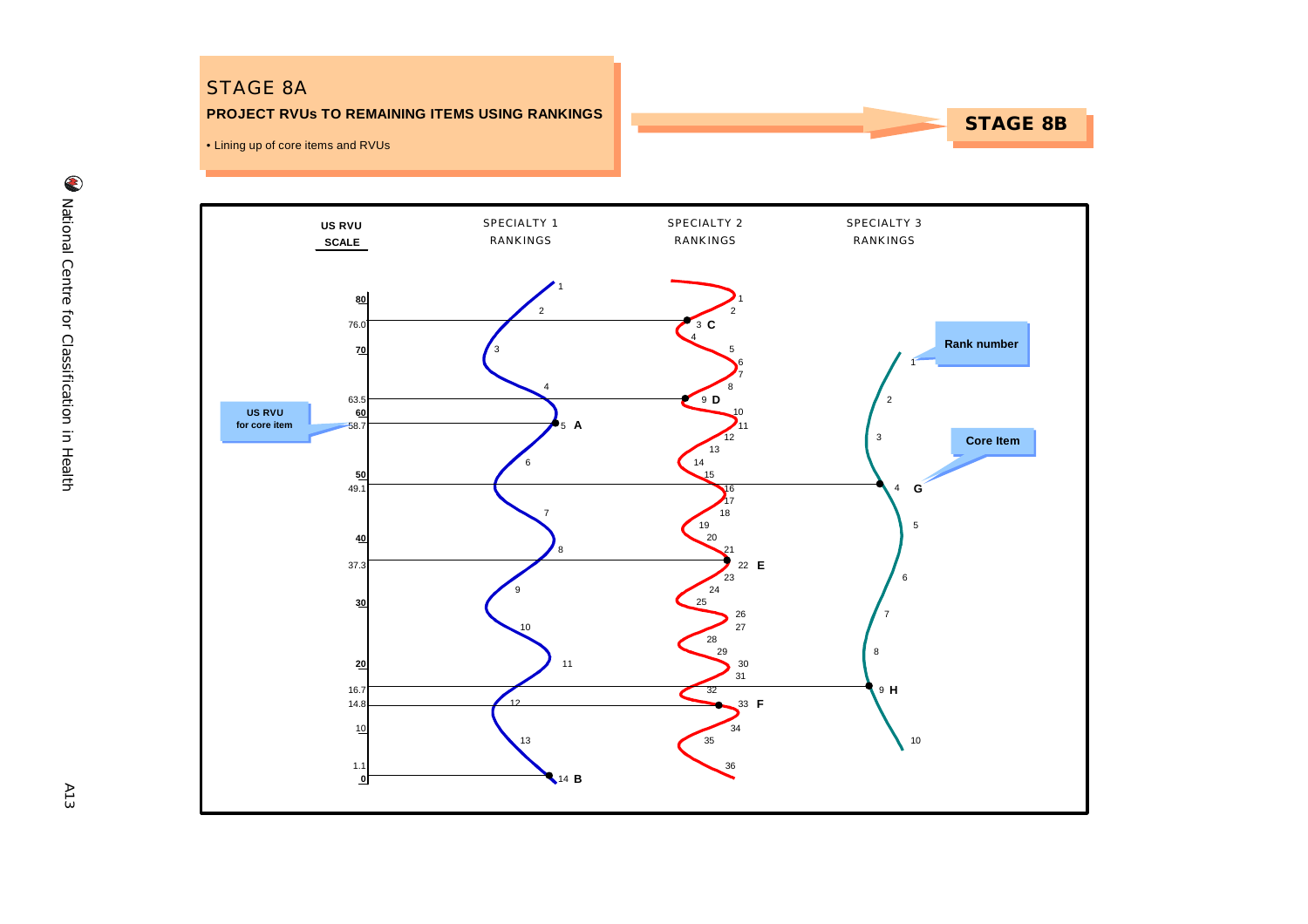### STAGE 8B

#### **PROJECT RVUs TO REMAINING ITEMS USING RANKINGS**

**STAGE 8C**

• Lining up of link items between specialty



 $A14$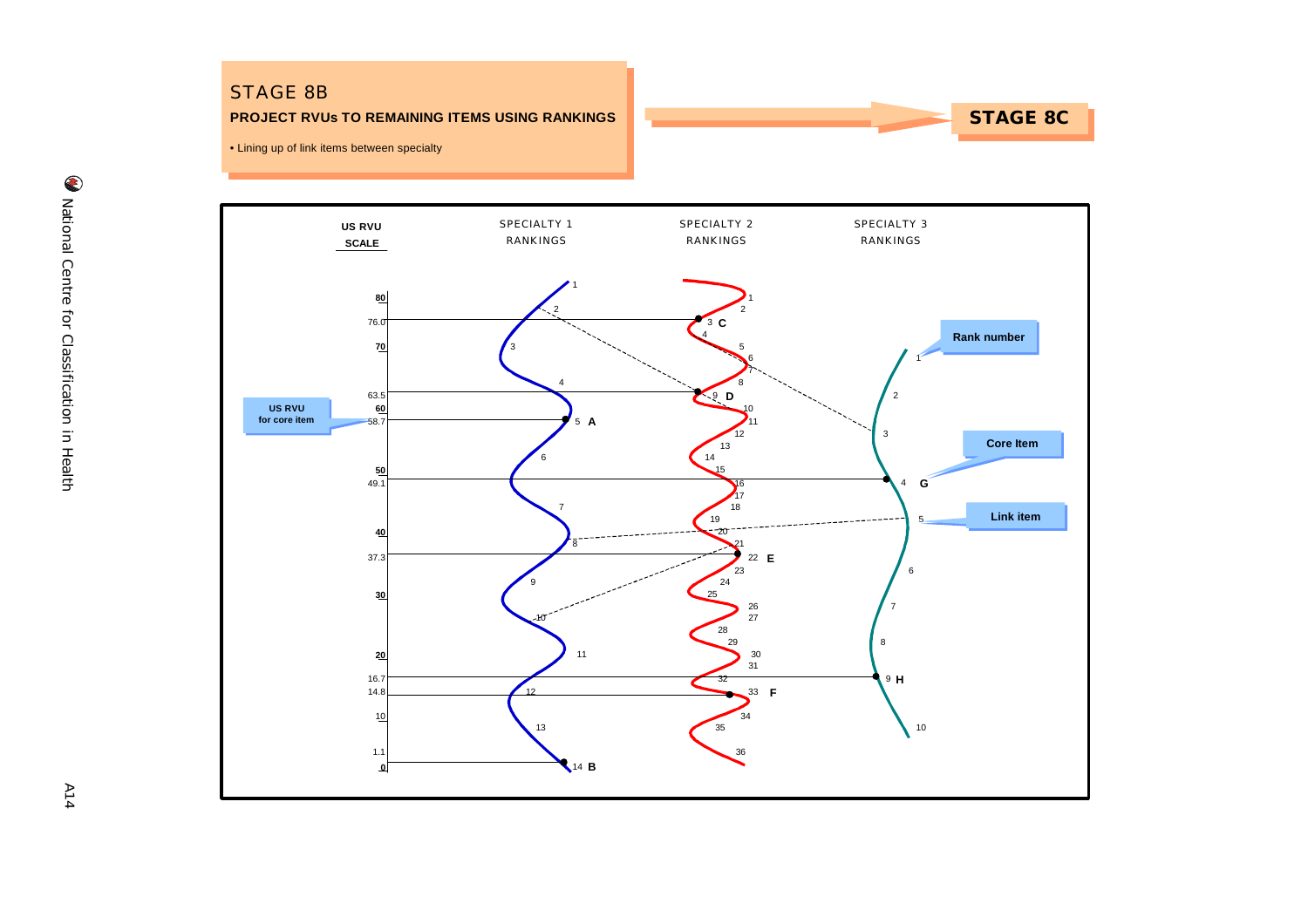## STAGE 8C

#### **PROJECT RVUs TO REMAINING ITEMS USING RANKINGS**

**STAGE 9**

• Realignment of ranks using link items and core items



 $AT5$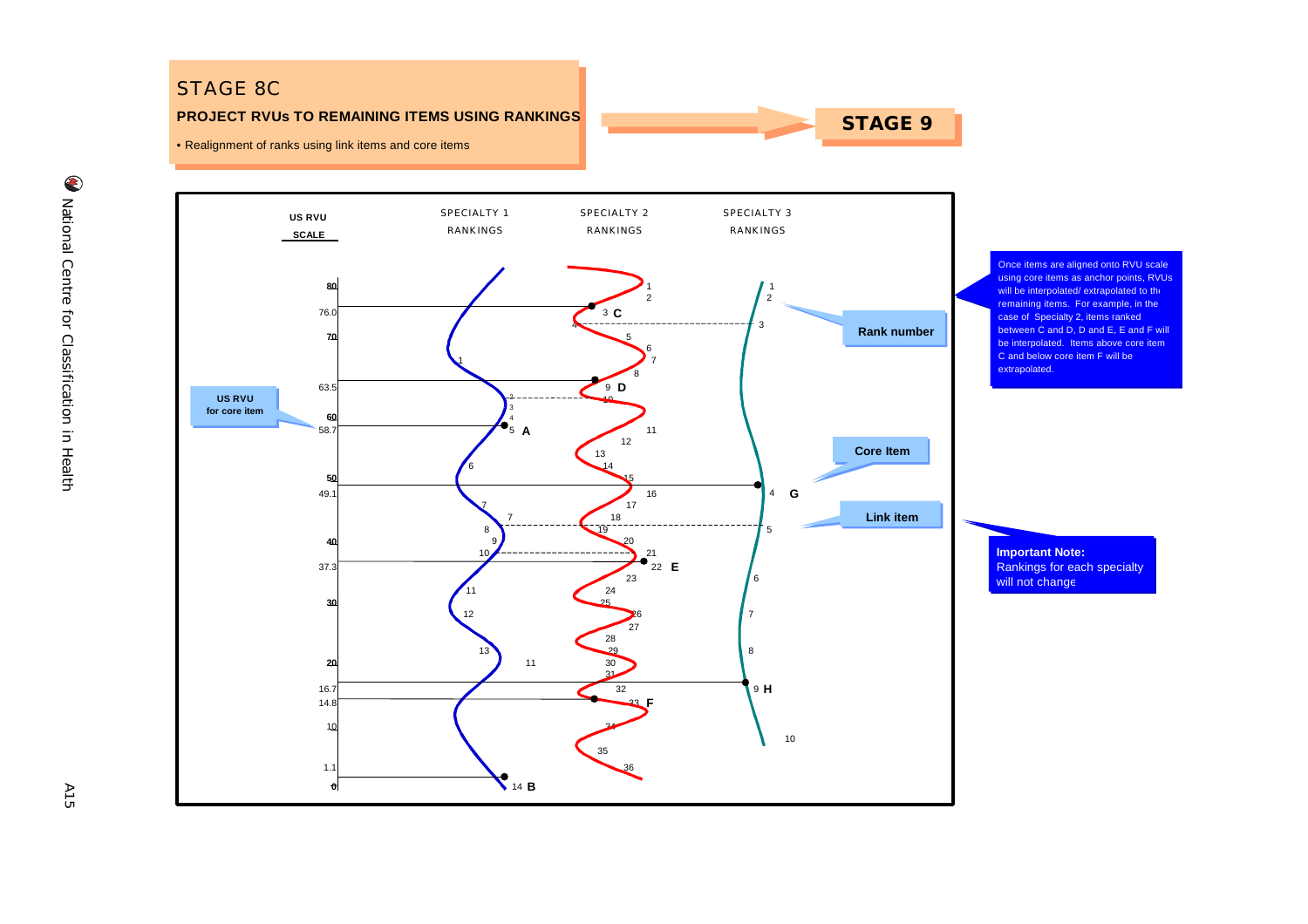#### STAGE 9

**DETERMINE FORMULA AND TEST APPLICATION TO RVUs FOR ALL ITEMS**

REGRESSION ANALYSIS

As for Stage 5A but using core item and extrapolated/interpolated US RVUs in lieu of rankings. Specialties can be shown either separately or together.

| <b>Specialty 1 Items</b><br>ranked |             | <b>US RVUs</b><br>(core &<br>extrapolated/ |     | <b>Time estimates</b> |                | <b>Intensity rating</b> |                | <b>Formula</b><br>generated<br><b>RVUs</b> |      |
|------------------------------------|-------------|--------------------------------------------|-----|-----------------------|----------------|-------------------------|----------------|--------------------------------------------|------|
|                                    |             | interpolated)                              | Pre | Intra                 | Post           | C                       | т              | S                                          |      |
| $\overline{1}$                     |             | 65.5                                       | 25  | 320                   | 10             | 8                       | $\overline{7}$ | $\overline{7}$                             | 74.1 |
| $\overline{2}$                     | (link item) | 62.3                                       | 20  | 235                   | 15             | 8                       | 9              | 9                                          | 62.4 |
| 3                                  |             | 61.2                                       | 16  | 335                   | 15             | 5                       | 5              | 6                                          | 61.2 |
| $\overline{4}$                     |             | 60.1                                       | 9   | 330                   | 15             | 6                       | 5              | 5                                          | 59.9 |
| 5                                  | (core item) | 58.7                                       | 15  | 235                   | 20             | 8                       | 9              | $\overline{7}$                             | 58.6 |
| $6\phantom{1}6$                    |             | 53.6                                       | 30  | 310                   | 10             | 6                       | 3              | 5                                          | 52.2 |
| $\overline{7}$                     |             | 46.8                                       | 15  | 300                   | 15             | 5                       | $\overline{4}$ | $\overline{4}$                             | 47.7 |
| 8                                  | (link item) | 43.5                                       | 70  | 150                   | 30             | 9                       | 8              | 9                                          | 43.7 |
| 9                                  |             | 40.3                                       | 19  | 180                   | 25             | $\overline{4}$          | 8              | 8                                          | 40.0 |
| 10                                 | (link item) | 37.9                                       | 25  | 170                   | 15             | 8                       | 5              | $\overline{7}$                             | 37.7 |
| 11                                 |             | 32.0                                       | 15  | 210                   | 10             | 5                       | 5              | 5                                          | 37.0 |
| 12                                 |             | 28.4                                       | 21  | 65                    | 10             | $\overline{7}$          | 9              | 9                                          | 17.8 |
| 13                                 |             | 21.7                                       | 10  | 90                    | 16             | 6                       | $\overline{4}$ | 5                                          | 16.6 |
| 14                                 | (core item) | 1.1                                        | 3   | 10                    | $\overline{2}$ | $\overline{2}$          | 1              | 1                                          | 1.1  |

Formula generated estimates of US RVUs based on the results of the regression analysis:

Example: Item ranked 4: MBS RVU =  $0.008x330x(6+5+5)+0.05x(9+330+15) = 59.9$ 

#### FINAL FORMULA

Final formula to produce MBS RVUs based on regression using core item and interpolated US RVUs, times and ratings. A formula would not be accepted unless its concordance with US RVUs was greater than 99.5%.

#### For this example:

MBS RVU =  $0.008$  x intra time x (C+T+S) +  $0.05$  x total time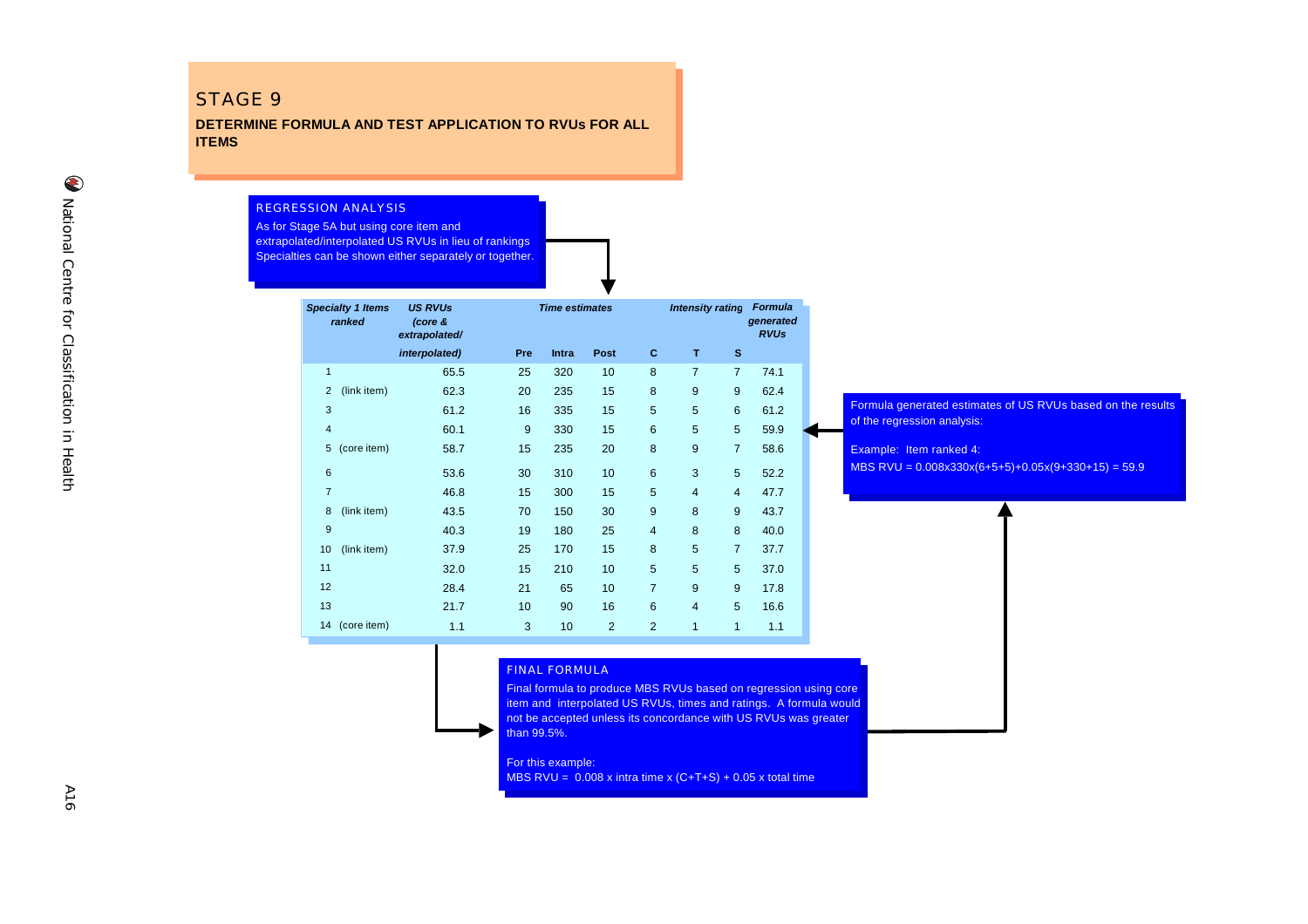# APPENDIX B

Overview of Relative Value Study – Stage 2

W National Centre for Classification in Health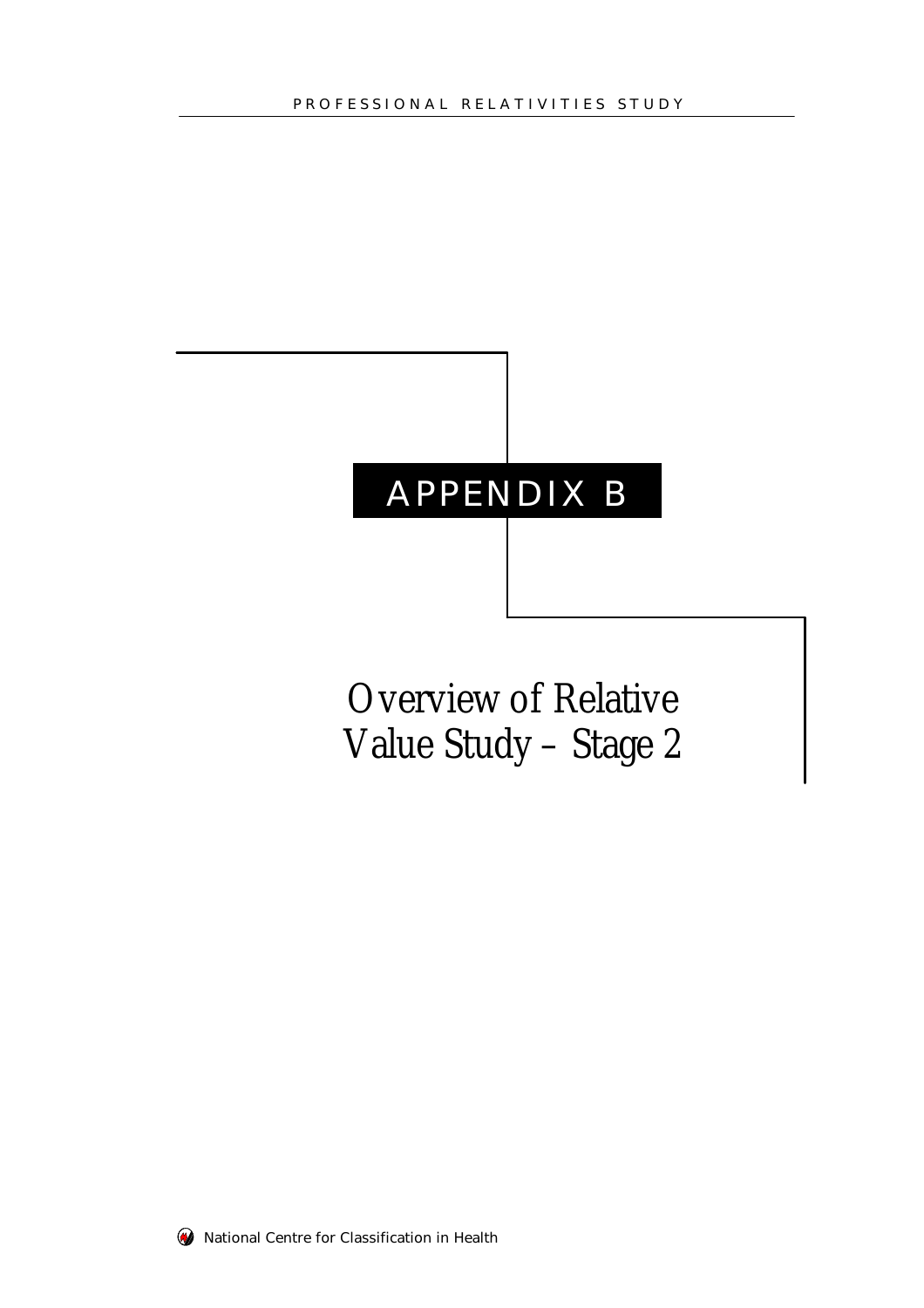

#### **Overall View of Stage 2 of the RVS - Diagram**

*(Provided by: Medicare Schedule Review Task Force)*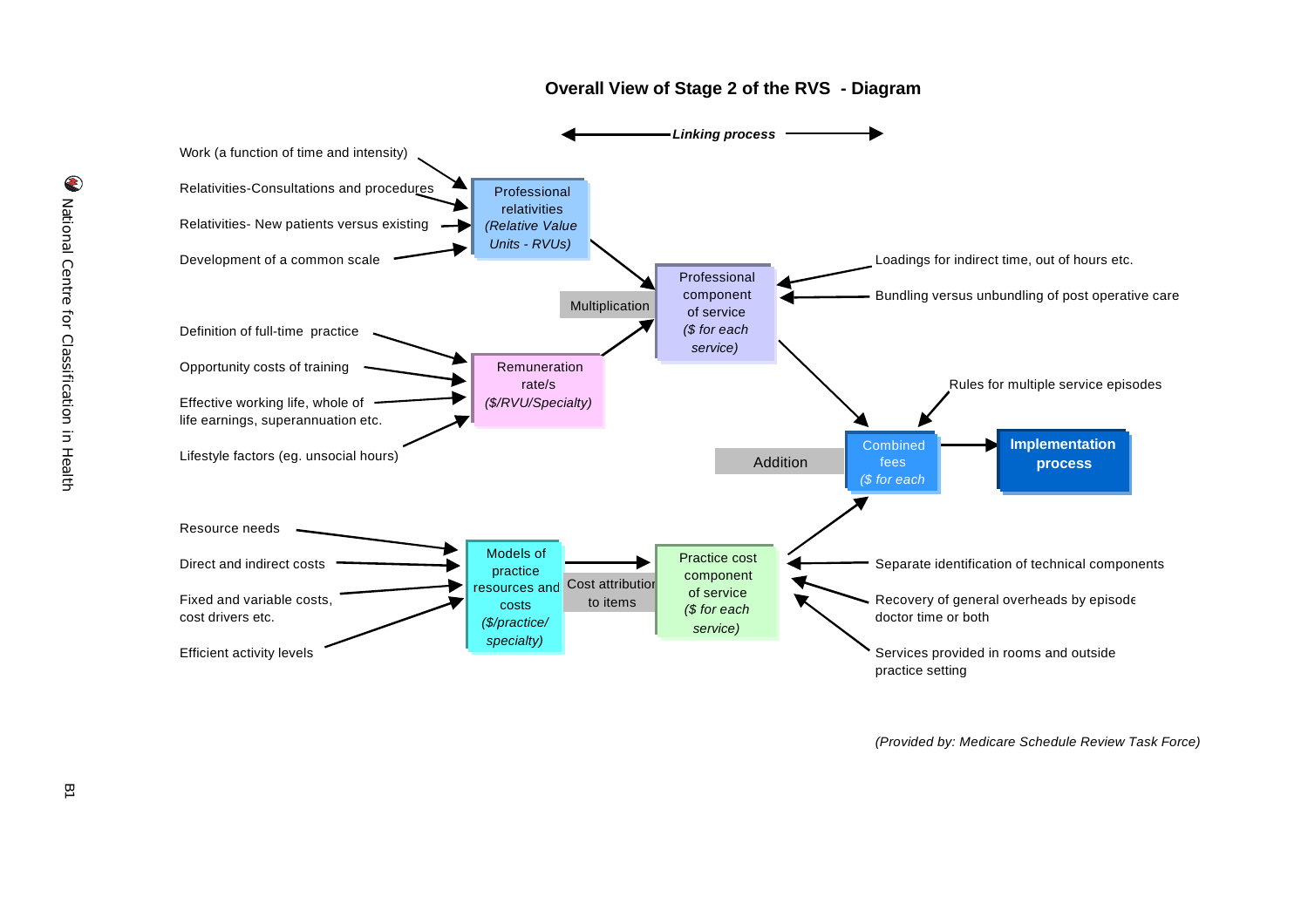#### PROFESSIONAL RELATIVITIES STUD Y

APPENDIX B

## **GENERAL FORMULA FOR COSTING MEDICAL FEES**

| Fee               | $=$ | [Professional Component]<br>[Practice Cost Component]<br>٠                                                                                                                                                                                                                                                       |  |  |  |  |  |  |
|-------------------|-----|------------------------------------------------------------------------------------------------------------------------------------------------------------------------------------------------------------------------------------------------------------------------------------------------------------------|--|--|--|--|--|--|
| F                 | Ξ   | $[RVUs_{/s} x E_{p}]$<br>$[DC_s + OR_{p/s} + PI_{p/s} + WC_p]$<br>٠                                                                                                                                                                                                                                              |  |  |  |  |  |  |
| RVUs <sub>s</sub> | $=$ | Relative Value Units assigned to each item of service. RVUs are a function of<br>total professional time ( $T_{1/5}$ and $T_{2/5}$ ) and relative service intensity or effort (I <sub>s</sub> ).<br>Intensity of a service $(I_s)$ is a function of relative complexity $(C_s)$ and risk or<br>"sweat" $(S_s)$ . |  |  |  |  |  |  |
| $T_{1/s}$         | =   | Average efficient direct (face to face) service time by doctor.                                                                                                                                                                                                                                                  |  |  |  |  |  |  |
| $T_{2/s}$         | $=$ | Average efficient indirect (non face to face) service time by doctor.                                                                                                                                                                                                                                            |  |  |  |  |  |  |
| $C_{\rm s}$       | $=$ | Relative complexity factor for that service.                                                                                                                                                                                                                                                                     |  |  |  |  |  |  |
| $S_{s}$           | $=$ | Relative risk or "sweat" factor for that service.                                                                                                                                                                                                                                                                |  |  |  |  |  |  |
| $E_{p}$           | $=$ | Standard or base earning rate per RVU for that specialty or class of practitioner<br>taking into account the human capital investment, including training, duration or<br>professional working life etc. that is relevant to that specialty or class.                                                            |  |  |  |  |  |  |
| $DC_s$            | $=$ | Direct costs such as direct staff (technicians etc.), consumables, dedicated<br>facilities etc. attributable to that service and based on reasonably efficient<br>practice.                                                                                                                                      |  |  |  |  |  |  |
| $OR_{p/s}$        | $=$ | General overhead recovery attributable to that specialty/service/episode or<br>mixture-based on the financial modelling of reasonably efficient practice.                                                                                                                                                        |  |  |  |  |  |  |
| $PI_{p/s}$        | $=$ | Professional indemnity recovery attributable to that specialty/service or activity.                                                                                                                                                                                                                              |  |  |  |  |  |  |
| $WC_p$            | $=$ | Allowance for working capital based on representative cost/billing/payment<br>cycle and levels of debtors and creditors.                                                                                                                                                                                         |  |  |  |  |  |  |

*(Provided by: Medicare Schedule Review Task Force)*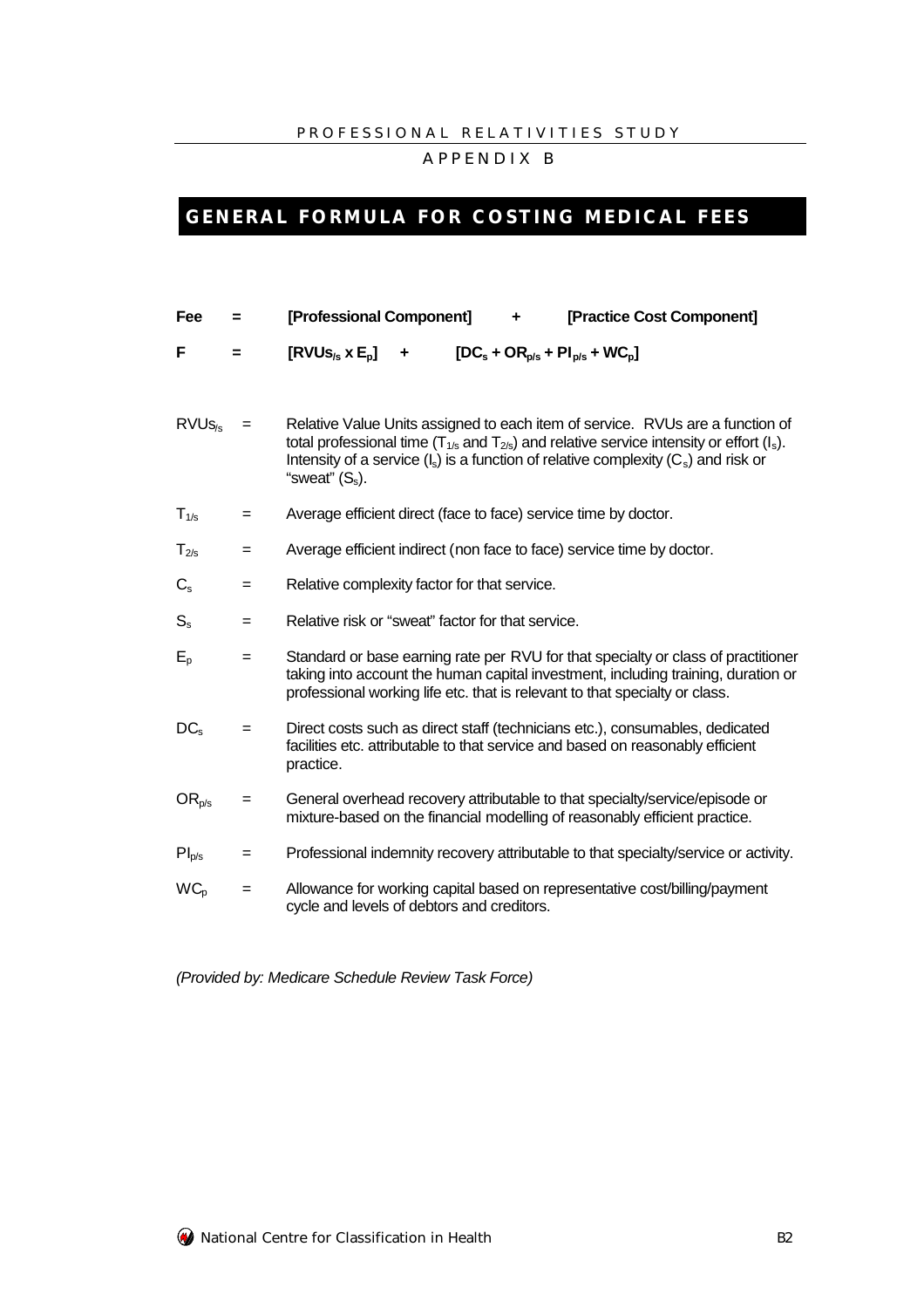# APPENDIX C

# Time Estimates - Method for Validation

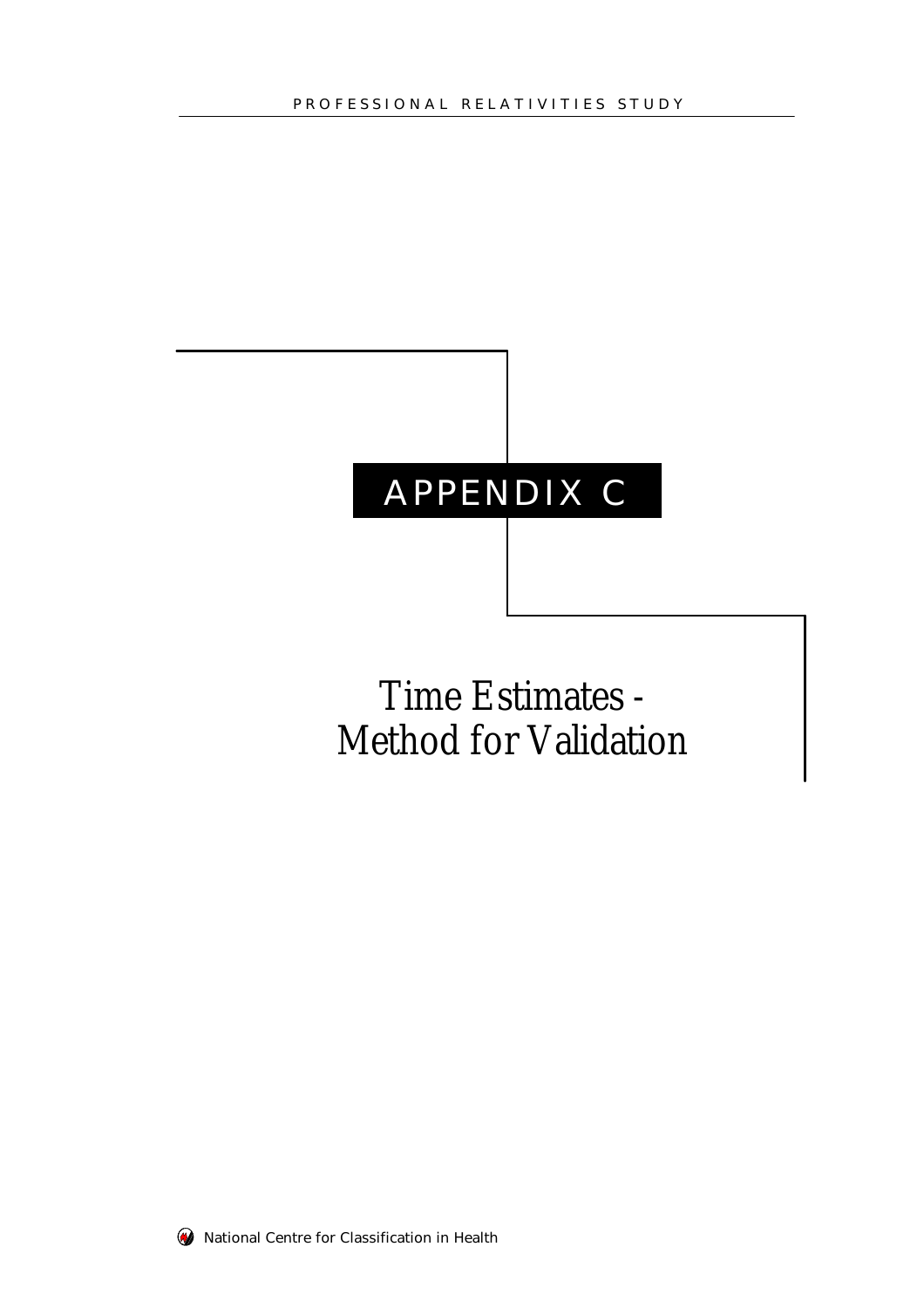#### PROFESSIONAL RELATIVITIES STUDY

#### APPENDIX C

## **ESTIMATION OF TIMES Method for Validation**

#### **Background**

The validation of times estimated by clinicians has been built into the PRS process to:

- Provide feedback to clinicians on the times estimated for Relative Value Unit (RVU) development;
- Ensure that times used in the development of a formula are valid in terms of current practice;
- Confirm times used for the PRS; and
- Facilitate time based recovery rates for the Practice Cost Study

Three time estimates for evaluating professional work have been provided by clinicians working on the PRS, these being: pre service time<sup>1</sup>, intra service time<sup>2</sup> and post service time<sup>3</sup>. The combination of these times is the total professional time for a service.

It is intended to validate all three times through the following processes:

- 1. Check of intra service times
	- Check of overall intra service time bias
	- Check for intra service time outliers
- 2. Check of pre and post times
	- Between specialty consistency checks
	- Reconciliations of total time checks
- 3. Check of link item times

These specific checks have been outlined in more detail in the following pages. They will be undertaken by the NCCH and feedback will be provided to the Consensus Groups who provided the times.

 $3$  Post service time  $=$  For procedures: closure or end of service to completion of normal aftercare. For consultations: time spent on a specific service after cessation of face to face contact.



 $\overline{a}$ 

 $1$  Pre service time  $=$  Time taken to prepare for a specific service

<sup>&</sup>lt;sup>2</sup> Intra service time  $=$  For procedures: time in which the provider is in direct contact with the patient in the procedure room. For consultations: face to face time with the patient.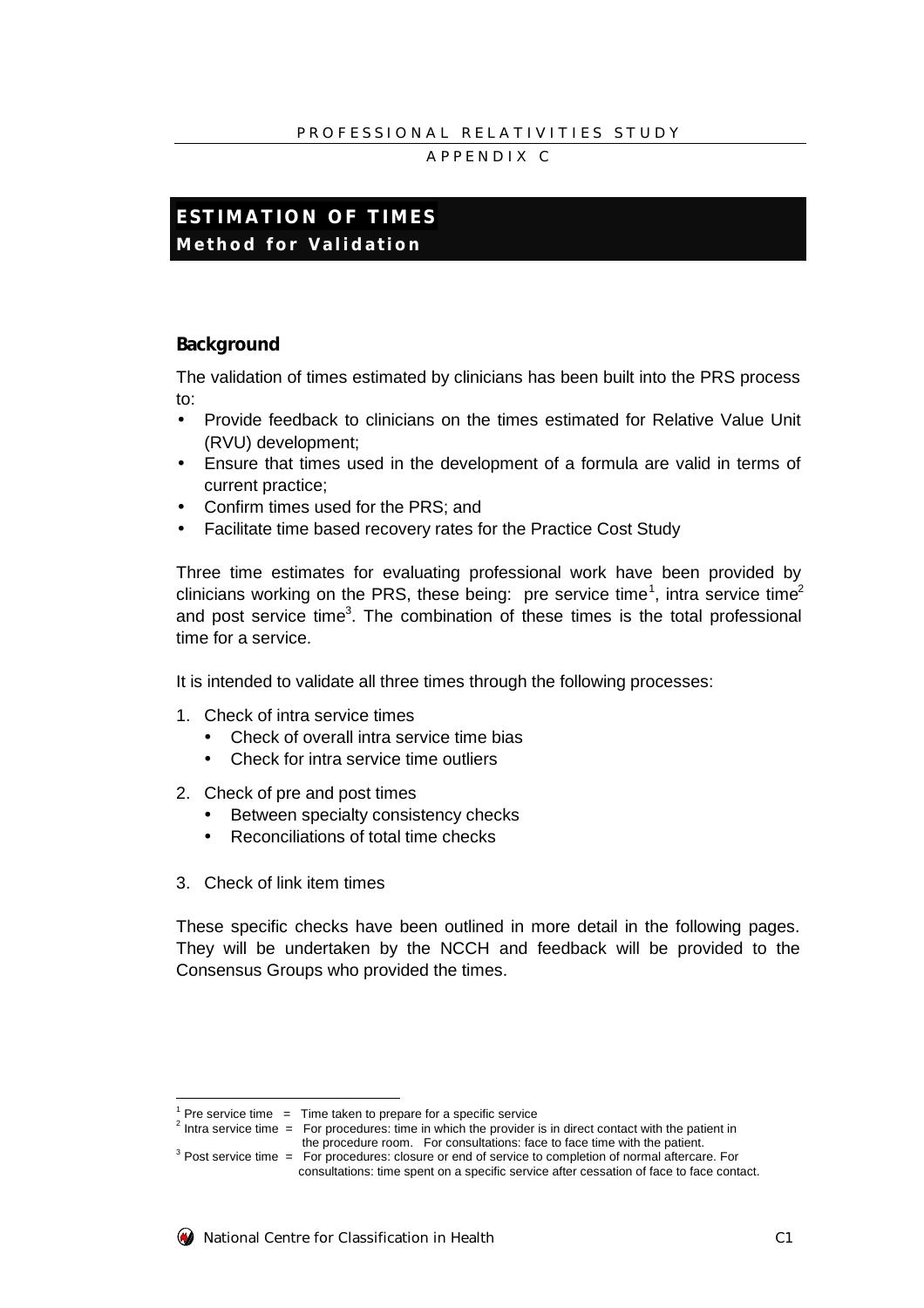#### **Checkof Intra ServiceTimes**

Data have been received from several sources to check the intra service times estimated by clinicians. These include theatre time data from private and public hospitals, data from Australian studies such as the Deloittes Theatre Service Weights Study, the Australian Private Hospitals Association Banding Study and the Casemix Protocol Database.

All data received will be screened for consistency prior to the validation process. Outlier data (ie times which deviate substantially from the mean times received) will be removed to increase the reliability of the data.

This mainly applies to procedures, as for most attendance items the intra service times are specified in the descriptions.

As stated, the two level of checks for intra service times are:

- a) a check to see whether there is any overall bias in the specialty's intra time estimates; and once bias (if any) in the data has been removed
- b) an examination of the specialty's individual item intra time estimates to check for outliers.

#### **Check of Overall Intra Service Time Bias**

The simplest way to undertake the first check is to examine the ratios of the specialty's average intra time estimate to each of the other average estimates with the averages taken over those items for which both estimates are available.

This has been done for hypothetical Specialty X in the first of the two tables (Table 1). This table shows that Specialty X's estimates are highly inflated being higher on average than all 17 other estimates. The margin varies from 6.8% for MBS Anaesthetic time to 94.6% for Casemix Public Theatre time. A priori we could have anticipated that Specialty X's average intra time would be lower than most of the other average times because direct patient contact times (with the proceduralist) are in general smaller than anaesthetic times and theatre times.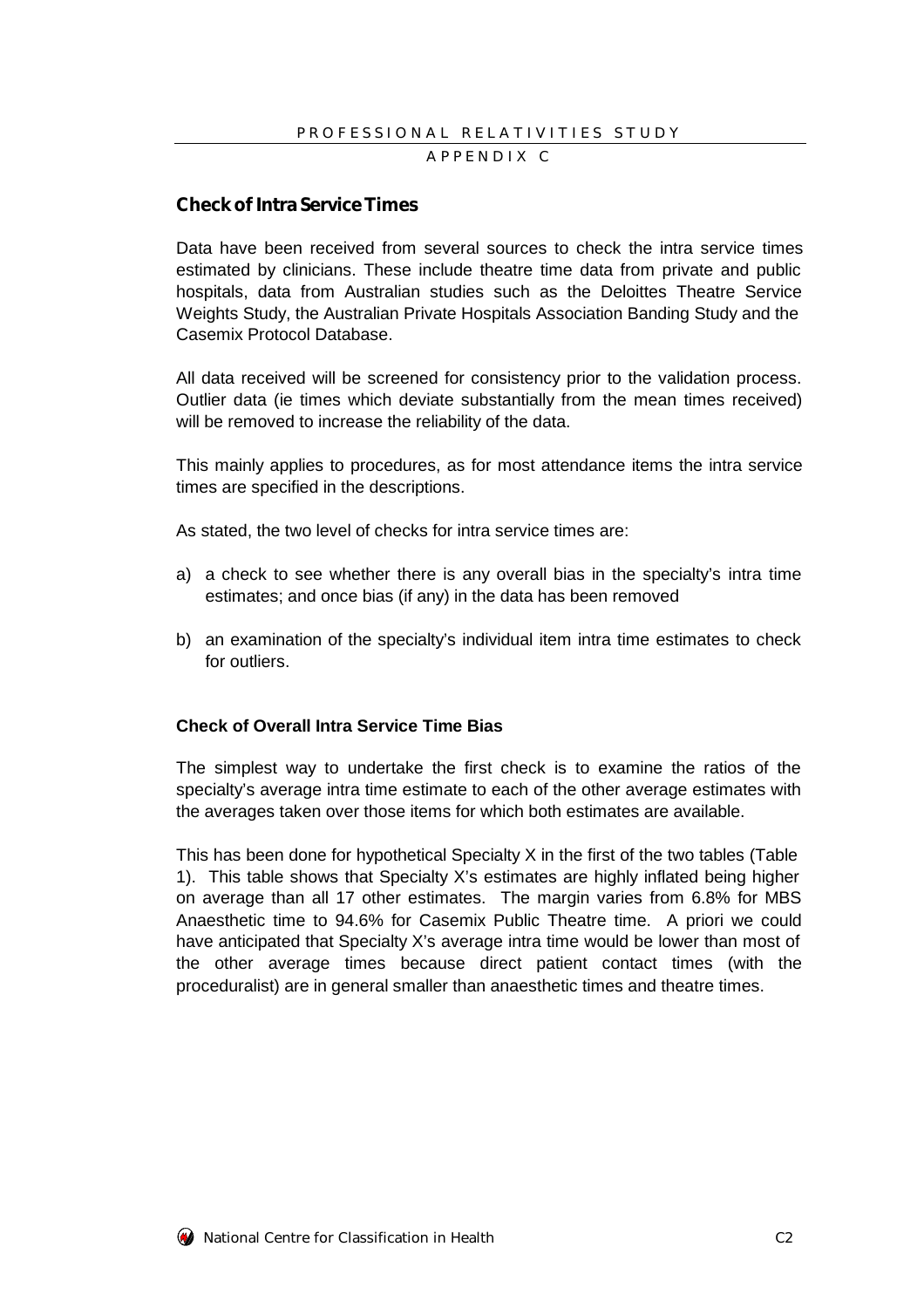#### PROFESSIONAL RELATIVITIES STUDY APPENDIX C

## **Table 1 Comparison of Specialty X's Intra Times with Other Time Estimates**

| <b>Other Time Estimate</b><br>(OTE) | No. of<br>Items<br>In Common | Average Time<br>In Minutes |            | Ratio 100x<br>Sp X/OTE |
|-------------------------------------|------------------------------|----------------------------|------------|------------------------|
|                                     |                              | Specialty X                | <b>OTE</b> |                        |
| <b>MBS Anaesthetic Time</b>         | 237                          | 114.5                      | 107.2      | 106.8                  |
| D'Itte Anaethetic Time              | 62                           | 91.5                       | 65.5       | 139.7                  |
| D'Itte Anaesthetist Time            | 62                           | 91.5                       | 67.4       | 135.8                  |
| D'Itte Procedure Time               | 63                           | 91.7                       | 55.3       | 165.8                  |
| Deloitte Surgeon Time               | 59                           | 90.0                       | 79.2       | 113.6                  |
| H1 Op Time                          | 49                           | 95.6                       | 50.2       | 190.4                  |
| H1 An + Op Time                     | 52                           | 94.6                       | 64.8       | 146.0                  |
| <b>H2 Theatre Time</b>              | 81                           | 96.5                       | 69.9       | 138.1                  |
| H3 Primary Av. Mins                 | 4                            | 85.7                       | 56.4       | 152.0                  |
| H4 Op Time                          | 59                           | 98.9                       | 51.8       | 190.9                  |
| H4 An + Op Time                     | 65                           | 97.1                       | 78.9       | 123.1                  |
| H <sub>5</sub> Op Time              | 85                           | 95.4                       | 66.8       | 142.8                  |
| <b>APHA Procedure Time</b>          | 61                           | 93.3                       | 63.8       | 146.2                  |
| C'mix Pub. Theatre Time             | 68                           | 71.4                       | 36.7       | 194.6                  |
| C'mix Priv. Theatre Time            | 130                          | 82.7                       | 44.4       | 186.3                  |
| C'mix Other Theatre Time            | 22                           | 73.0                       | 39.6       | 184.3                  |
| H6 Op Room Time                     | 227                          | 112.5                      | 80.4       | 139.9                  |

#### **Check for Intra Service Time Outliers**

It is intended that all specialty intra service time estimates will be checked for outliers, however, this can only take place once any overall bias has been removed.

The checking for outliers is accomplished by performing a regression analysis using the specialty's intra time estimate as the dependent variable and all other time estimates as the independent variables in order to generate a predictor of the specialty's intra time estimate. The outliers can then be identified as the specialty's intra time estimates which differ by more than a specified amount (eg three standard deviations or 70%) from this predictor.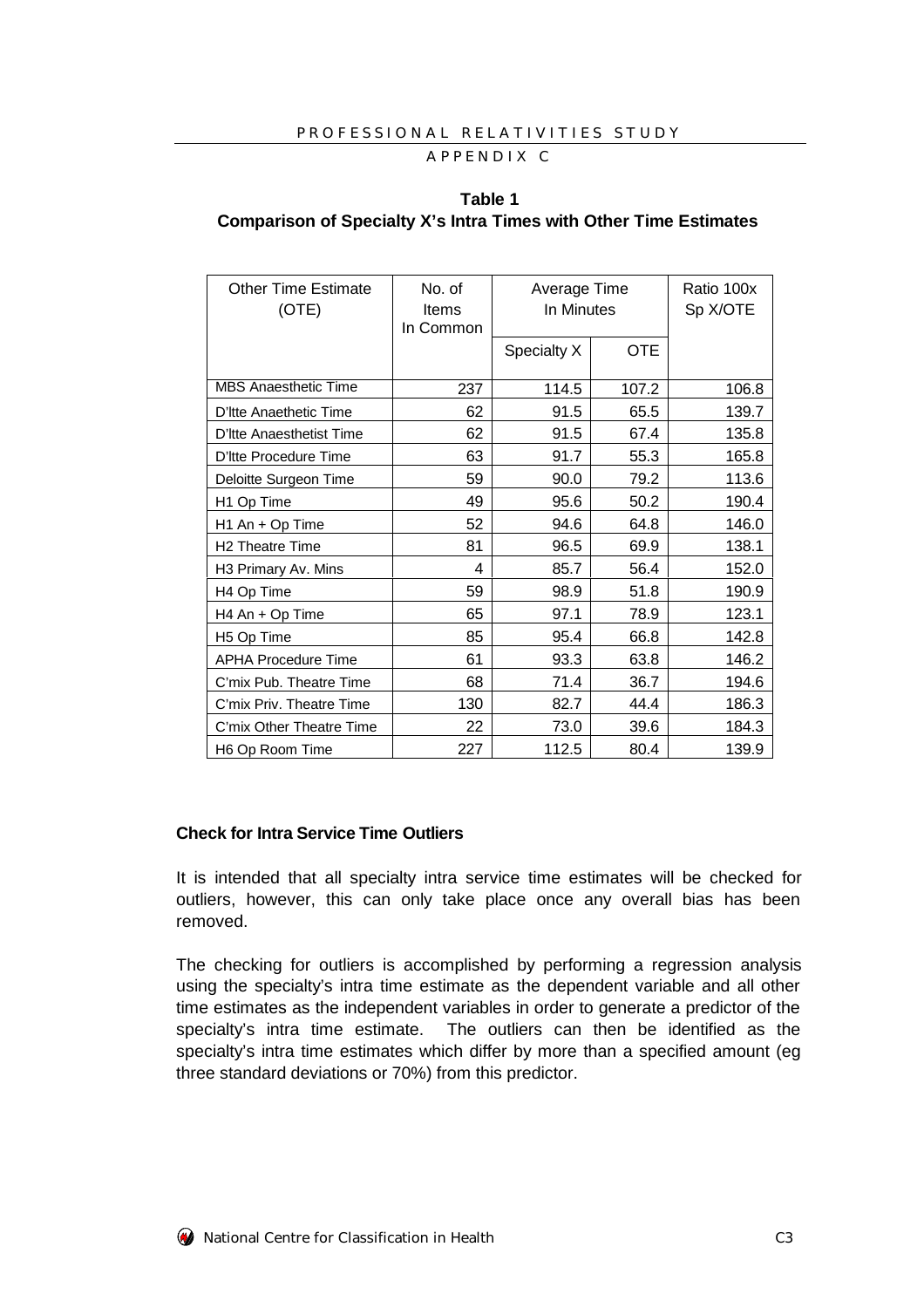#### APPENDIX C

The reason why **this check should not be carried out if there is a bias in the intra time data** is that this bias will also be incorporated in the predictor. In this event half or more of the outliers identified will not be outliers. The reverse is true; they will be good data which are free of the bias. This should be evident from Table 2 which shows an outlier analysis invalidly undertaken for Specialty X. In 180 cases (38%), Specialty X's intra time estimates were precisely the same as the MBS anaesthetic times. In 223 cases (47%), they were greater, and in 71 (15%), they were less. They should be less more than 50% of the time. The table shows 16 "outliers". Twelve of these are cases where Specialty X's intra time is less than the MBS anaesthetic time. Could it be that it is really these 12 which are "right" and the vast majority of the remaining cases which are "wrong" rather than the other way around?

| <b>Item</b><br>No. | <b>Specialty</b><br>X Intra<br><b>Time</b> | <b>NCCH</b><br><b>Predicted</b><br><b>Time</b> | <b>Supporting Data</b> |                |            |            |                |
|--------------------|--------------------------------------------|------------------------------------------------|------------------------|----------------|------------|------------|----------------|
|                    |                                            |                                                | <b>MBS</b>             | H <sub>4</sub> | <b>CMX</b> | <b>CMX</b> | H <sub>6</sub> |
|                    |                                            |                                                | AT*                    | OAT*           | PUTT*      | PVTT*      | ORT*           |
| A                  | 240                                        | 315                                            | 285                    |                |            |            | 240            |
| В                  | 300                                        | 406                                            | 370                    |                |            |            | 300            |
| С                  | 240                                        | 342                                            | 315                    |                |            |            | 240            |
| D                  | 300                                        | 376                                            | 370                    |                |            |            | 180            |
| E                  | 300                                        | 391                                            | 370                    |                |            |            | 240            |
| F                  | 240                                        | 398                                            | 370                    |                |            |            |                |
| G                  | 150                                        | 221                                            | 180                    |                |            |            | 240            |
| Η                  | 120                                        | 185                                            | 165                    |                |            |            | 150            |
|                    | 120                                        | 192                                            | 165                    |                |            |            | 180            |
| J                  | 180                                        | 254                                            | 225                    |                |            |            | 210            |
| Κ                  | 240                                        | 171                                            |                        |                | 39         |            | 150            |
| L                  | 240                                        | 316                                            | 270                    |                |            |            | 300            |
| M                  | 240                                        | 316                                            | 270                    |                |            |            | 300            |
| N                  | 120                                        | 56                                             |                        | 65             |            | 37         | 30             |
| O                  | 160                                        | 89                                             |                        |                |            |            | 60             |
| P                  | 210                                        | 103                                            |                        |                |            | 65         |                |

**Table 2 Specialty X Theatre Times Outlier Analysis**

*\* Refer Table 1 for clarification of codes*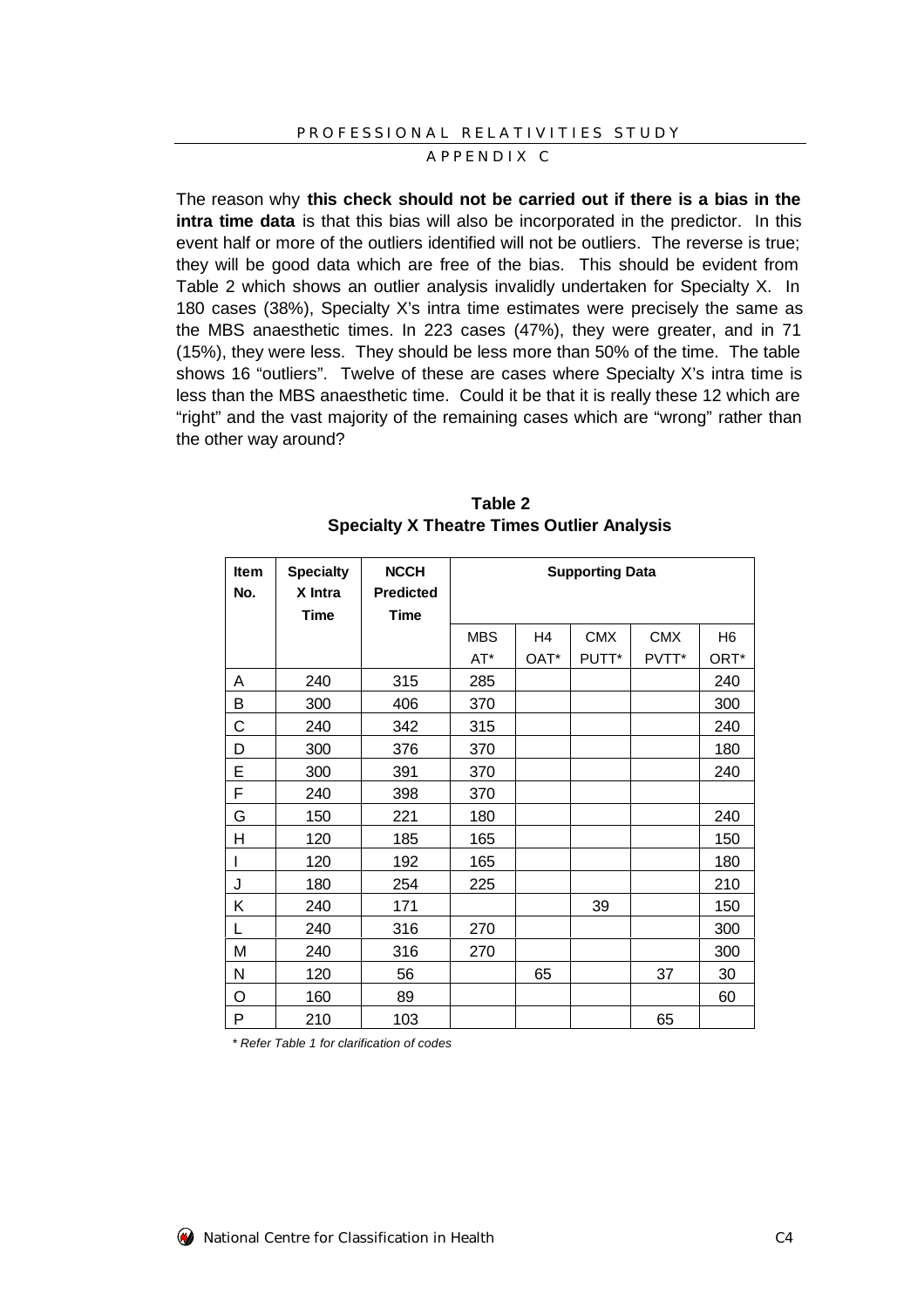#### APPENDIX C

#### **Check of pre and posttimes**

While data relevant to intra times are available for a number of studies, we are not aware of any corresponding data for pre and post service times. Accordingly we propose the following two checks for these times.

Between specialty consistency checks involving the ratios of pre and post times to total times<sup>4</sup>, and Reconciliations of total times (ie pre + intra + post)<sup>5</sup> with total professional hours worked for each specialty and for all specialties combined  $6$ .

Type A checks can be accomplished using only the Professional Relativities Study time estimates. But Type B checks require ancillary data; these being the rates at which specialists provide services. We recommend that these data be sought from the Health Insurance Commission in the form of item frequencies for a given period. The reasons for using this source of data are:

- It covers the full range of providers;
- It covers the full range of procedural items;
- It can be reconciled with hours worked either through use of the KPMG Medical Practitioner Survey or other survey data; and
- It would provide excellent common data for other participants in the Relative Value Study, in particular the Practice Costs Study which is committed to using the PRS times.

We recognise that there may still be problems with the new attendance items. However, it should be possible via the KPMG Survey data to predict the equivalent frequencies for these items, as the KPMG data were reconciled with HIC frequencies.

#### **Check of link item times**

Whenever specialties provide differing estimates for pre, intra and post times for common (link) items, we will endeavour to facilitate the attainment of consensus. The NCCH does not envisage any difficulty in resolving small differences in times because of the assurance given that the development of item specific relative values for professional work is independent of total specialty remuneration. Where there are major differences, the possibility of the items concerned being fundamentally heterogeneous will be explored. Any unresolved differences will be referred to the Task Force and MSRB.

<sup>&</sup>lt;sup>4</sup> This check applies to both procedural and attendance items

 $<sup>5</sup>$  Because intra service times will have already been checked, this check is for the pre and post service times.</sup>

 $^6$  This check applies to procedures and to a lesser degree attendance items (due to the inherent difficulties in reconciling the current MBS item frequencies against the new items)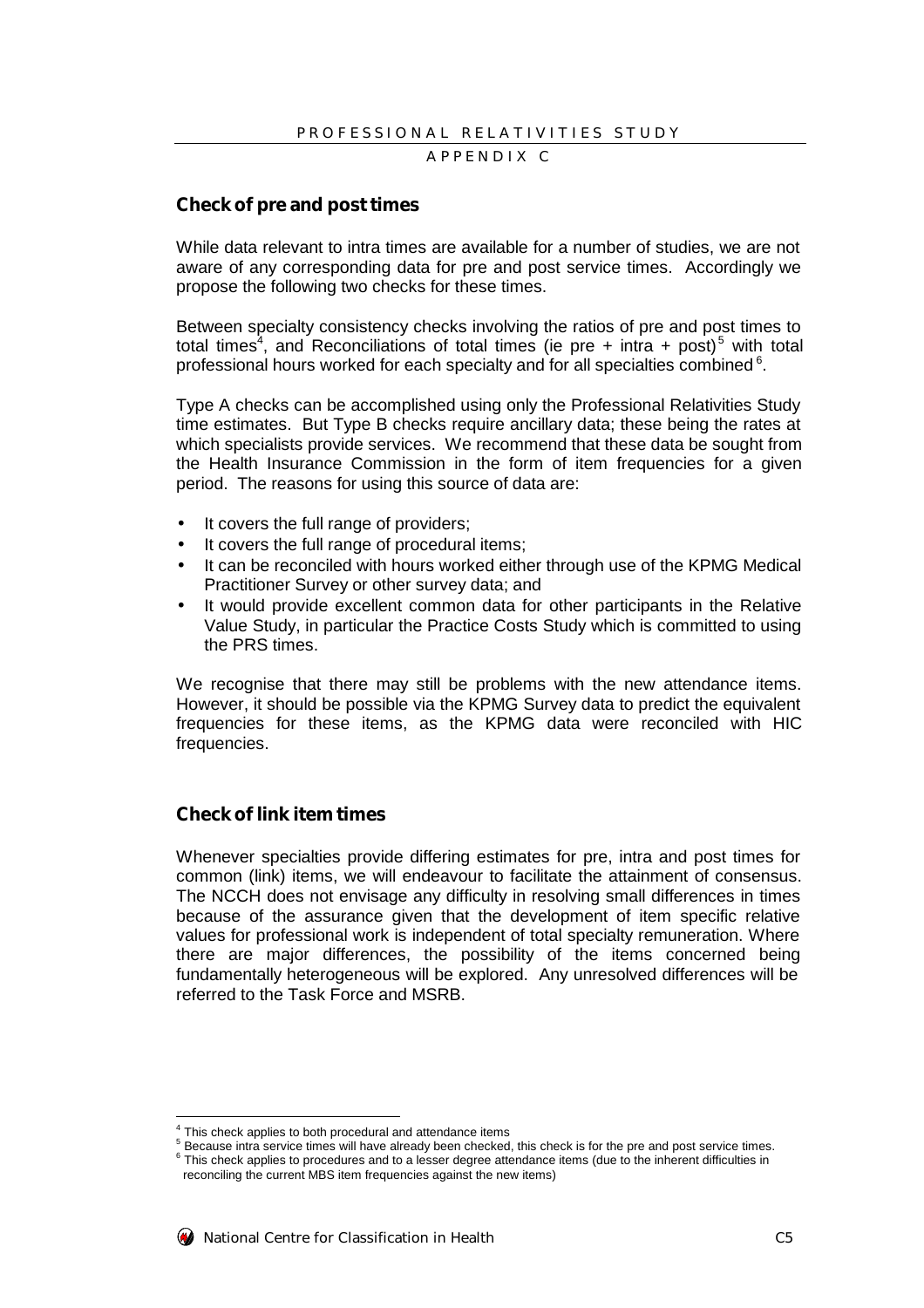# APPENDIX D

# Anaesthetic MBS Items

**W** National Centre for Classification in Health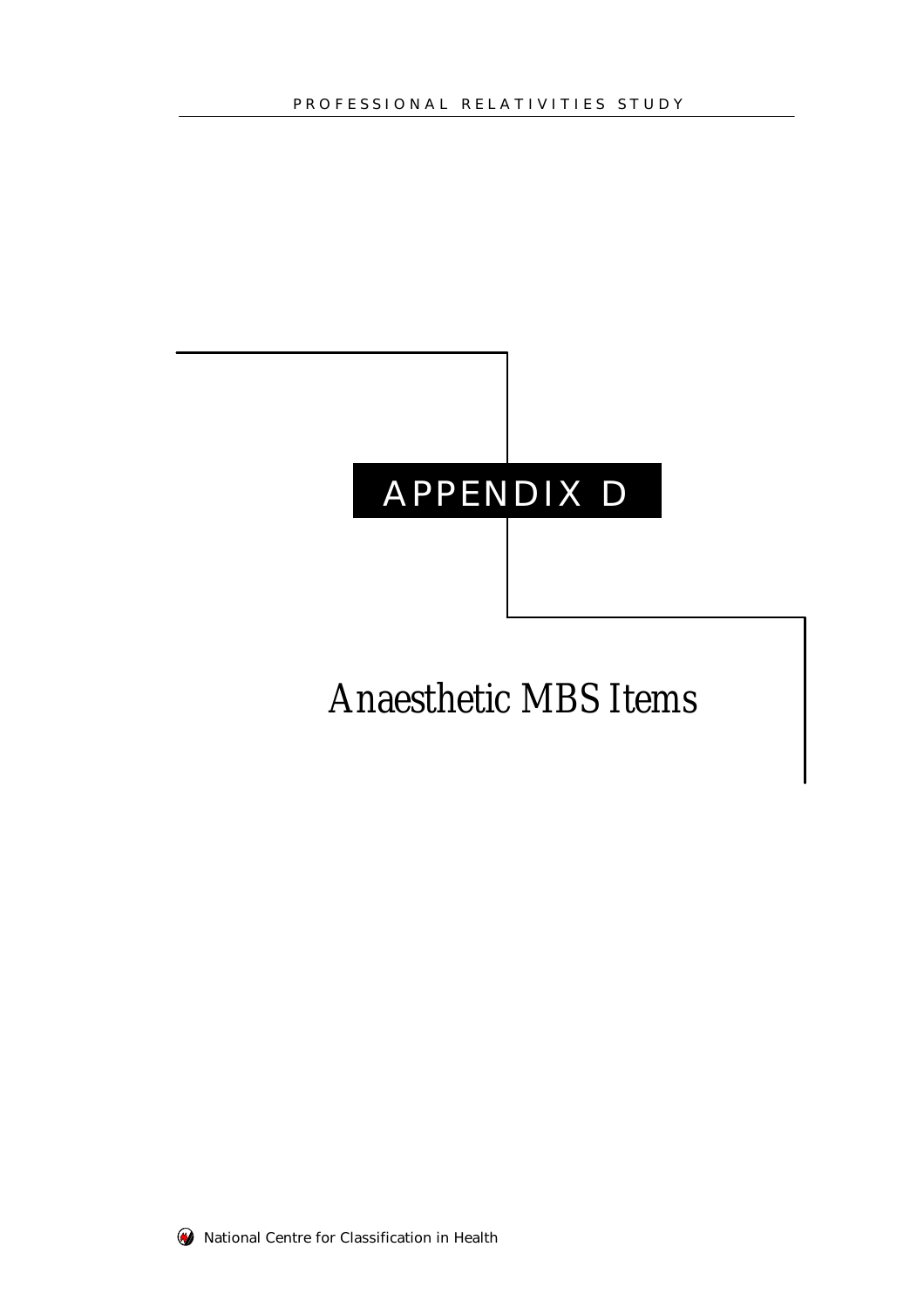## **ANAESTHETIC MBS ITEM S Development of Professional Relativities**

#### **Background & Issues**

The development and evaluation of Relative Value Units (RVUs) for Anaesthetic MBS items 17701–17799 requires some modification to the Professional Relativities Study (PRS) methodology so that the process for developing and assessing RVUs across specialties is meaningful and because there are no US RVUs for anaesthesia.

Pending the outcome of the Australian Society of Anaesthetists (ASA) Feasibility Study outlined below, the Medicare Schedule Review Board has determined that the current structure of Anaesthetic items in the MBS be used for the purpose of the PRS. This will require evaluation of the work components of anaesthetic administration (i.e. time and intensity). RVUs which are comparable across specialty cannot be developed for Anaesthesia without such information.

A Relative Value Guide (RVG) has been developed by the Australian Society of Anaesthetists (ASA) to assist individual Anaesthetists to develop their fee schedules on a logical basis. These relative values have the following three components which when added together comprise the relative value of the service.

- a. a basic unit value
- b. a time unit value
- c. modifying units (related to physical status and age of patient or emergency status)

## **ASA Feasibility Study**

The ASA, Australian Medical Association and Commonwealth are currently reviewing the feasibility of incorporating the RVG in the MBS. A consultancy is being negotiated with these groups to examine this proposal. There is potential for evaluating and using these base units in developing relative values, however, a greater understanding of their origin is required. It is possible that base unit values and other components of the RVG could be incorporated and tested, once an understanding of their origin is reached.

Anaesthetic items, particularly the unit values (i.e. 17701–17799) are unlike the procedural items, as each unit value may pertain to several specialty areas and vary for each surgical procedure. Consequently, when developing RVUs, these unit values (comprising a base unit (B) and a time unit (T)), cannot be considered independently of the surgical procedure to which they apply. Further, the range of base unit values to time units can vary for each unit value (e.g.  $17710 = 3B + 7T$  or  $17710 = 5B + 5T$ ).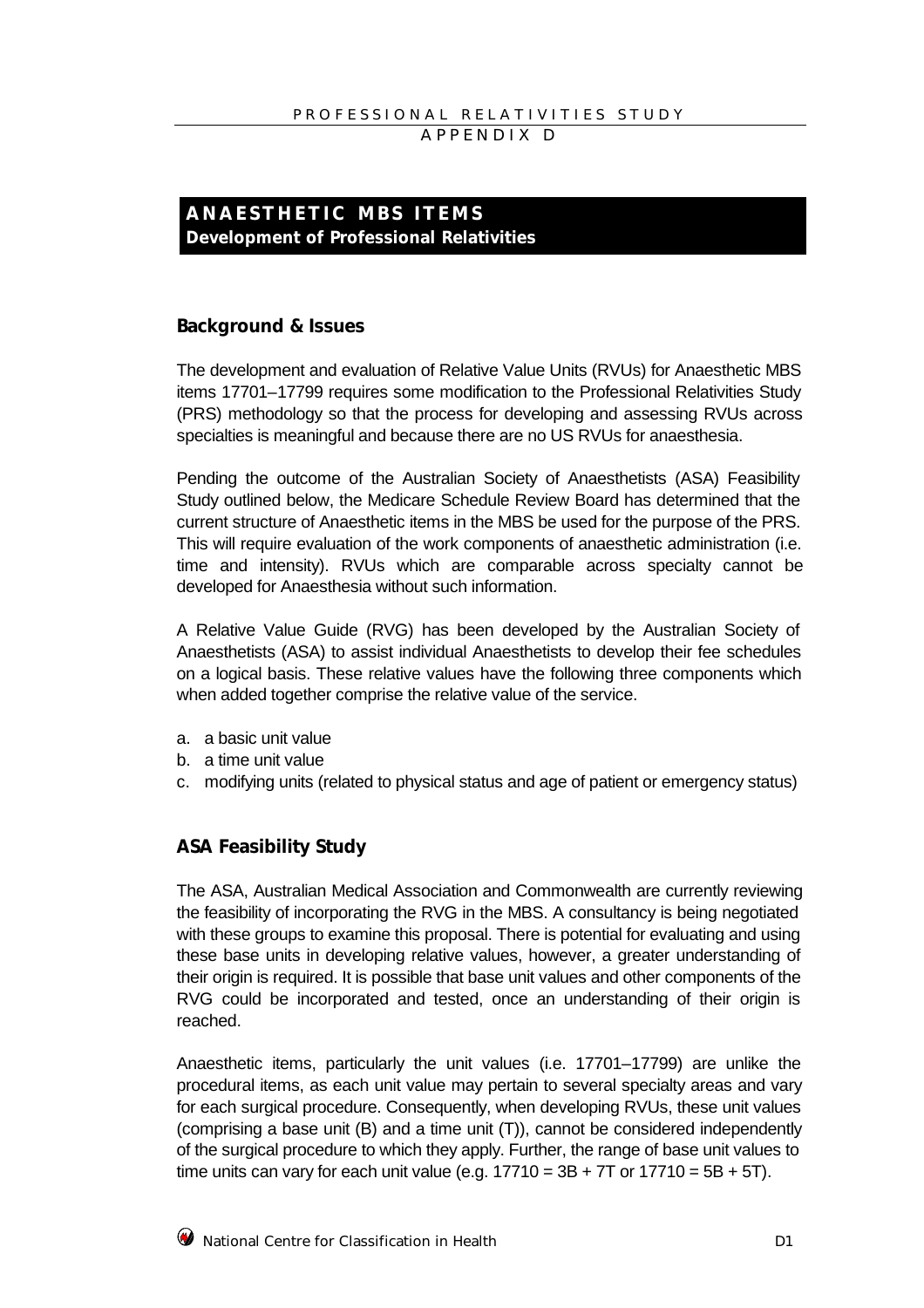The condition and age of the patient directly affect the intensity of administration of an anaesthetic in addition to the intensity and difficulty of the procedure. This means that ratings of intensity for Anaesthesia for the simplest of procedures could be affected by age only. The intensity of procedures and the intensity of anaesthetic administration may not always align.

Some important policy issues that need to be addressed in terms of Anaesthetic RVU development are:

- a. extra time for anaesthesia items
- b. an understanding of how the base units in the RVG and the MBS were derived
- c. use of patient modifiers

It is also important that the additive approach for using base and time units in the MBS is tested as part of the PRS and that Anaesthesia unit values align with relative values developed for procedural items.

#### **Method**

Following a meeting held with the Medicare Schedule Review Task Force, the National Centre for Classification in Health and the Australian Society of Anaesthetists, the following method was adopted for Anaesthetic RVU development.

The method will provide a definition of base and time units which will cover the current range 17701-17799 of Anaesthetic items. The critical component is the estimation by Anaesthetists of times and intensities for the full range of Anaesthetic services (i.e. as for other specialties). It will also be necessary to establish links between anaesthesia and other specialty groups in order to develop  $RVUs^1$ . The process comprises the following 11 steps: (*see over page)*

<sup>1</sup> Since some GPs are trained to undertake a limited range of anaesthetic services, GP Anaesthetists have been asked to rank and rate an appropriate selection of anaesthetic items once initial rankings and ratings have been completed by the Anaesthetists. This will ensure that linkage with anaesthetic items is established.

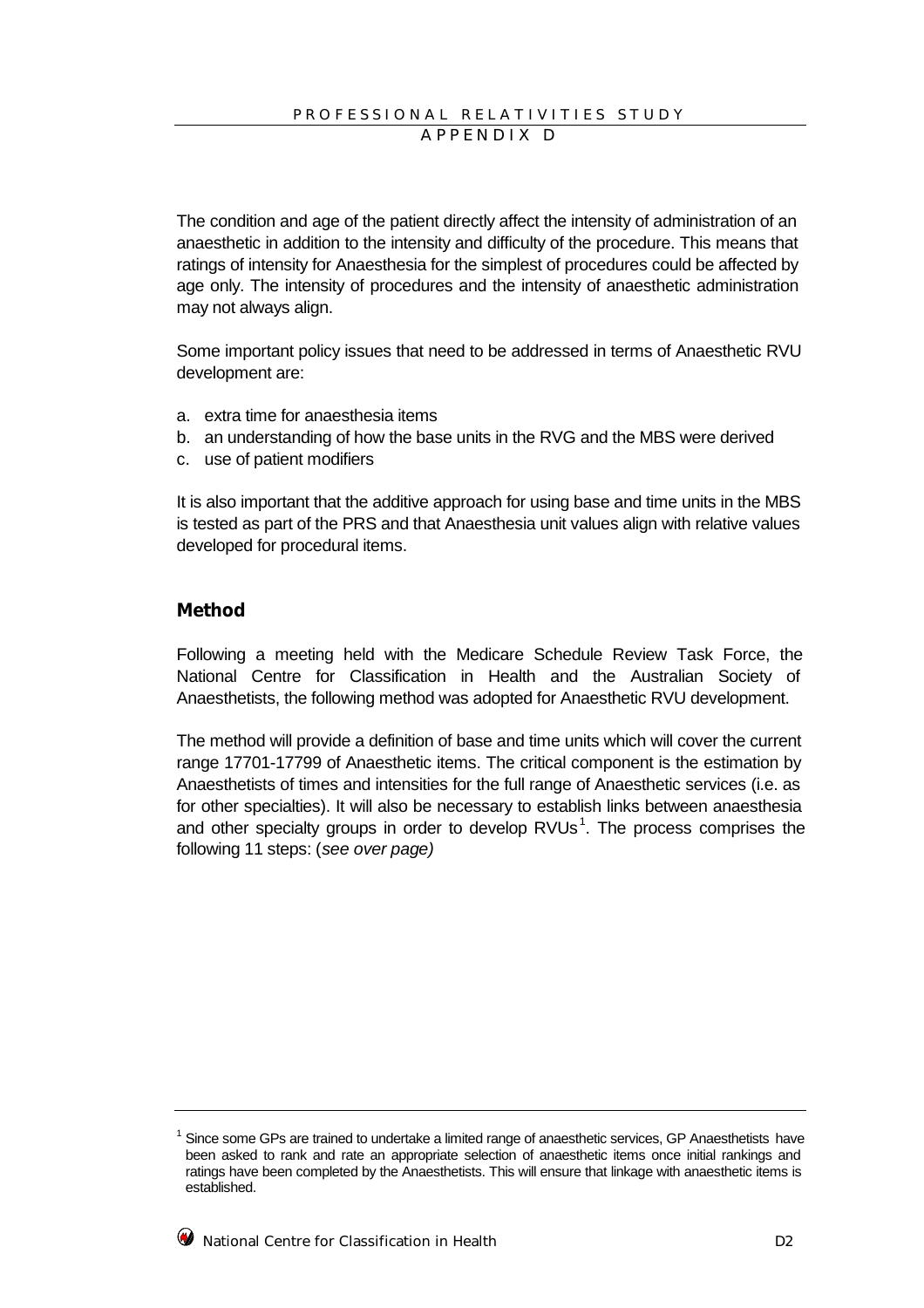#### **Method for Anaesthetic Items**

- 1. Select approximately 200 proxy items, (representative of the range of all the more frequent procedure items and the range of ratios B:T - base units to time units) for Anaesthetic active MBS numbers 17701–17799 based on base and time units which equate to the equivalent Anaesthetic base and item units (ie 01–99) – *NCCH statistician*
- 2. Check the proxy items for appropriateness and to ensure a good spread in terms of Anaesthetic Administration – *ASA*
- 3. Provide a map between each MBS proxy item selected and the RVG (this will assist in the regression analysis) – *ASA*
- 4. Provide rankings, time estimates and ratings for these proxy items (as per PRS definitions) on the assumption that there are no patient modifiers – *Clinician Consultants*
- 5. Analyse (through multiple regressions) the relationships between the rankings, ratings, base and time units. *This will demonstrate the efficacy of base and time units used in the MBS and RVG against the rankings and the efficacy of adding base and time units on a common scale* – *NCCH statistician*
- 6. Interpolate rankings and ratings using base units and time units for remaining procedural items – *NCCH statistician*
- 7. Provide rankings, time estimates and ratings for other Anaesthetic items in the MBS (i.e. 13020–13030 and 17965–18298) – *Clinician Consultants*
- 8. Incorporate results of proxy item rankings into rankings of other Anaesthetic items – **Clinician Consultants**
- 9. Review rankings, time estimates and ratings for proxy and Anaesthetic items and interleave new consultation items – **Consensus Group**
- 10. Select core and link items for RVU development *(Note: mappings will be available for items 13020*–*13030 and 17965*–*18298)* – *NCCH*
- 11. *Proceed as per Stages 7-9 of the PRS methodology*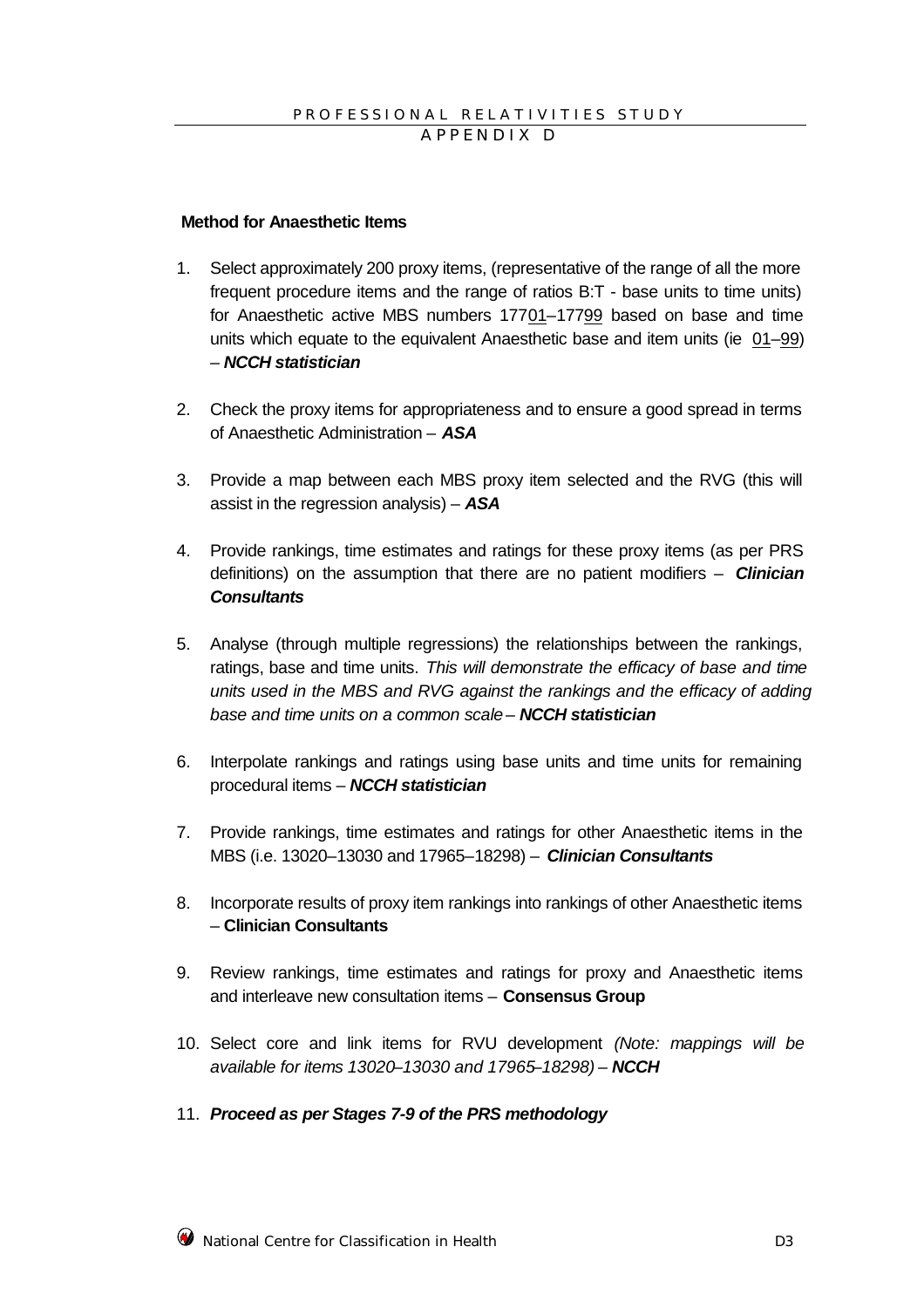# APPENDIX E

# Non-Standalone MBS Items

**W** National Centre for Classification in Health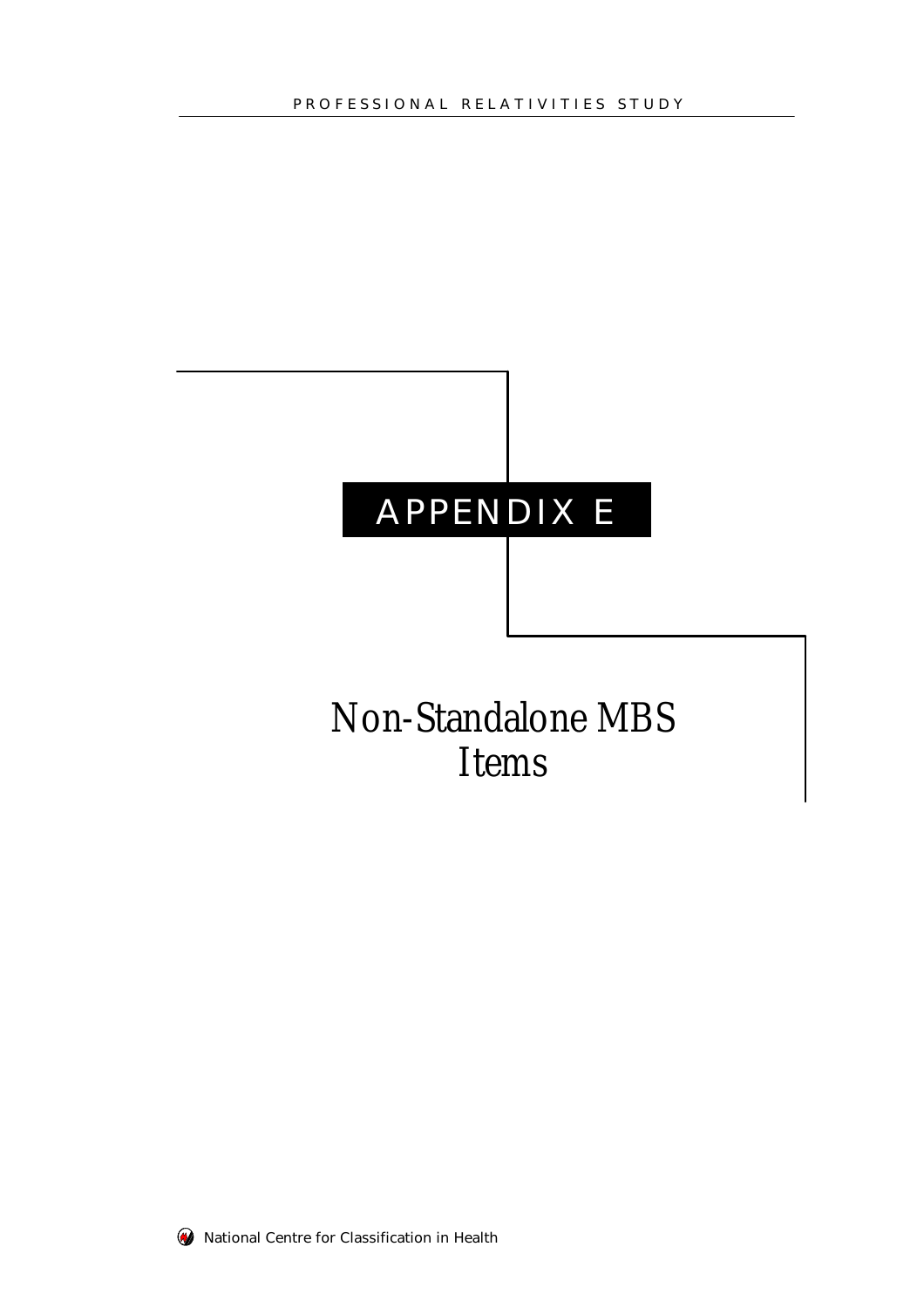APPENDIX E

## **NON-STANDALONE MBS PROCEDURAL ITEM S Development of Professional Relativities**

There are two distinguishable categories of items which are referred to as non-stand alone items in this paper. These are:

- 1) Items listed in the Schedule which are performed in association with procedures covered by other items (eg *31340 - muscle, bone, cartilage removal in association with...)*
- *2)* Items which are listed as stand alone items in the schedule but are never claimed on their own (evident from 96/97 Benefits data) (eg *38709 - Aorta anastomosis/repair...)*

It is difficult for clinicians to rate intensity and particularly to estimate time for these items given that they are always done in conjunction with other items. Estimating time twice would provide an inflated value. Ratings of intensity might also vary depending on the combination of the items eg. excision of muscle bone or cartilage (performed in association with excision of malignant tumour) from the facial area could rate higher in terms of intensity than excision from a limb. In terms of developing relativities, it is important to ensure that relativities are valued on realistic work components.

### **Method for developing RVUs for Non-standalone items**

#### *Key for MBS item type*

- Item A Associated item item always performed in association with other items
- Item B Standalone item item can be performed on its own or with other items
- Item C Proxy item combination of Item A and Item B using the most common or frequently linked standalone item (Item B)
- 1) Create a combination item (Item C) using the most common or frequently linked standalone item (Item B) in conjunction with the associated item (Item A) - **based on clinical advice**
- 2) Develop rankings, ratings of intensity and time estimates for Item C.
- 3) Determine the difference in relative value between Item C and the standalone item (Item B).
- 4) This difference would then provide an estimate of the relative value for item A.

See also *Figure 1* over page*.*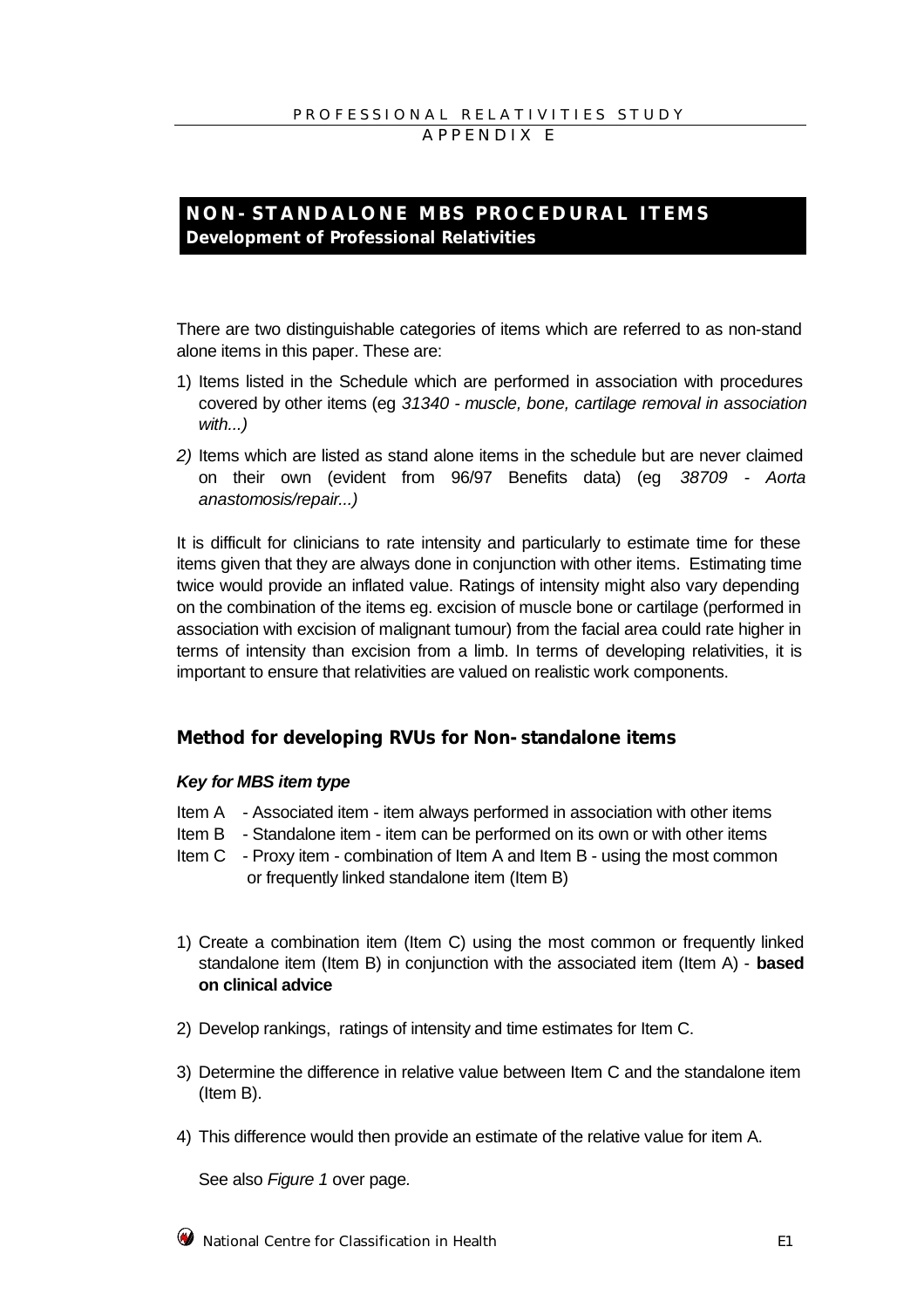

**Figure 1 Development of relativities for non-standalone MBS items**

The above method can be applied both to items listed in the schedule as nonstandalone and to items identified from Medicare Benefits data as never being performed on their own (i.e. standalone frequency of zero), if considered appropriate by the Consensus Groups.

#### *Limitations and Application of Multiple Operation Rule*

There is really only one limitation of this proposed method. It is the possibility that Item A has a different incremental effect when combined with Item B1 than it does when combined with Item B2, or Item B3 etc. In this respect, it should be apparent that the best stand alone Item B to use (to ultimately determine RV (A)) is the one which gives closest to the weighted average D of the incremental effects:

> $D1 = RV (A + B1) - RV (B1)$  $D2 = RV (A + B2) - RV (B2)$  $D3 = RV (A + B3) - RV (B3)$ etc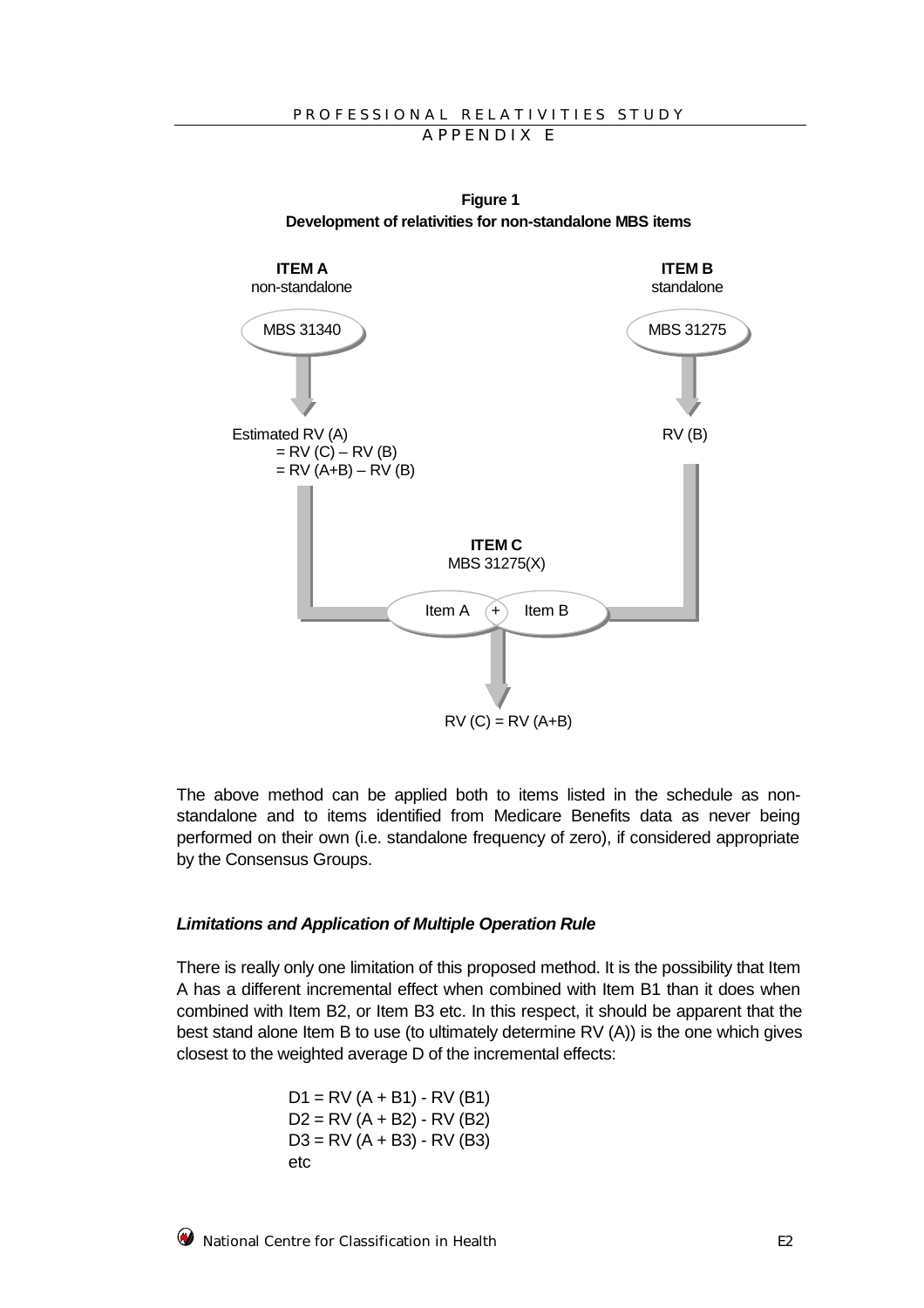for all the alternative items B1, B2, B3 etc used in combination with Item A (*see Figure 2*).





Note that where the variation between the D1, D2, D3 etc. is unacceptably high, it may be possible to split them on logical (a priori) grounds into two or more subgroups, say  $\{D1, D2, D3\}$  and  $\{D4, D5, D6\}$  so that the difference within these subsets is very small when compared to the difference between the subsets. This would involve the creation of not one but two (or more) items A: one for example for use with say cardio thoracic surgery items and another for use with neurosurgery items.